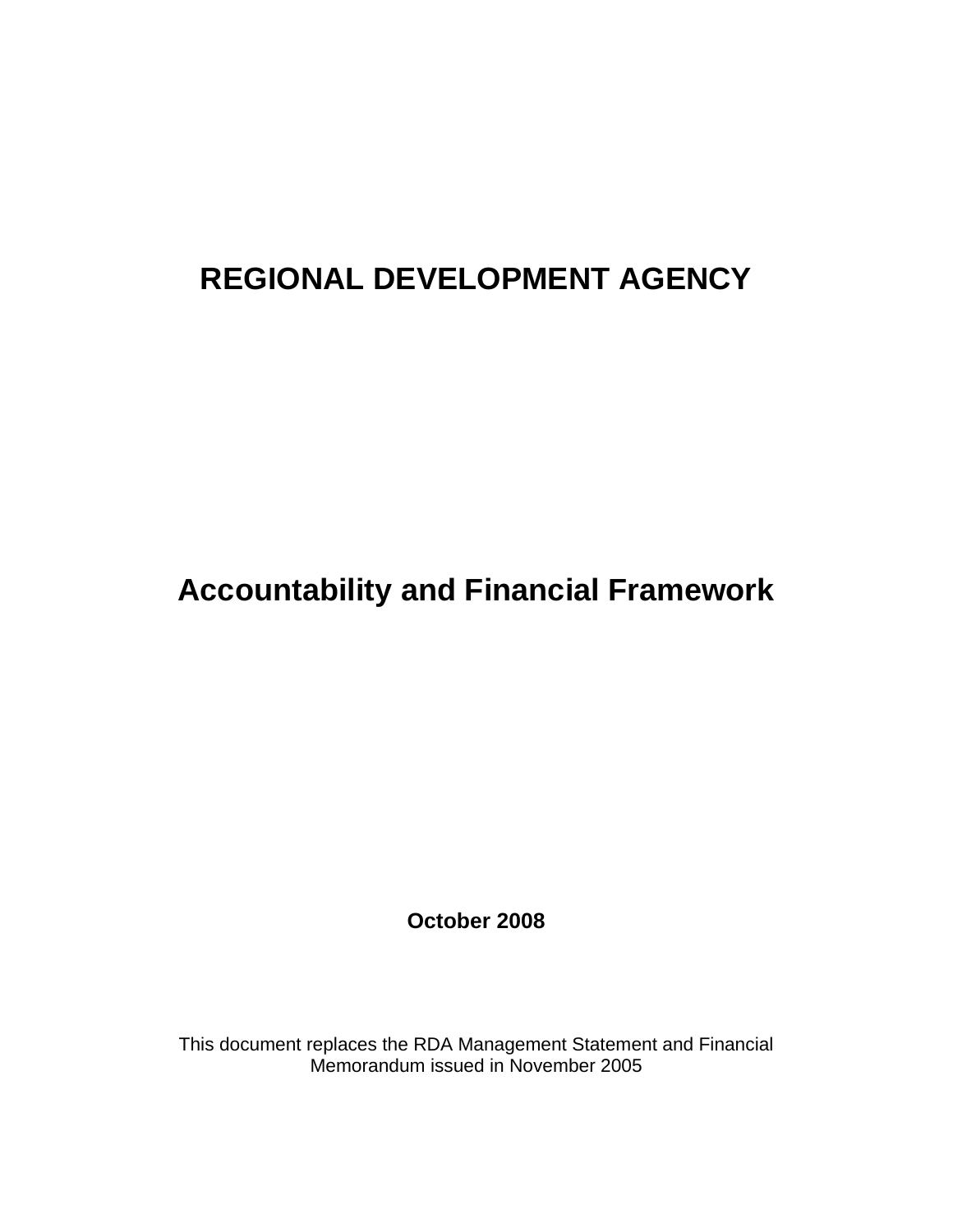## **RDA Accountability and Financial Framework**

#### **Introduction and Purposes of the Accountability and Financial Framework Document**

This Accountability and Financial Framework forms part of and should be read in conjunction with the RDA Sponsorship Framework.

This Accountability and Financial Framework has been drawn up by the Department for Business, Enterprise & Regulatory Reform (BERR) ("the Department") in consultation with the Agencies.

This document will be formally reviewed as and when required, after consultation with the Agency, to reflect changes in policy, responsibility, or accountability. The Department will consult the Treasury and/or Cabinet Office on any significant variation proposed.

The Government will resolve any question about the interpretation of this document after consultation with the Agency.

Copies of this document and any subsequent substantive amendments will be placed in the Libraries of both Houses of Parliament. Copies will also be made available to members of the public on the Agency's website.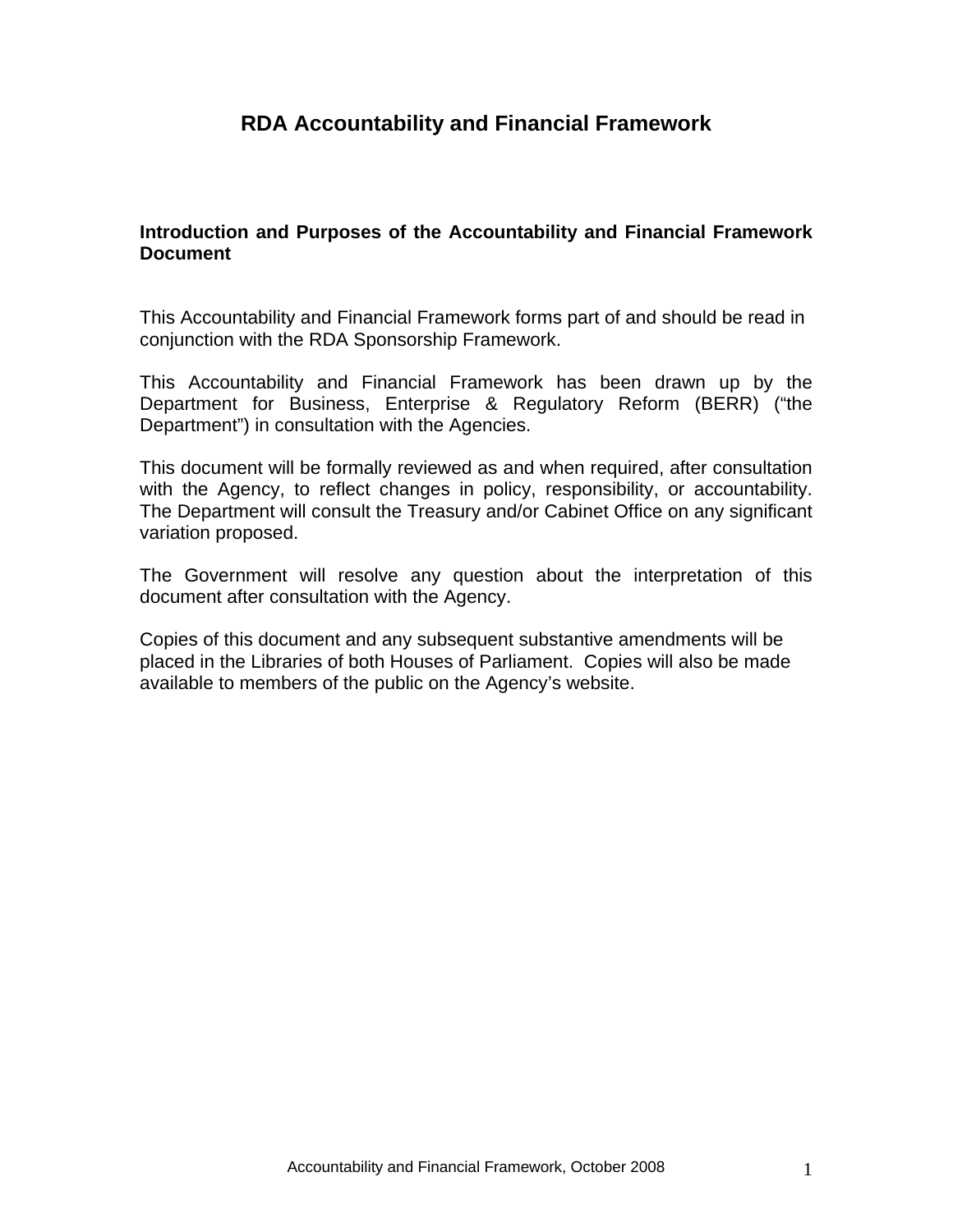## **Contents**

| $\mathbf 1$  |                                                                               |    |
|--------------|-------------------------------------------------------------------------------|----|
| $\mathbf{2}$ |                                                                               |    |
| 3            |                                                                               |    |
|              |                                                                               |    |
|              |                                                                               |    |
| 4            |                                                                               |    |
| 5            | BERR's Accounting Officer's Specific Accountabilities and Responsibilities  7 |    |
|              |                                                                               |    |
| 6            | Responsibilities of the Chief Executive as Agency Accounting Officer 9        |    |
|              |                                                                               |    |
|              |                                                                               |    |
|              | Responsibilities to the Department for Enterprise and Regulatory Reform 10    |    |
|              |                                                                               |    |
|              |                                                                               |    |
|              |                                                                               |    |
|              | The Chief Executive's Role as Principal Officer for Ombudsman Cases  12       |    |
|              |                                                                               |    |
| 7            |                                                                               |    |
|              |                                                                               |    |
|              |                                                                               |    |
| 8            |                                                                               |    |
|              |                                                                               |    |
|              |                                                                               |    |
| 9            |                                                                               |    |
|              |                                                                               |    |
|              |                                                                               |    |
| 10           |                                                                               | 17 |
|              |                                                                               |    |
|              |                                                                               |    |
| 11           |                                                                               |    |
|              |                                                                               |    |
|              | Financial Controls and Authorities for Expenditure Under the Single Budget 19 |    |
|              |                                                                               |    |
|              |                                                                               |    |
|              |                                                                               |    |
|              |                                                                               |    |
|              |                                                                               |    |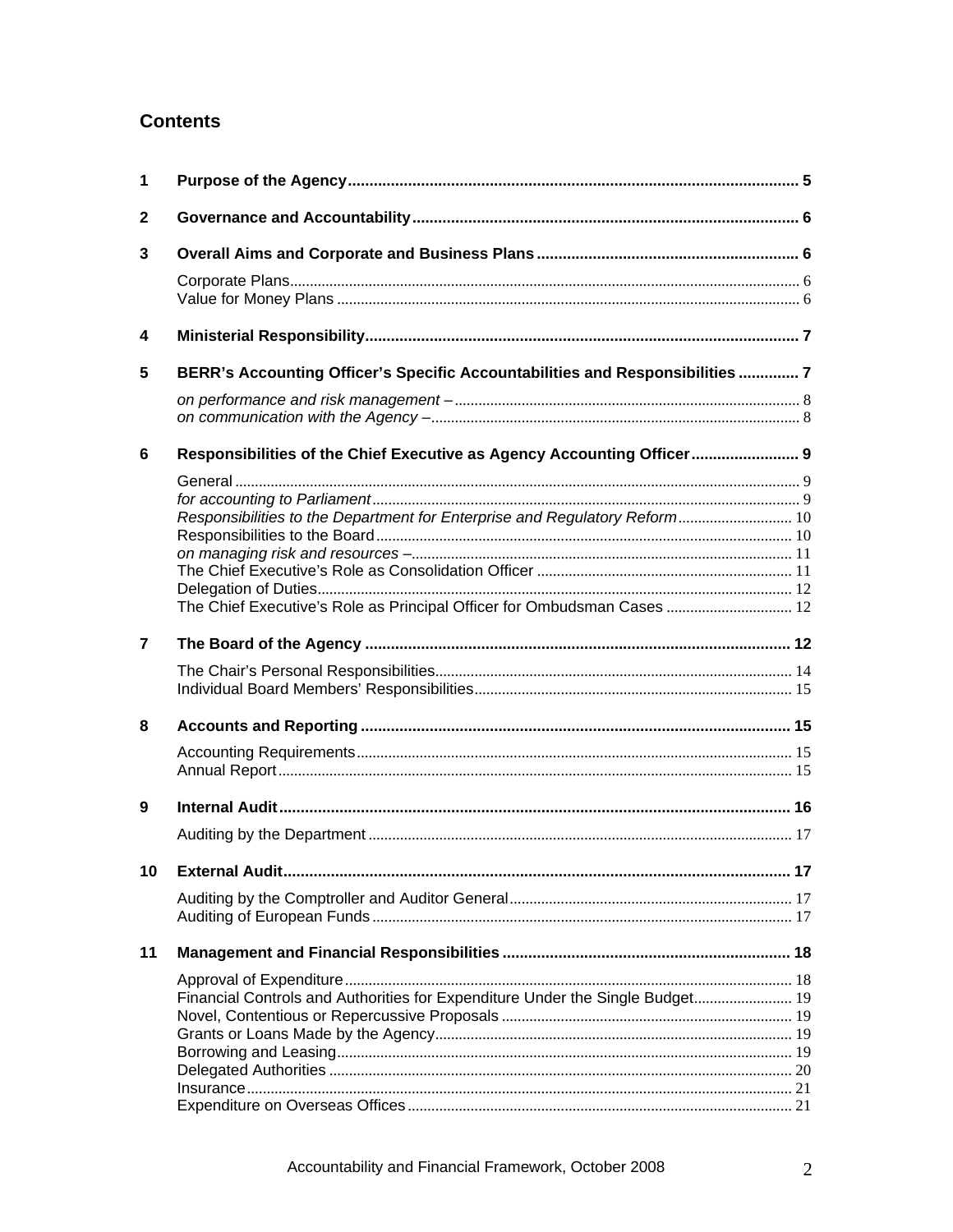| 12 |                                                                                                                                                                              |  |  |  |  |
|----|------------------------------------------------------------------------------------------------------------------------------------------------------------------------------|--|--|--|--|
|    |                                                                                                                                                                              |  |  |  |  |
|    |                                                                                                                                                                              |  |  |  |  |
|    |                                                                                                                                                                              |  |  |  |  |
|    |                                                                                                                                                                              |  |  |  |  |
|    |                                                                                                                                                                              |  |  |  |  |
|    |                                                                                                                                                                              |  |  |  |  |
| 13 |                                                                                                                                                                              |  |  |  |  |
|    |                                                                                                                                                                              |  |  |  |  |
|    |                                                                                                                                                                              |  |  |  |  |
|    |                                                                                                                                                                              |  |  |  |  |
|    | Requirements in Respect of the Agency's Operational Estate (Accommodation)  27                                                                                               |  |  |  |  |
|    |                                                                                                                                                                              |  |  |  |  |
|    |                                                                                                                                                                              |  |  |  |  |
| 14 |                                                                                                                                                                              |  |  |  |  |
|    |                                                                                                                                                                              |  |  |  |  |
|    |                                                                                                                                                                              |  |  |  |  |
|    |                                                                                                                                                                              |  |  |  |  |
|    |                                                                                                                                                                              |  |  |  |  |
|    |                                                                                                                                                                              |  |  |  |  |
|    |                                                                                                                                                                              |  |  |  |  |
|    |                                                                                                                                                                              |  |  |  |  |
|    |                                                                                                                                                                              |  |  |  |  |
|    |                                                                                                                                                                              |  |  |  |  |
|    |                                                                                                                                                                              |  |  |  |  |
|    |                                                                                                                                                                              |  |  |  |  |
|    | Compensation for the Premature Termination of the Appointment of Staff 34<br>Efficiency and Relocation Support Programme: Protocol for handling surplus staff situations.    |  |  |  |  |
|    |                                                                                                                                                                              |  |  |  |  |
|    |                                                                                                                                                                              |  |  |  |  |
|    |                                                                                                                                                                              |  |  |  |  |
|    |                                                                                                                                                                              |  |  |  |  |
|    |                                                                                                                                                                              |  |  |  |  |
|    |                                                                                                                                                                              |  |  |  |  |
|    |                                                                                                                                                                              |  |  |  |  |
|    |                                                                                                                                                                              |  |  |  |  |
|    | Accounts Direction given by the Secretary Of State, with the approval of the treasury, in<br>accordance with Section 14(2) Of the Regional Development Agencies Act 1998  39 |  |  |  |  |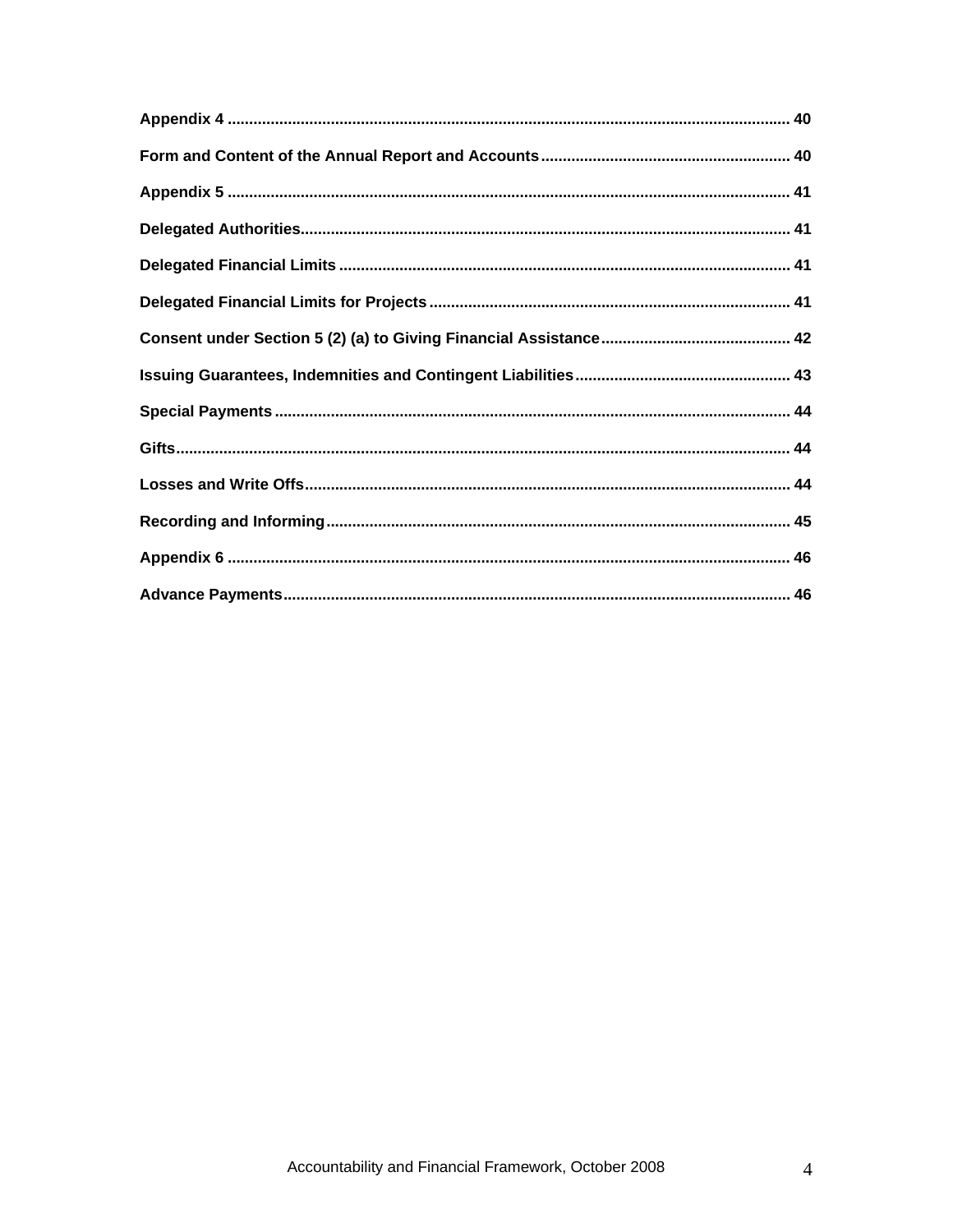## <span id="page-5-0"></span>**1 Purpose of the Agency**

- 1.1 Eight Regional Development Agencies (RDAs) for England (outside London)<sup>[1](#page-5-1)</sup> were established under the Regional Development Agencies Act 1998 ("the Act"). The Agencies' purposes are set out in Section 4 of the Act, and require that in its area the RDA:
	- furthers economic development and regeneration;
	- promotes business efficiency, investment and competitiveness;
	- promotes employment;
	- enhances the development and application of skills relevant to employment, and
	- contributes to the achievement of sustainable development in the United Kingdom where it is relevant to its area,

These purposes apply equally to the rural parts and non-rural parts of its area.

- 1.2 Section 5 of the Act gives each Agency the power to do anything it considers expedient for its purposes, or for incidental purposes, subject to the need for consent by the Secretary of State to:
	- **give financial assistance:**

 $\overline{a}$ 

- dispose of land at less than the best consideration which can reasonably be obtained; or
- form or acquire an interest in a body corporate.
- 1.3 The Agency is required to formulate a regional strategy and keep this under review (Section 7 of the Act), and undertake any function delegated to it by the Secretary of State (Section 6 of the Act).
- 1.4 The Agency is a body corporate and pursues its statutory purposes within the framework agreed with the Government. In pursuing these purposes and activities the Agency shall act:
	- in accordance with its statutory obligations set out in the Act and any directions or guidance issued by the Government (in particular the policy framework set by the Government through guidance);
	- in accordance with this Accountability and Financial Framework; and
	- within the resources made available by Parliament and otherwise.

<span id="page-5-1"></span><sup>1.</sup> The London Development Agency has been established under the Regional Development Agencies Act 1998 as amended by the Greater London Authority Act 1999, and is subject to separate financial arrangements.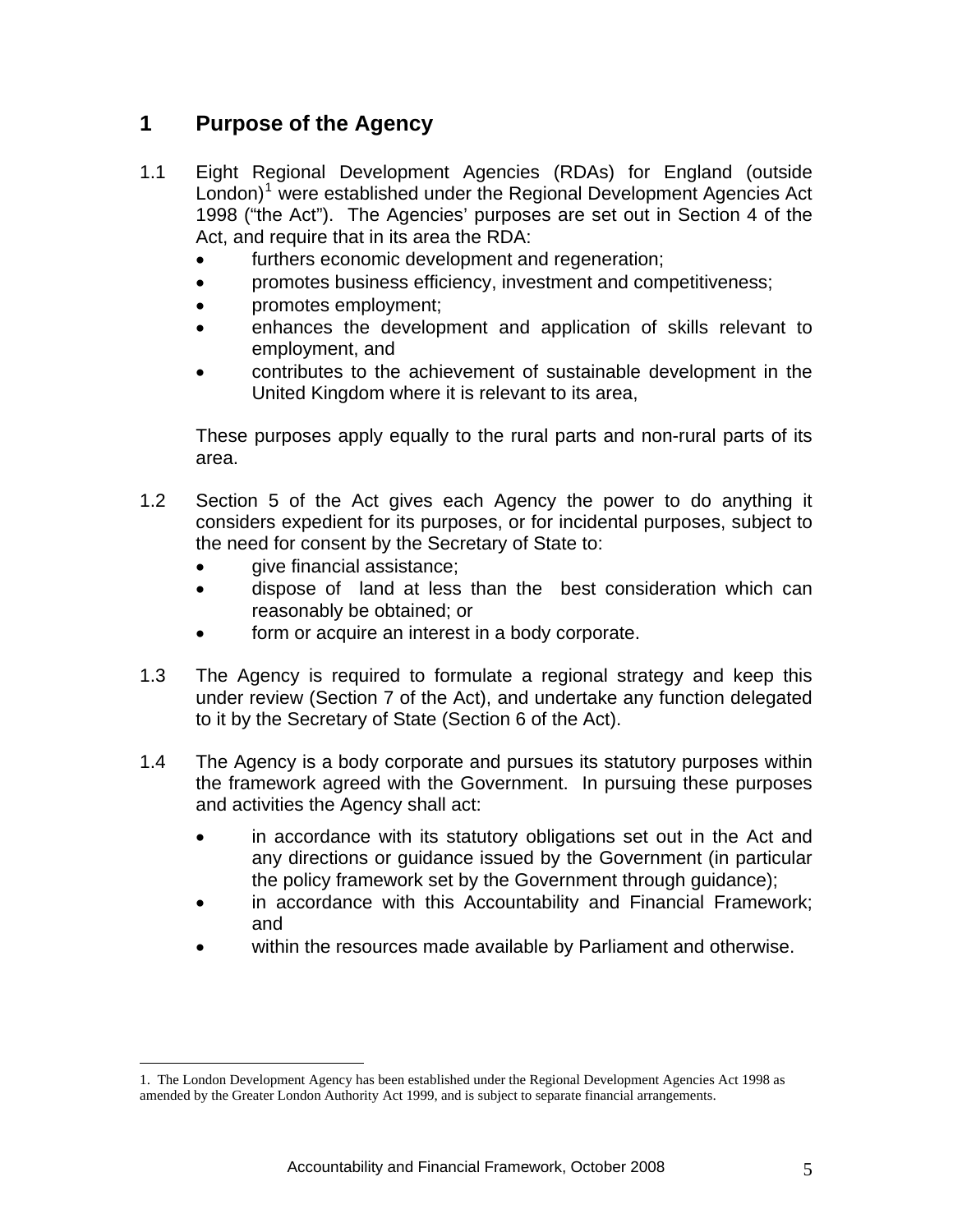## <span id="page-6-0"></span>**2 Governance and Accountability**

- 2.1 This Framework sets out the relationship between Government and the Agency at a strategic level and the broad framework within which the Agency will operate, in particular:
	- the rules and guidelines relevant to the exercise of the Agency's functions, duties and powers;
	- the conditions under which any public funds are paid to the Agency and how the Agency is to be held to account for its performance; and
	- the financial provisions which the Agency is required to observe.
- 2.2 The Framework summarises the roles and aims of the Agency, its duties and powers, the responsibilities of its Chair, Members and Chief Executive and its relationship with the Government. It sets out the arrangements for financial planning and for the Agency's accounting, auditing and reporting procedures.

## **3 Overall Aims and Corporate and Business Plans**

#### **Corporate Plans**

- 3.1 The [Sub-national Review](http://www.berr.gov.uk/files/file40436.pdf) (SNR) has set out a new, more strategic role for the Agency and a greater role for local authorities and sub-regions in economic development. For the Agencies in the regions outside London, this will require them to be clear about overall strategy and priorities but then to give far greater autonomy to local authorities and sub-regions in the allocation and management of spending.
- 3.2 Each Agency should in its Corporate Plan formulate a set of Corporate Objectives covering the totality of an Agency's business specifying how it will address the sustainable economic development of the region and how it will allocate and manage its resources to maximise the effectiveness and efficiency of the Agency. (See RDA Sponsorship Framework Chapter 2: Corporate Planning Guidance 2008-11 and *Performance Reporting)*.

#### **Value for Money Plans**

3.3 The 2007 Comprehensive Spending Review (CSR007) requires RDAs to deliver savings of £700m over the next three years (April 2008 - March 2011). Each Agency has agreed figures with Treasury and BERR for savings from activities (across both administration and programme budgets) over the CSR period. The Agency will provide BERR with quarterly reports on the delivery of its savings and will use that to highlight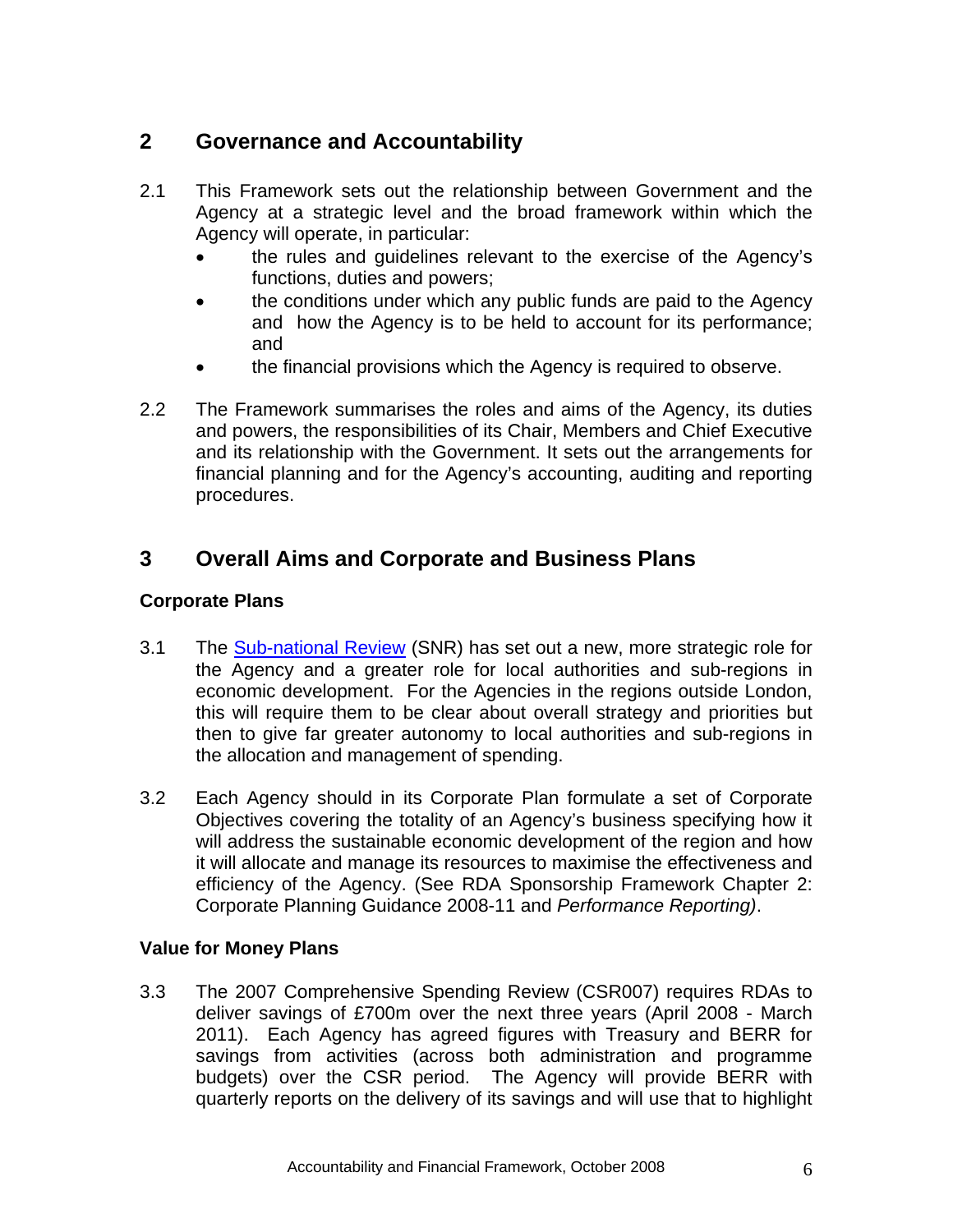<span id="page-7-0"></span>any potential risks to the programme (along with any proposed remedial actions). The Senior Responsible Officer for the Agencies (ONE) will represent RDAs at the high level BERR Efficiency Board to discuss with other part of the BERR programme best practice.

3.4 The Agency will ensure clear and transparent records are in place of a standard to satisfy external scrutiny and audit requirements.

## **4 Ministerial Responsibility**

- 4.1 The Secretary of State for the Department for Business, Enterprise & Regulatory Reform (BERR) is accountable to Parliament for the activities and performance of the Agency. His responsibilities include:
	- approving the Agency's strategic objectives and the policy and performance framework within which the Agency will operate (as set out in this Accountability and Financial Framework Document and associated documents);
	- keeping Parliament informed about the Agency's performance;
	- approving the amount of grant-in-aid/grant/other funds to be paid to the Agency, and securing Parliamentary approval; and
	- carrying out responsibilities specified in the Act including appointments to the Board, approving the terms and conditions of Board members, approval of terms and conditions of staff, and laying of the annual report and accounts before Parliament.
- 4.2 BERR ("the Department") acts as sponsor Department for the Agency on behalf of the Government as a whole.
- 4.3 The Secretary of State remains responsible for the Agency, but may refer enquiries and representations from members of Parliament and others, to the Agency for reply. In other cases, the Agency shall provide the Secretary of State with the information needed to answer such enquiries.

## **5 BERR's Accounting Officer's Specific Accountabilities and Responsibilities**

5.1 BERR Permanent Secretary, as the Department's principal Accounting Officer, is responsible for ensuring that there is a high standard of financial management in the Department. He is accountable to Parliament for the issue of any grant-in-aid or grant to the Agency. He designates the Chief Executive of the Agency as the Agency's Accounting Officer, issuing the terms and requirements of the appointment and ensuring that the appointee is suitably trained and fully aware of the responsibilities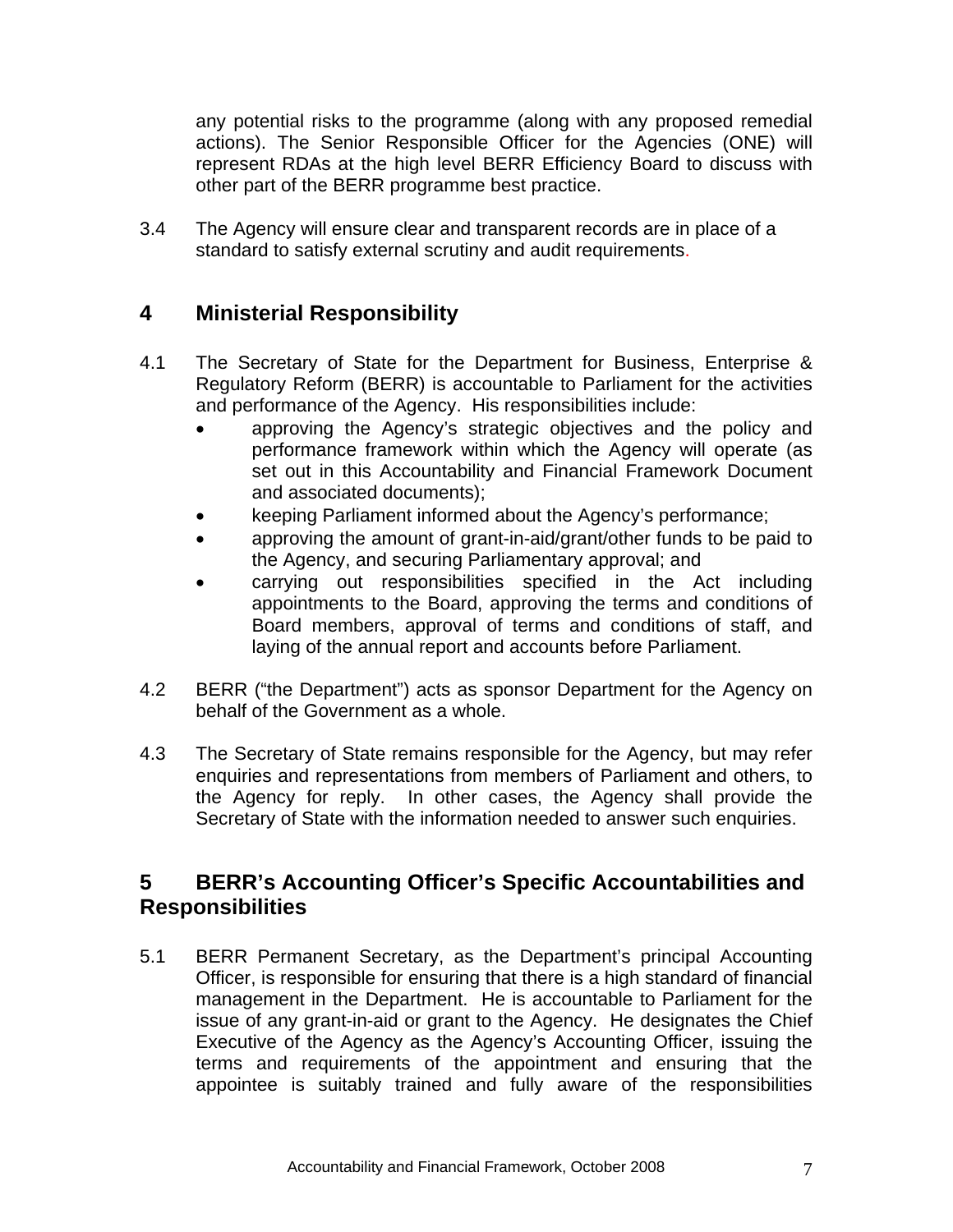involved, and may withdraw the accounting officer designation if he believes that the incumbent is no longer suitable for the role.

- <span id="page-8-0"></span>5.2 In particular, the BERR Permanent Secretary shall ensure that:
	- the Agency's strategic aims and objectives support the Government's wider strategic aims and relevant current Public Services Agreement (PSA);
	- the financial and other management controls applied by the Department to the Agency are appropriate and sufficient to safeguard public funds and for ensuring that the Agency's compliance with those controls is effectively monitored ("public funds" include not only any funds granted to the Agency by Parliament but also any other funds generated by approved activities or falling within the stewardship of the Agency);
	- the internal controls applied by the Agency conform to the requirements of regularity, propriety and good financial management; and
	- any grant-in-aid to the Agency is within the ambit and the amount of the Request for Resources and that Parliamentary authority has been sought and given.
- 5.3 The responsibilities of a Departmental Accounting Officer are set out in more detail in [Chapter 3 of Managing Public Money.](http://documents.treasury.gov.uk/mpm/mpm_ch3.pdf)
- 5.4 Within the Department, the Region's RDA Sponsorship Directorate (the Directorate) is responsible for setting the policy and resource framework for the Agency. The Directorate is the primary source of advice to the Secretary of State on the discharge of his/her responsibilities in respect of the Agency,
- 5.5 In support of the BERR Permanent Secretary the Directorate sponsoring team shall:

#### *on performance and risk management –*

- monitor the Agency's activities through an adequate and timely flow of information from the Agency on performance, budgeting, control and risk management, and
- address in a timely manner any significant problems arising in the Agency, whether financial or otherwise, making such interventions in the affairs of the Agency as the Department judges necessary, and

#### *on communication with the Agency –*

inform the Agency of relevant Government policy in a timely manner; advise on the interpretation of that policy; and issue specific guidance to the Agency as necessary;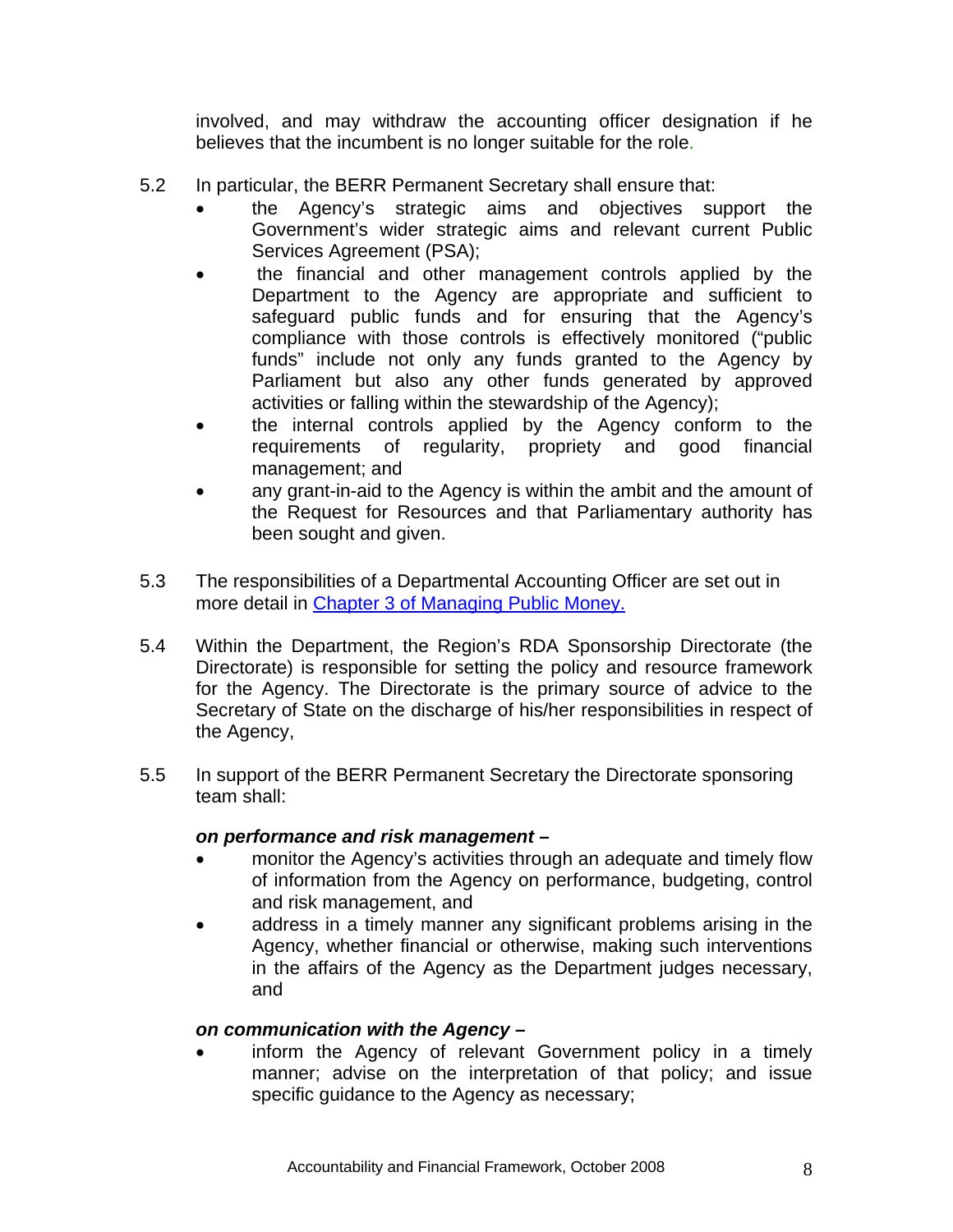- <span id="page-9-0"></span>• bring concerns about the activities of the Agency to the attention of the full Board of the Agency, and require explanations and assurances from the Board that appropriate action has been taken; and
- periodically through strategic review meetings, chief executive workshops and chairs meetings to both keep the Agency informed and give the Agency the opportunity to input to policy.

## **6 Responsibilities of the Chief Executive as Agency Accounting Officer**

#### **General**

- 6.1 The Chief Executive of the Agency is designated as the Agency's Accounting Officer by the BERR Permanent Secretary.
- 6.2 The Accounting Officer of the Agency is personally responsible for safeguarding the public funds for which he has charge; for ensuring propriety and regularity in the handling of those public funds; and for the day-to-day operations and management of the Agency. In addition, he should ensure that the Agency as a whole is run on the basis of the standards, in terms of governance, decision-making and financial management that are set out in Box 3.1 to [Managing Public Money](http://documents.treasury.gov.uk/mpm/mpm_ch3.pdf), which is reproduced at Appendix 1.
- 6.3 As Accounting Officer the Chief Executive shall exercise the following responsibilities in particular:

#### *for accounting to Parliament*

- signing the accounts and ensuring that proper records are kept relating to the accounts and that the accounts are properly prepared and presented in accordance with any directions issued by the Secretary of State;
- signing a Statement of Accounting Officer's responsibilities, for inclusion in the Annual Report and Accounts;
- signing a Statement on Internal Control regarding the Agency's system of internal control, for inclusion in the Annual Report and Accounts;
- ensuring that effective procedures for handling complaints about the Agency are established and made widely known within the Agency;
- acting in accordance with the terms of this document and with the instructions and guidance in [Managing Public Money](http://www.hm-treasury.gov.uk/documents/public_spending_reporting/governance_risk/psr_managingpublicmoney_publication.cfm) and [Government Financial and Reporting Manual \(FReM\)](http://www.financial-reporting.gov.uk/) and other instructions and guidance issued from time to time by the Department, the Treasury and the Cabinet Office - in particular, the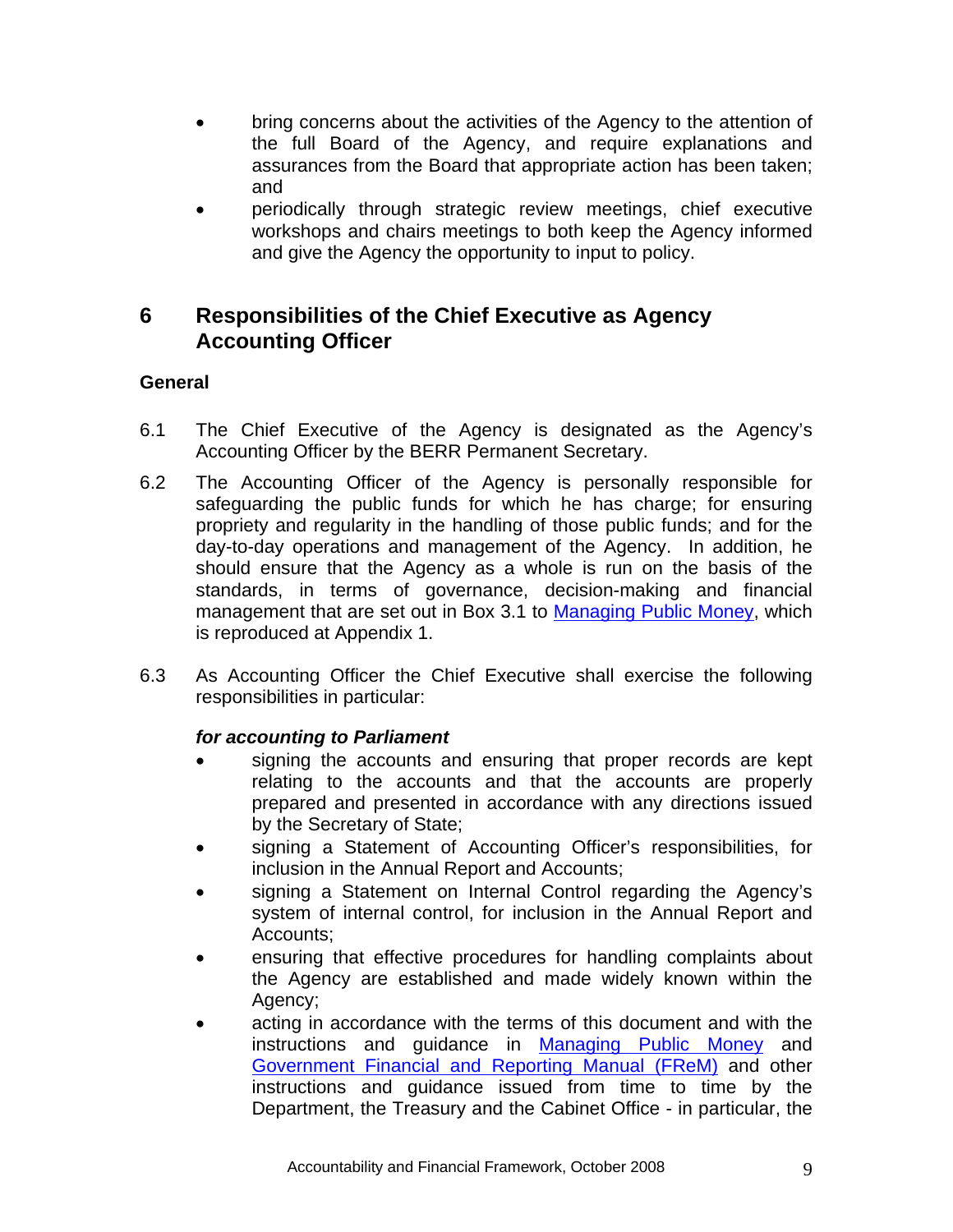<span id="page-10-0"></span>Treasury documents *The Responsibilities of an NDPB Accounting Officer* and *Regularity and Propriety*, both of which the Chief Executive shall receive on appointment (Appendix 2 refers to other key guidance); and

• giving evidence, normally with the Accounting Officer of the sponsor Department, when summoned before the Committee of Public Accounts on the use and stewardship of public funds by the Agency.

#### *Responsibilities to the Department for Enterprise and Regulatory Reform*

- 6.4 Particular responsibilities to BERR include:
	- establishing, in agreement with the Department, the Agency's corporate plan which will address the priorities identified in the Regional Economic Strategy for the region and contribute to the delivery of the Government's objectives set out in the Corporate Planning guidance;
	- informing the Department of the Agency's progress towards the delivery of the Corporate Plan;
	- ensuring that timely forecasts and monitoring information on performance and finance are provided to the Department; that the Department is notified promptly if overspends or underspends are likely and that corrective action is taken; and
	- notifying the Department in a timely fashion, any significant problems, whether financial or otherwise and whether detected by internal audit or by other means.

#### **Responsibilities to the Board**

- 6.5 The Chief Executive is responsible for:
	- advising the Board on the discharge of its responsibilities as set out in this document, and in any other relevant instructions and guidance that may be issued from time to time;
	- advising the Board on the Agency's performance compared with its aims and objectives;
	- ensuring that financial considerations are taken fully into account by the Board at all stages in reaching and executing its decisions, and that standard financial appraisal techniques are followed as far as this is practical, and
	- taking action as set out in paragraphs 3.8.5 of [Managing Public](http://documents.treasury.gov.uk/mpm/mpm_ch3.pdf) [Money](http://documents.treasury.gov.uk/mpm/mpm_ch3.pdf) if the Board, or its Chair, is contemplating a course of action involving a transaction which the Chief Executive considers would infringe the requirements of propriety or regularity or does not represent prudent or economical administration or efficiency or effectiveness, questionable feasibility, or is unethical.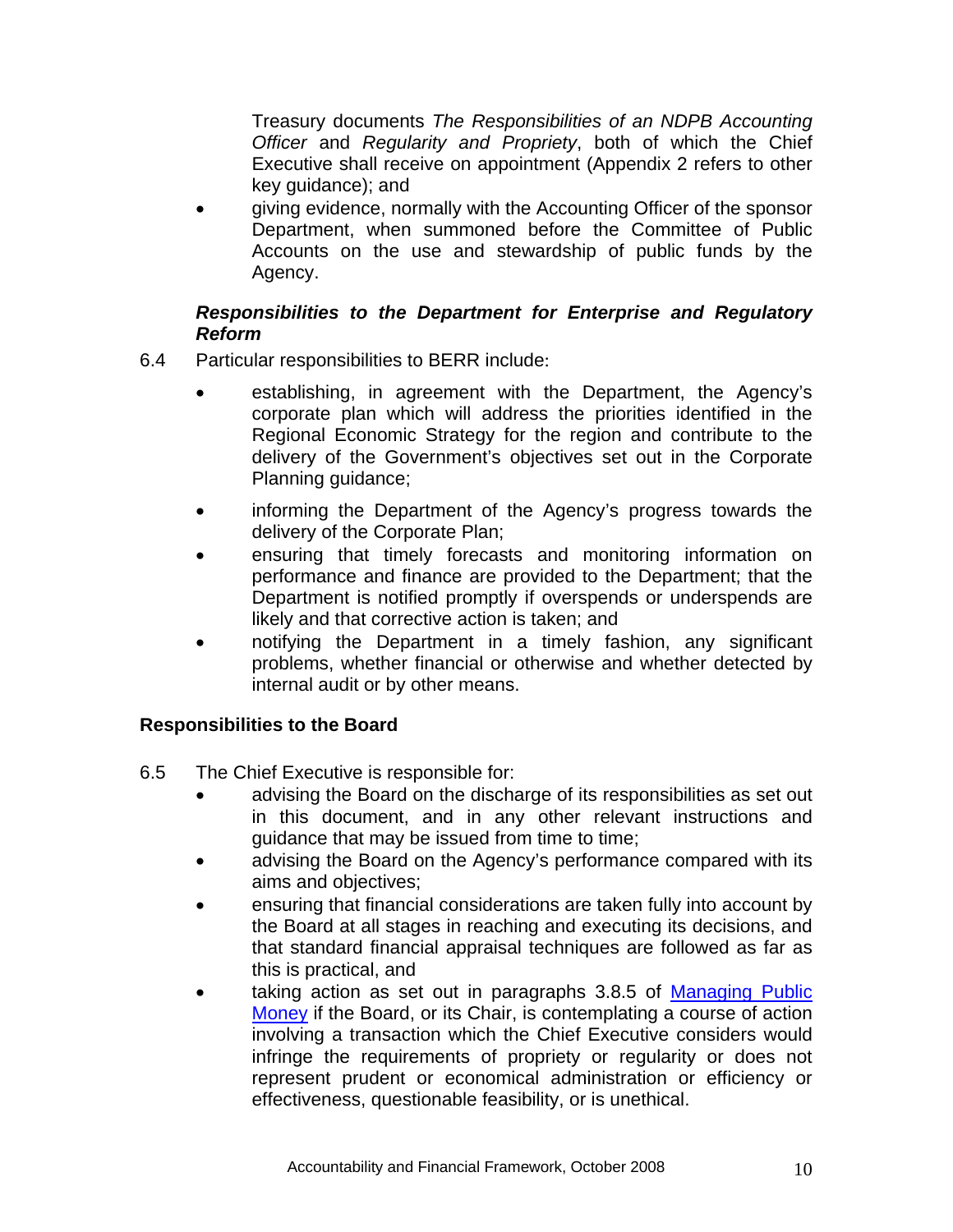#### <span id="page-11-0"></span>*on managing risk and resources –*

- ensuring that a system of risk management is maintained to inform decisions on financial and operational planning and to assist in achieving objectives and targets;
- ensuring that an effective system of programme and project management and contract management is maintained;
- ensuring that all public funds made available to the Agency including any approved income or other receipts are used for the purpose intended by Parliament, and that such moneys, together with the Agency's assets, equipment and staff, are used economically, efficiently and effectively;
- ensuring that adequate internal management and financial controls are maintained by the Agency, including effective measures against fraud and theft;
- maintaining a comprehensive system of internal delegated authorities which are notified to all staff, together with a system for regularly reviewing compliance with these delegations, and
- ensuring that effective personnel management policies are maintained.

#### **The Chief Executive's Role as Consolidation Officer**

- 6.6 For the purposes of Whole of Government Accounts, the Chief Executive of the Agency is normally appointed by the Treasury as the Agency's Consolidation Officer.
- 6.7 As the Agency's Consolidation Officer the Chief Executive shall be personally responsible for preparing the consolidation information that sets out the financial results and position of the Agency, for arranging for its audit and for sending the information and the audit report to the Principal Consolidation Officer nominated by the Treasury.
- 6.8 As Consolidation Officer, the Chief Executive shall comply with the requirements of the [Consolidation Officer Memorandum](http://www.wga.gov.uk/pages/guidance.html) and shall, in particular:
	- ensure that the Agency has in place and maintains sets of accounting records that will provide the necessary information for the consolidation process; and
	- prepare the consolidation information (including the relevant accounting and disclosure requirements and all relevant consolidation adjustments) in accordance with the consolidation instructions and directions "Dear Consolidation Officer" (DCO) and "Dear Consolidation Manager" (DCM) letters issued by the Treasury in the [Whole of Government Accounts \(WGA\)](http://www.wga.gov.uk/) on the form, manner and timetable for the delivery of such information.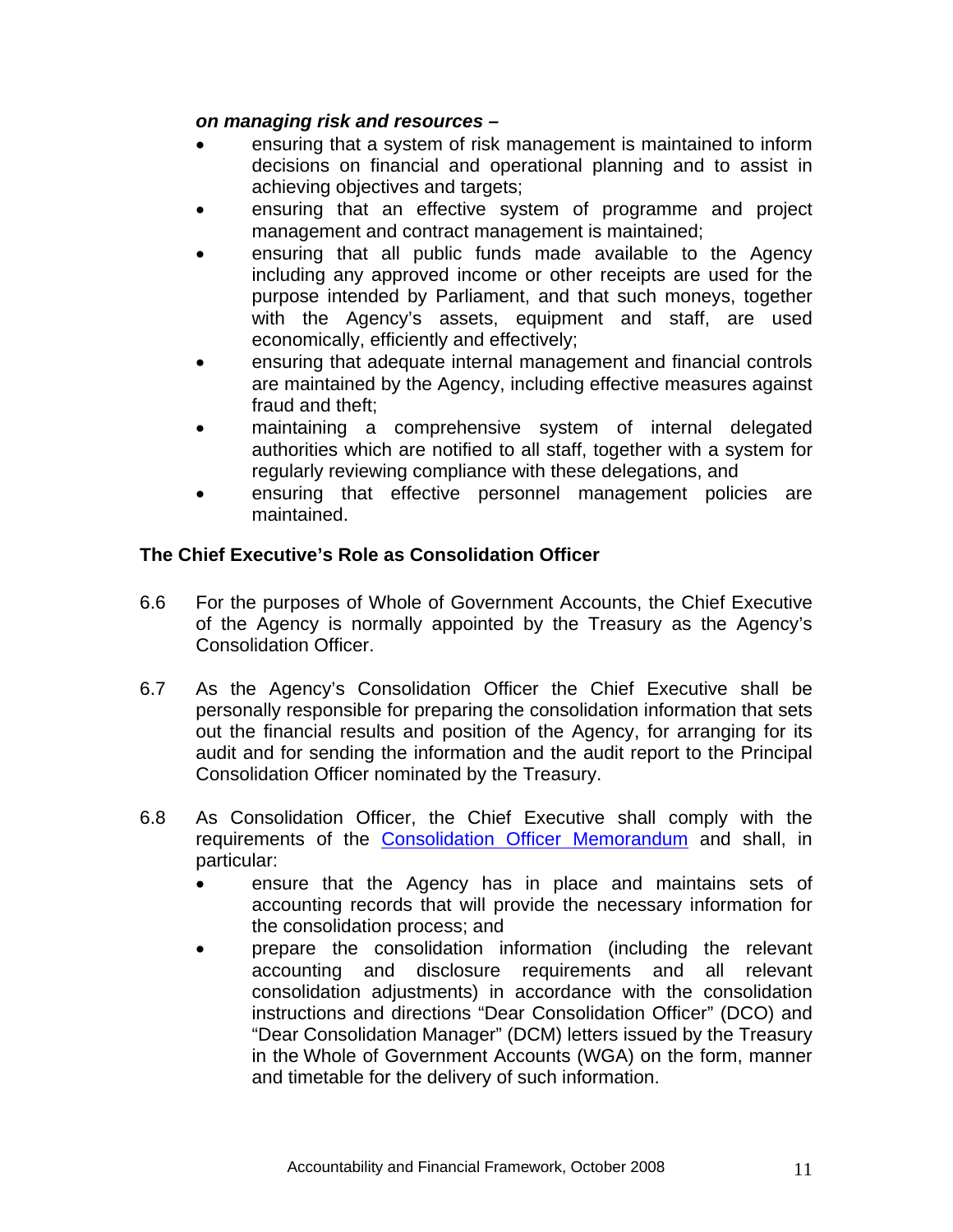#### <span id="page-12-0"></span>**Delegation of Duties**

6.9 The Chief Executive may delegate the day-to-day administration of his/her Accounting Officer and Consolidation Officer responsibilities to other employees in the Agency. However, he/she shall not assign absolutely to any other person any of the responsibilities set out in this document.

#### **The Chief Executive's Role as Principal Officer for Ombudsman Cases**

- 6.10 The Chief Executive is the Principal Officer for handling cases involving the Parliamentary Commissioner for Administration. As Principal Officer he/she shall inform the Permanent Secretary (Principal Accounting Officer) of the sponsor Department of any complaints about the Agency accepted by the Ombudsman for investigation, and about the Agency's proposed response to any subsequent recommendations from the Parliamentary Ombudsman.
- 6.11 The Agency must notify the Department of any recommendation made to it by the Parliamentary Commissioner for Administration

## **7 The Board of the Agency**

- 7.1 The Board Members are appointed by the Secretary of State in line with the [Code of Practice issued by the Commissioner for Public Appointments.](http://www.ocpa.gov.uk/the_code_of_practice.aspx)
- 7.2 The Board has corporate responsibility for ensuring that the Agency fulfils the aims and objectives set by the Secretary of State and for promoting the efficient and effective use of staff and other resources by the Agency. To this end, and in pursuit of its wider corporate responsibilities, the Board shall:
	- establish the overall strategic direction of the Agency within the policy and resources framework determined by the Secretary of State;
	- ensure that the Secretary of State is kept informed of any changes which are likely to impact on the strategic direction of the Agency or on the attainability of its targets, and determine the steps needed to deal with such changes;
	- ensure that any statutory or administrative requirements for the use of public funds are complied with; that the Board operates within the limits of its statutory authority and any delegated authority agreed with the sponsor Department, and in accordance with any other conditions relating to the use of public funds; and that, in reaching decisions, the Board takes into account guidance issued by the sponsor Department;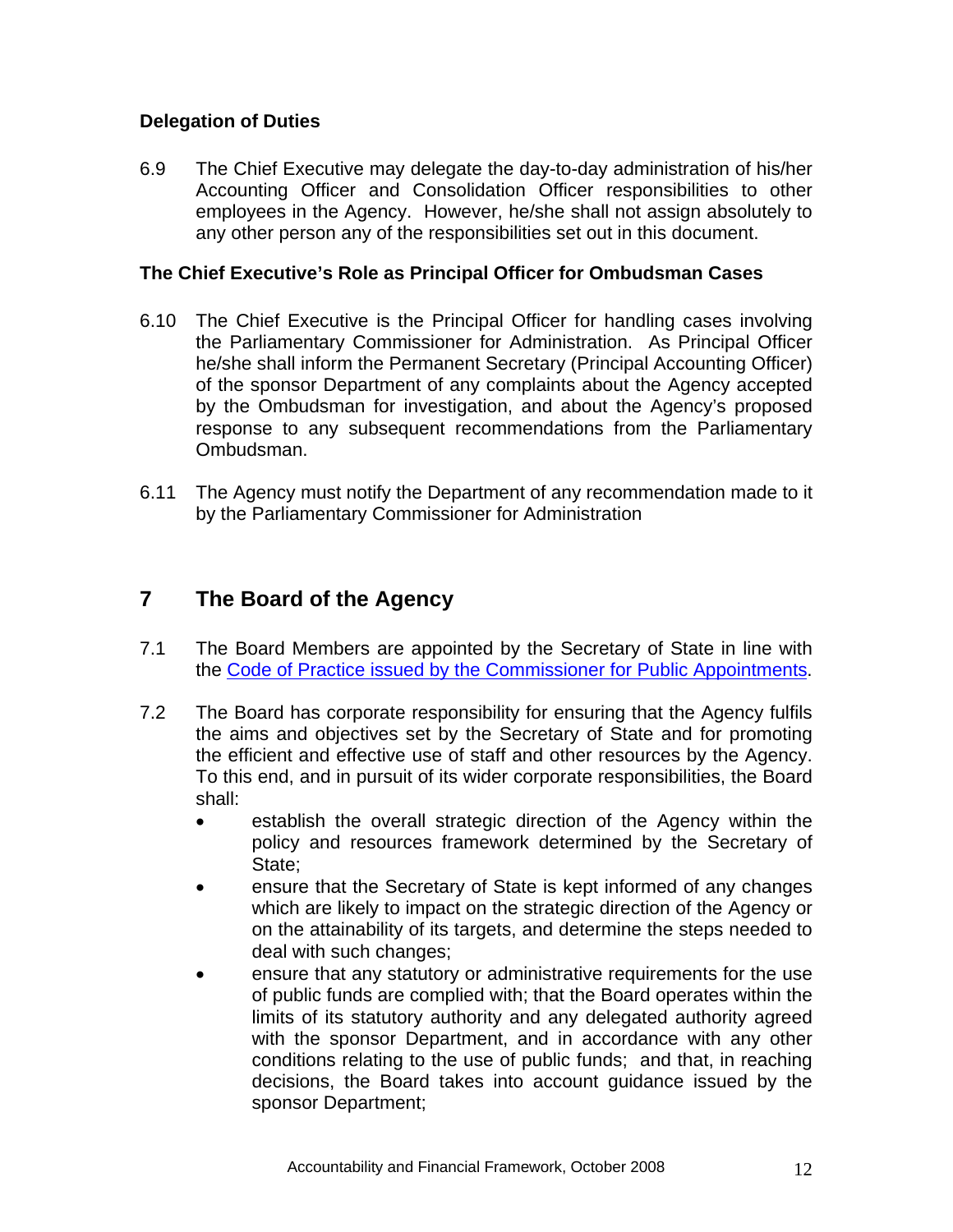- ensure that the Board receives and reviews regular financial information concerning the management of the Agency; is informed in a timely manner about any concerns about the activities of the Agency; and provides positive assurance to the Department that appropriate action has been taken on such concerns;
- demonstrate high standards of corporate governance at all times, including by using the independent audit committee (paragraph 5.5) to help the Board to address the key financial and other risks facing the Agency; and
- appoint, with the Secretary of State's approval, a Chief Executive to the Agency and, in consultation with the Government Office, set performance objectives which give due weight to the proper management and use of public monies.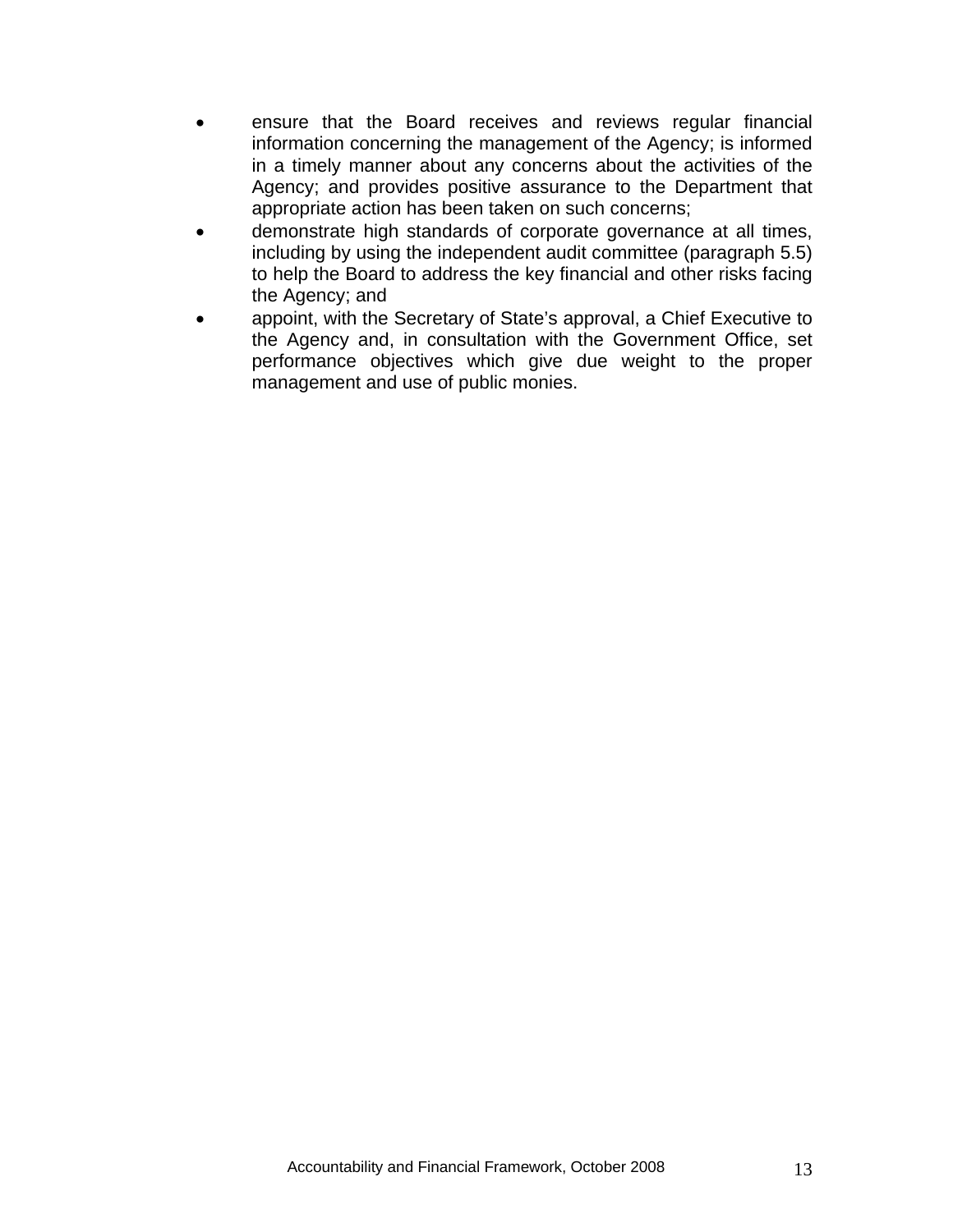#### <span id="page-14-0"></span>**The Chair's Personal Responsibilities**

- 7.3 The Chair is responsible to the BERR Secretary of State. The Chair shall aim to ensure that the Agency's policies and actions support the wider strategic policies set for the Agency; and that the Agency's affairs are conducted with probity. The Chair shares with other Board members the corporate responsibilities set out in paragraph 7.6 below, and in particular for ensuring that the Agency fulfils the aims and objectives set by the Secretary of State.
- 7.4 In addition, the Chair has the following leadership responsibilities:
	- formulating the board's strategy;
	- ensuring that the board, in reaching decisions, takes proper account of guidance provided by the Secretary of State or the department;
	- promoting the efficient and effective use of staff and other resources;
	- delivering high standards of regularity and propriety; and
	- representing the views of the board to the general public.
- 7.5 The Chair also has an obligation to:
	- ensure that all members of the Board, when taking up office, are fully briefed on the terms of their appointment and on their duties, rights and responsibilities, and receive appropriate induction training, including on the financial management and reporting requirements of public sector bodies and on any differences which may exist between private and public sector practice;
	- advise the Secretary of State of the needs of the Agency when Board vacancies arise, with a view to ensuring a proper balance of professional and financial expertise (as set out in the Corporate Government in [Central Government Departments: Code of Good](http://www.hm-treasury.gov.uk./media/7/5/corpgovernancecode280705.pdf)  [Practice on Corporate Governance](http://www.hm-treasury.gov.uk./media/7/5/corpgovernancecode280705.pdf);
	- ensure the work of the board and its members are reviewed and are working effectively;
	- assess the performance of individual Board members annually (copying the assessment to Director General, Regions in BERR) and when they are being considered for re-appointment to the Board;
	- ensure that a list of matters reserved for the Board's decision is maintained by the Agency; and
	- ensure there is a code of practice for board members in place consistent with the Cabinet Office model Code. The Code shall commit the Chair and other Board Members to the Nolan seven principles of public life, and shall include a requirement for a comprehensive and publicly available register of Board Members' interests.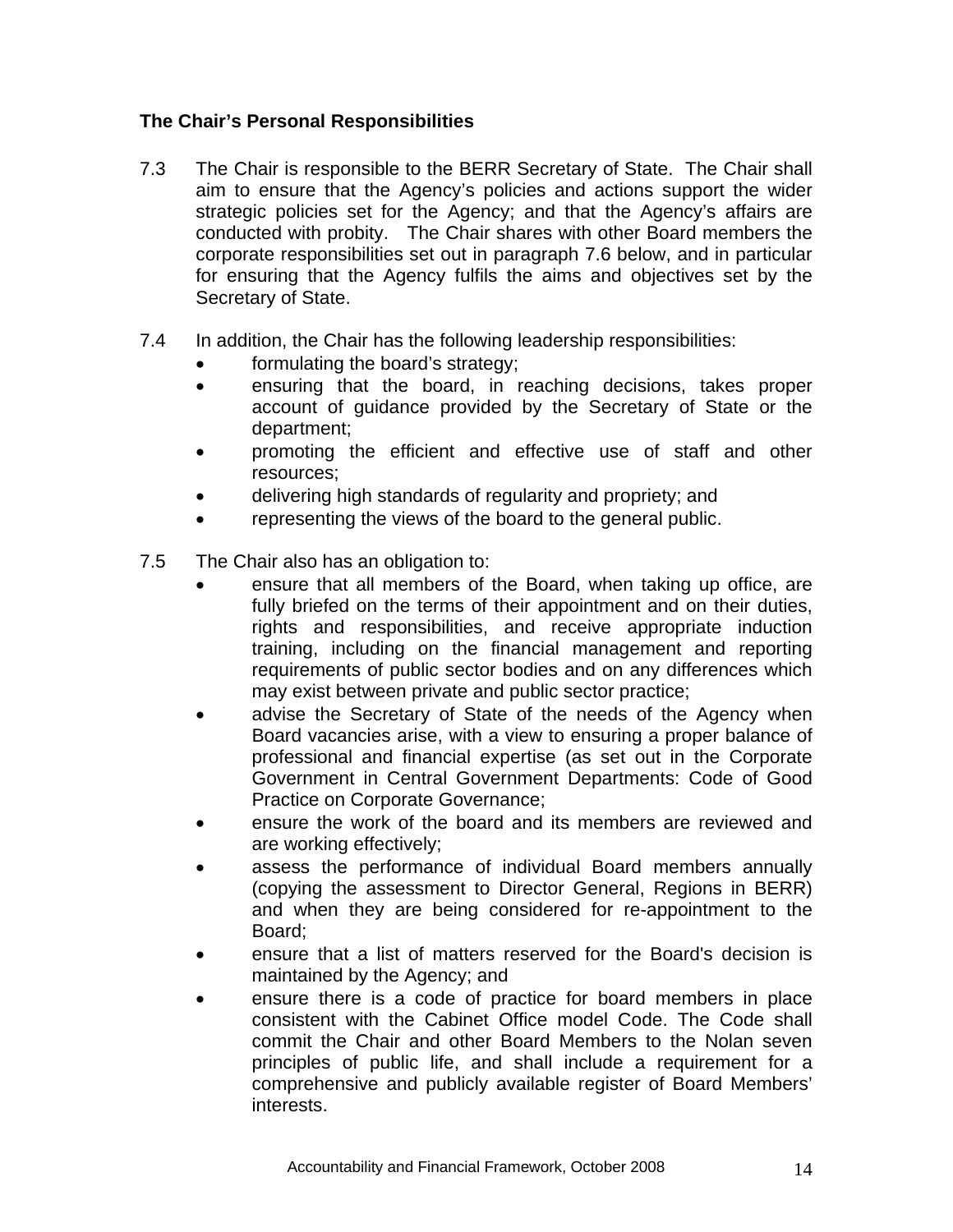#### <span id="page-15-0"></span>**Individual Board Members' Responsibilities**

- 7.6 Individual Board members shall act to direct the Agency to its aims and objectives in accordance with their wider responsibility as Members of the Board – namely to:
	- comply at all times with the Code of Practice (paragraph 2.13 above) that is adopted by the Agency and with the rules relating to the use of public funds and to conflicts of interest;
	- not misuse information gained in the course of their public service for personal gain or for political profit, nor seek to use the opportunity of public service to promote their private interests or those of connected persons or organisations;
	- comply with the Board's rules on the acceptance of gifts and hospitality, and of business appointments, and
	- act in good faith and in the best interests of the Agency.

## **8 Accounts and Reporting**

#### **Accounting Requirements**

8.1 The accounting requirements for the Agency are set out in Section 14 of the Act and the Accounts Direction issued by the Secretary of State for BERR is reproduced at Appendix 3. The Agency is required to retain accounting documents in line with the requirements of [Managing Public](http://www.hm-treasury.gov.uk/documents/public_spending_reporting/governance_risk/psr_managingpublicmoney_publication.cfm)  [Money.](http://www.hm-treasury.gov.uk/documents/public_spending_reporting/governance_risk/psr_managingpublicmoney_publication.cfm)

#### **Annual Report**

- 8.2 Section 17 of the Act requires the Agency to prepare an annual report on its activities as soon as reasonably practicable after the end of the financial year; this should be provided to the Department before the Summer recess and REG RDA will advise RDAs of the date after consultation with the NAO. The report shall be sent to the Secretary of State who shall publish it together with the Agency's audited annual accounts and lay copies before both Houses of Parliament.
- 8.3 The annual report shall:
	- outline the Agency's main activities and performance, ensuring consistency with information provided in the Performance Reporting System, during the previous financial year;
	- cover any corporate, subsidiary or joint ventures under its control;
	- comply with appropriate guidance on annual reports issued by the Cabinet Office and have regard to Chapter 7 of the Government Financial Reporting Manual [\(FReM\)](http://www.financial-reporting.gov.uk/2007-08%20FREM%20-%20FULL%20VERSION.pdf); and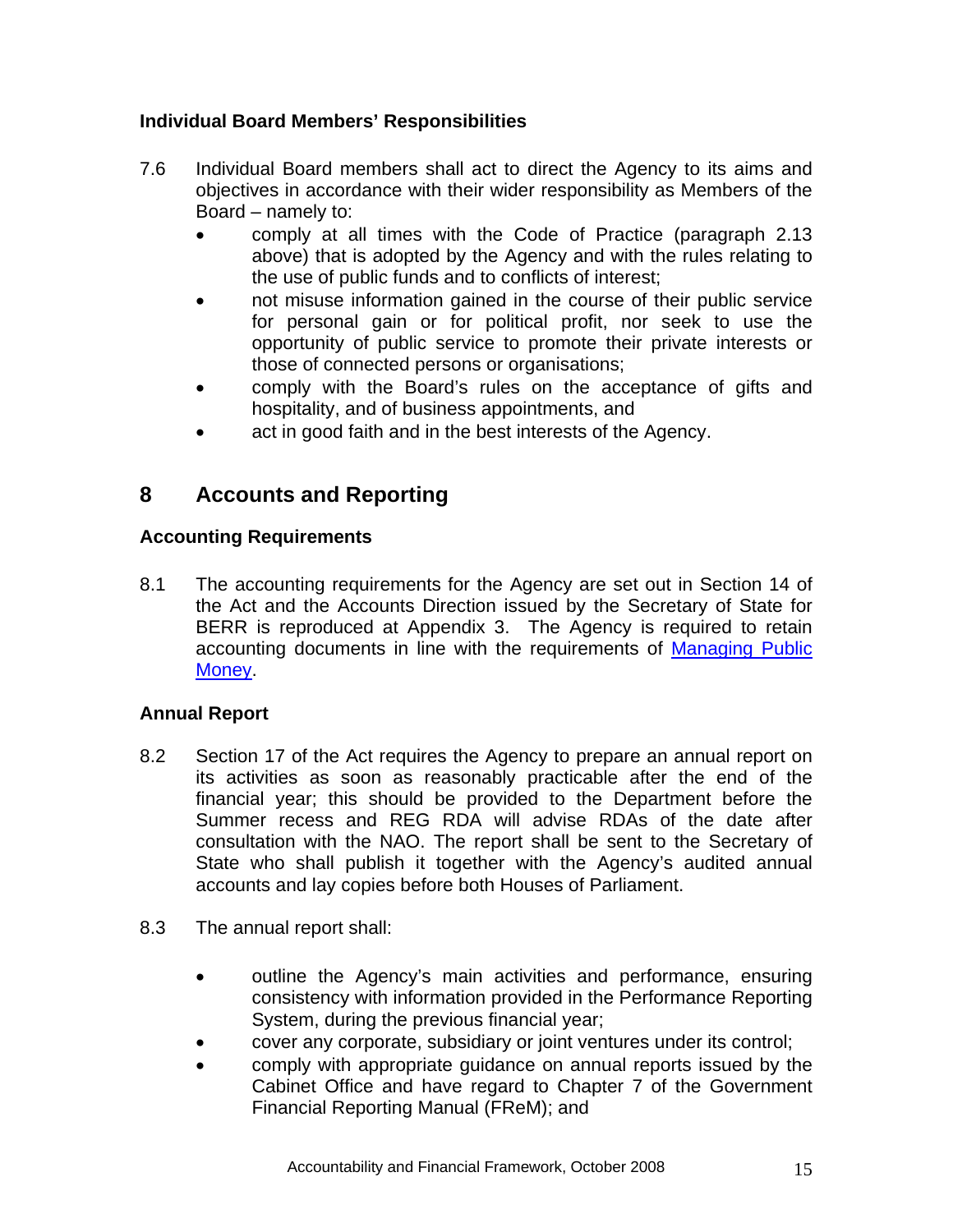- <span id="page-16-0"></span>be in such form and contain such information as the Secretary of State for Business, Enterprise and Regulatory Reform may specify by directions to the Agency.
- 8.4 The required form and content of the report, as directed by the Secretary of State under Section 17(2) of the Act, is contained at Appendix 4.

## **9 Internal Audit**

- 9.1 The Agency shall maintain effective arrangements for internal audit which accord with the objectives, standards and practices set out in the *[Government Internal Audit Standards](http://www.hm-treasury.gov.uk./media/6/6/GIAS_2001(272Kb).pdf)* (GIAS). Internal Audit primarily provides an independent and objective opinion to the Accounting Officer on risk management, control and governance, by measuring and evaluating their effectiveness in achieving the organisation's objectives. Internal Audit also provides an independent and objective consultancy service specifically to help line management improve the organisation's risk management, control and governance.
- 9.2 The Agency shall set up an independent audit committee as a committee of its Board in accordance with the [Cabinet Office's Guidance on Codes of](http://www.archive.official-documents.co.uk/document/caboff/guide/forword.htm)  [Practice for Public Bodies](http://www.archive.official-documents.co.uk/document/caboff/guide/forword.htm) and the Treasury's [Audit Committee Handbook.](http://www.hm-treasury.gov.uk/media/8/3/auditcommitteehandbook140307.pdf)
- 9.3 The Agency's Head of Internal Audit shall submit to the Agency's Accounting Officer annually his professional opinion on the adequacy and effectiveness of the organisation's risk management, control and governance processes. Copies of the documents listed below (including any amendments thereto) shall be provided to the Department when requested:
	- Internal Audit terms of reference;
	- Details of the Agency's Audit Committee arrangements;
	- Audit Strategy;
	- Periodic work plans;
	- The Head of Internal Audit's annual report;
	- Annual report on fraud and theft suffered by the Agency; and
	- Annual Statement on Internal Control and Risk.
- 9.4 The Internal Audit service shall have direct access to the Agency Chief Executive and Accounting Officer and to the Board. It should provide regular reports to the Agency Chief Executive and Accounting Officer and also report regularly to the Board through the Audit Committee on its programme, recommendations and their implementation.
- 9.5 The Internal Audit service may be provided by a dedicated in-house team or bought in.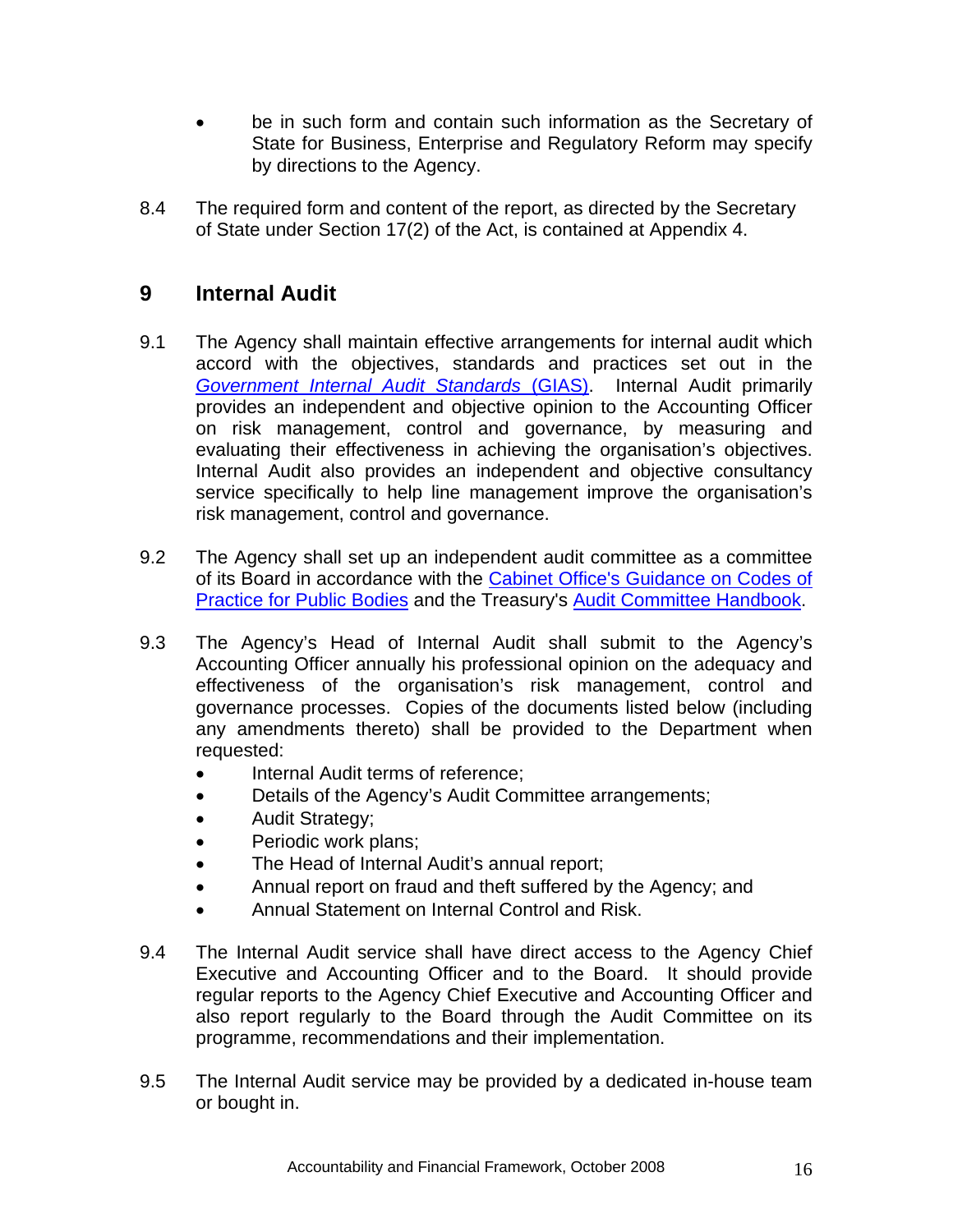#### <span id="page-17-0"></span>**Auditing by the Department**

- 9.6 The Agency shall arrange for periodic quality reviews of its internal audit in accordance with the GIAS. BERR will carry out a programme of reviews of the Agency's Internal Audit functions with the aim of reviewing each one about every three years.
- 9.7 The Department shall have access to all of the records of the Agency (including those of the Agency's internal auditors) and may carry out studies into the economy, efficiency and effectiveness with which the Agency has used its resources and the regularity, propriety and value for money of the Agency's expenditure. Under these provisions the Department may also carry out evaluations of the Internal Audit arrangements put in place by the Agency in order to be able to provide an assurance to the Departmental Accounting Officer about the maintenance of appropriate standards and performance.

## **10 External Audit**

#### **Auditing by the Comptroller and Auditor General**

- 10.1 Section 15 of the Act provides that the annual accounts of the Agency shall be subject to external audit by the Comptroller and Auditor General (C&AG). The Agency shall ensure that the Department has received a copy of the final draft of the annual accounts so that the Department has the opportunity to comment on the contents and presentation before the accounts are sent to the C&AG. The Agency shall ensure that the final version of any management letters and other reports sent to the Agency by the National Audit Office, are copied to the Department immediately after receipt by the Agency.
- 10.2 The Comptroller and Auditor General may also carry out examinations into the economy, efficiency and effectiveness with which the Agency has used its resources in discharging is functions. Section 15(2) of the Act requires the audited accounts of the Agency, and any reports on them by the Comptroller and Auditor General, to be sent to the Secretary of State as soon as reasonably practicable after the report is received. The Secretary of State will lay the accounts and report before both Houses of Parliament, normally within 4 months of the end of the financial year. Before being laid before Parliament the reports and accounts will be submitted for Ministerial approval.

#### **Auditing of European Funds**

10.3 The Agency should be aware that receipts and payments from European Union bodies are subject to audit by the European Union (EU). Where the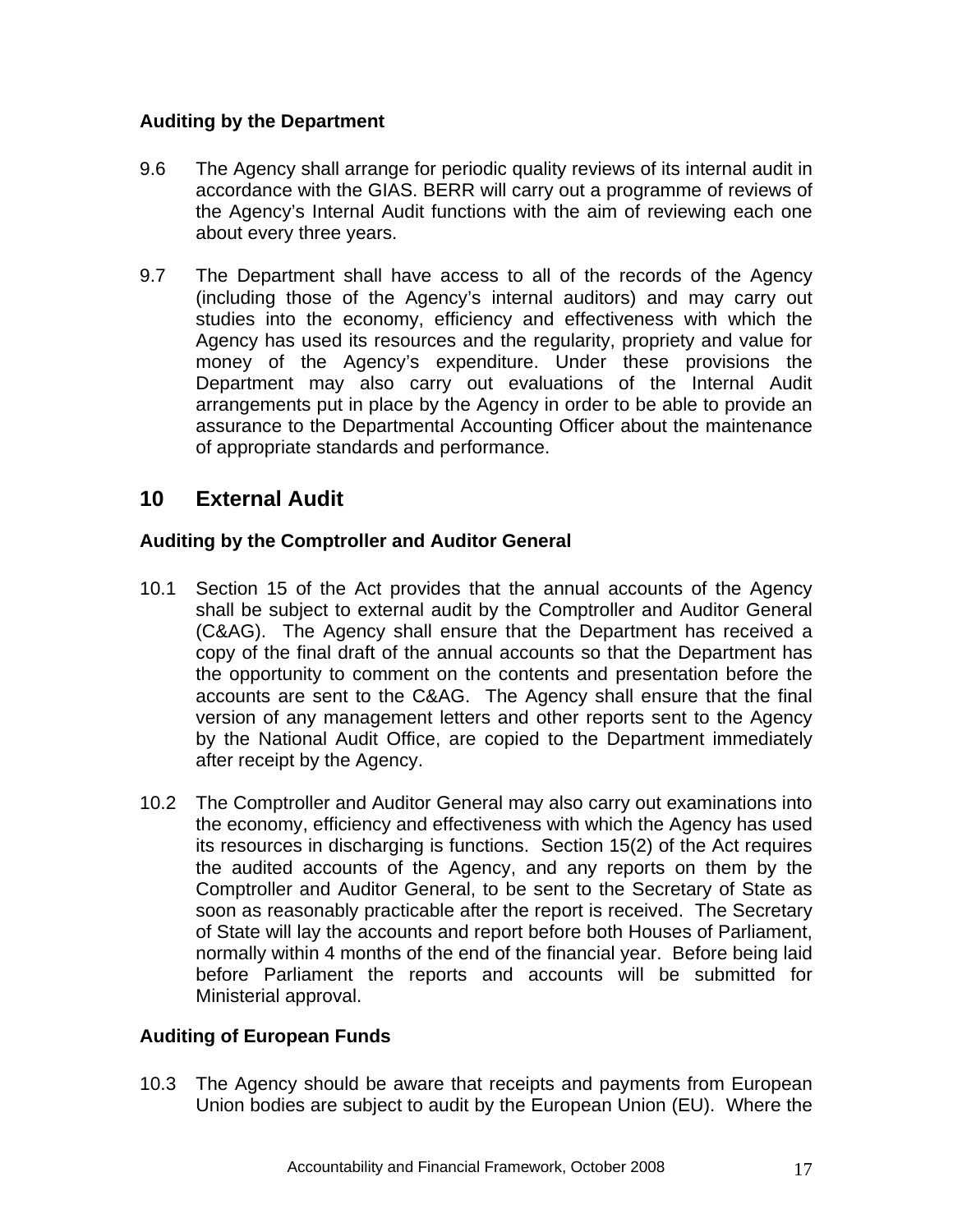<span id="page-18-0"></span>Agency is the final beneficiary of an EU grant, it may be subject to an audit by the European Court of Auditors. It may also be subject to audit from other auditors acting under the terms governing the provision of the financial assistance or the protocol arrangements agreed between Government Departments and the EU.

## **11 Management and Financial Responsibilities**

#### **Approval of Expenditure**

- 11.1 Under the Single Budget, the Agency may undertake any activity which it considers expedient for its five purposes set out in Section 4 of the Regional Development Agencies Act 1998 as set out in its agreed Corporate Plan and, subject to the controls set out in this Framework.
- 11.2 The Corporate Plan is the normal vehicle for seeking approval for the allocation of the RDAs resources to its top priorities. Where, subsequent to approval of the Corporate Plan, the Agency proposes to make significant changes to the allocation of resources or its top level priorities they should consult the Department.
- 11.3 The inclusion of any planned expenditure in the Corporate Plan does not obviate the need to seek formal, written approval where this expenditure is outside the financial approval limits as set out in Appendix 5**.**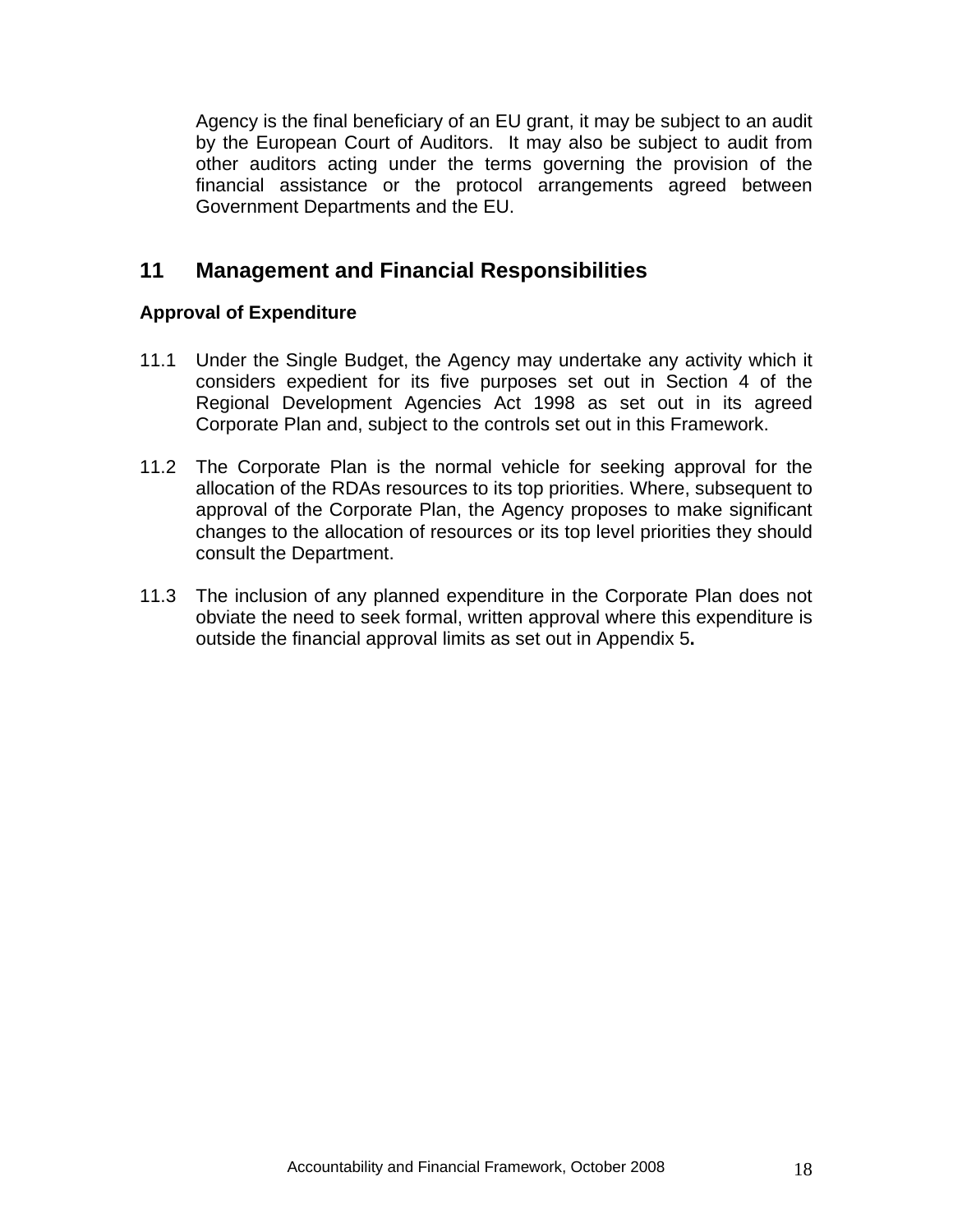#### <span id="page-19-0"></span>**Financial Controls and Authorities for Expenditure Under the Single Budget**

- 11.4 The Agency may incur expenditure within the limits set out at Appendix 5, subject to any restrictions imposed by statute or this framework document. Section 5(2)(a) of the Act provides that the Agency may not give financial assistance without the consent of the Secretary of State. By virtue of Appendix 5 to this Framework, the Agency has consent to give financial assistance, usually by payment of grant, for any project, subject to the limits and conditions specified in the Appendix.
- 11.5 The Agency may seek consent to give financial assistance to other projects or schemes which are outside the single budget or for other forms of financial assistance.The Agency may not make a loan to another body, other than as capital investment in a loan fund to promote risk capital investment in Small and Medium-sized Enterprises, up to a limit of £10,000,000 in total for each loan fund scheme, without first obtaining the Secretary of State's written consent. Any such request should be presented as a fully worked-up business case.

#### **Novel, Contentious or Repercussive Proposals**

11.6 The Agency must obtain the approval of the Department and the Treasury before incurring expenditure, for any purpose that might be novel, potentially contentious or could cause repercussions elsewhere in the public sector. Where there is uncertainty whether the proposed expenditure might be so classified $<sup>2</sup>$  $<sup>2</sup>$  $<sup>2</sup>$  the Agency</sup> should seek a ruling from the Department.

#### **Grants or Loans Made by the Agency**

- 11.7 The Agency shall ensure that grants or loans made to organisations are accompanied by appropriate conditions, including an agreed set of objectives and measures and also obligations to ensure that the relevant books and records of such organisations are readily available for inspection by the Government and, where appropriate, representatives of the European Commission.
- 11.8 Where the Agency has financed expenditure on capital assets by third parties, the Agency should make appropriate arrangements to ensure that assets are not disposed of without the Agency's prior consent. The Agency shall, therefore, ensure that such repayment conditions are sufficient to secure the repayment of the Exchequer's due share of the proceeds of the sale.

#### **Borrowing and Leasing**

 $\overline{a}$ 

<span id="page-19-1"></span><sup>2.</sup> Some examples are shown in Chapter 2, box 2.3 of Managing Public Money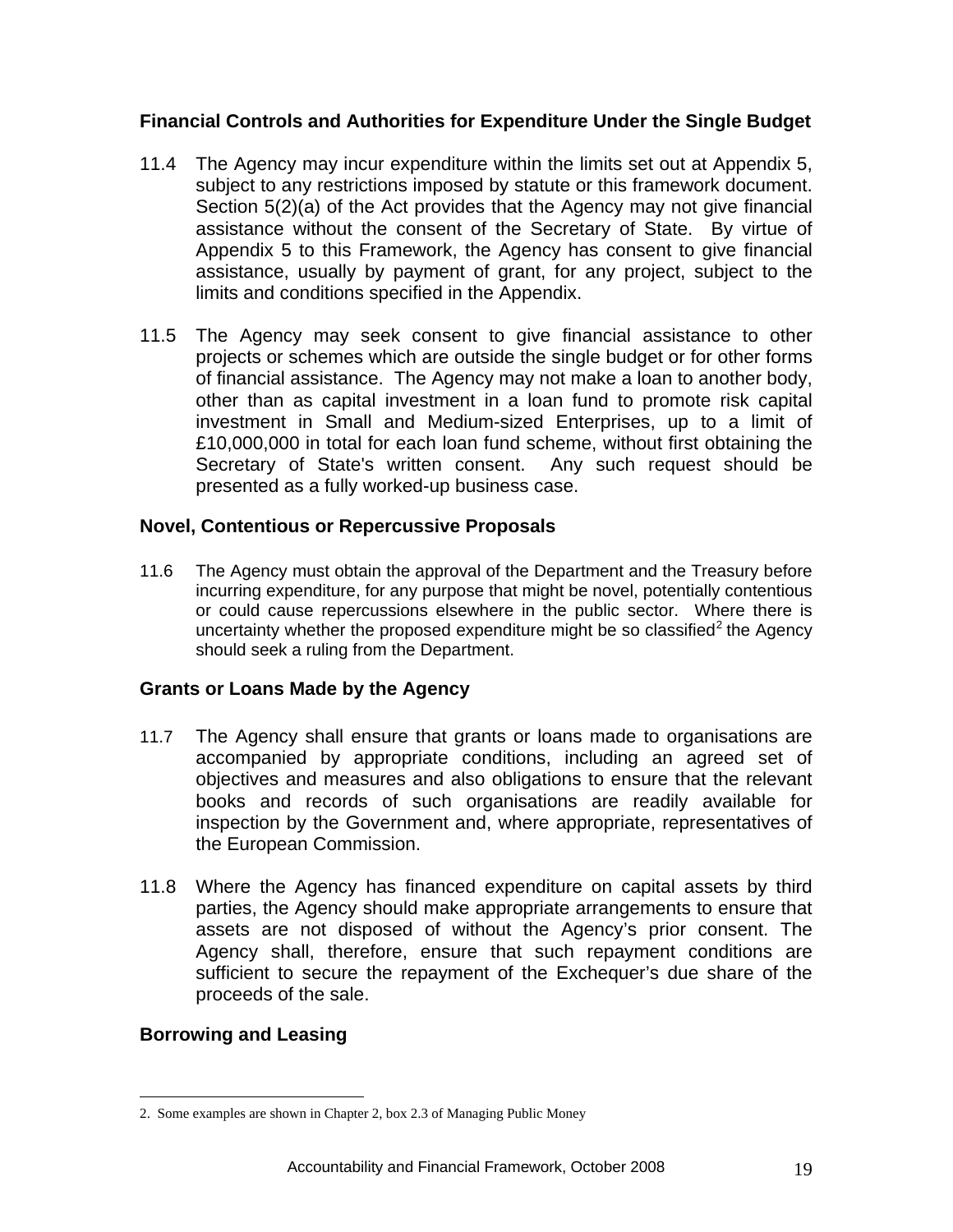- <span id="page-20-0"></span>11.9 The Agency's borrowing powers are set out in Section 11 of the Act. Agencies are only entitled to borrow in accordance with the following provisions of this section, but not otherwise. Within the terms of Section 11, the Agency may borrow from the Secretary of State and with the written consent of the Secretary of State and Treasury may borrow, temporarily, from bodies other than the Secretary of State. The Secretary of State may give consent for the Agency to enter into short-term loans and overdrafts (see the following paragraph which sets out a general consent to temporary borrowing) and under Section 29 of the Act may impose conditions. Any consent will specify the maximum amount that can be borrowed, the loan period and any other conditions as the Secretary of State may specify.
- 11.10 As an interim measure to aid business efficiency, the Secretary of State gives consent for the Agency to borrow, temporarily, via overdraft facilities up to a maximum of £5m for 30 days and, the Secretary of State will guarantee such borrowing. The Agency should seek additional funding through the grant-in-aid mechanism, from the Department, to minimise the need for and ensure early repayment of, private sector funds.
- 11.11 Under Section 12 of the Act, the Agency may request the Secretary of State to guarantee loans it has taken out from persons other than the Secretary of State, subject to the controls by Parliament and by the Treasury set out in Section 12 of the Act.
- 11.12 The Agency may not enter into finance leases without the consent of the Secretary of State. The Agency must seek the agreement of the Department before entering into any deferred payment arrangements.
- 11.13 Departmental Expenditure Limit (DEL) cover is required for the net change in borrowing outstanding over the financial year and the amount of grant in aid available to the Agency in that year will be reduced accordingly.

#### **Delegated Authorities**

- 11.14 The Agency's delegated authorities are set out in Appendix 5. The Agency must obtain the Department's prior written approval before:
	- entering into any undertaking to incur any expenditure that falls outside the delegations or which is not provided for in the Agency's annual budget as approved by the department;
	- incurring expenditure for any purpose that is or might be considered novel or contentious, or which has or could have significant future cost implications;
	- making any significant change in the scale of operation or funding of any initiative or particular scheme previously approved by the department;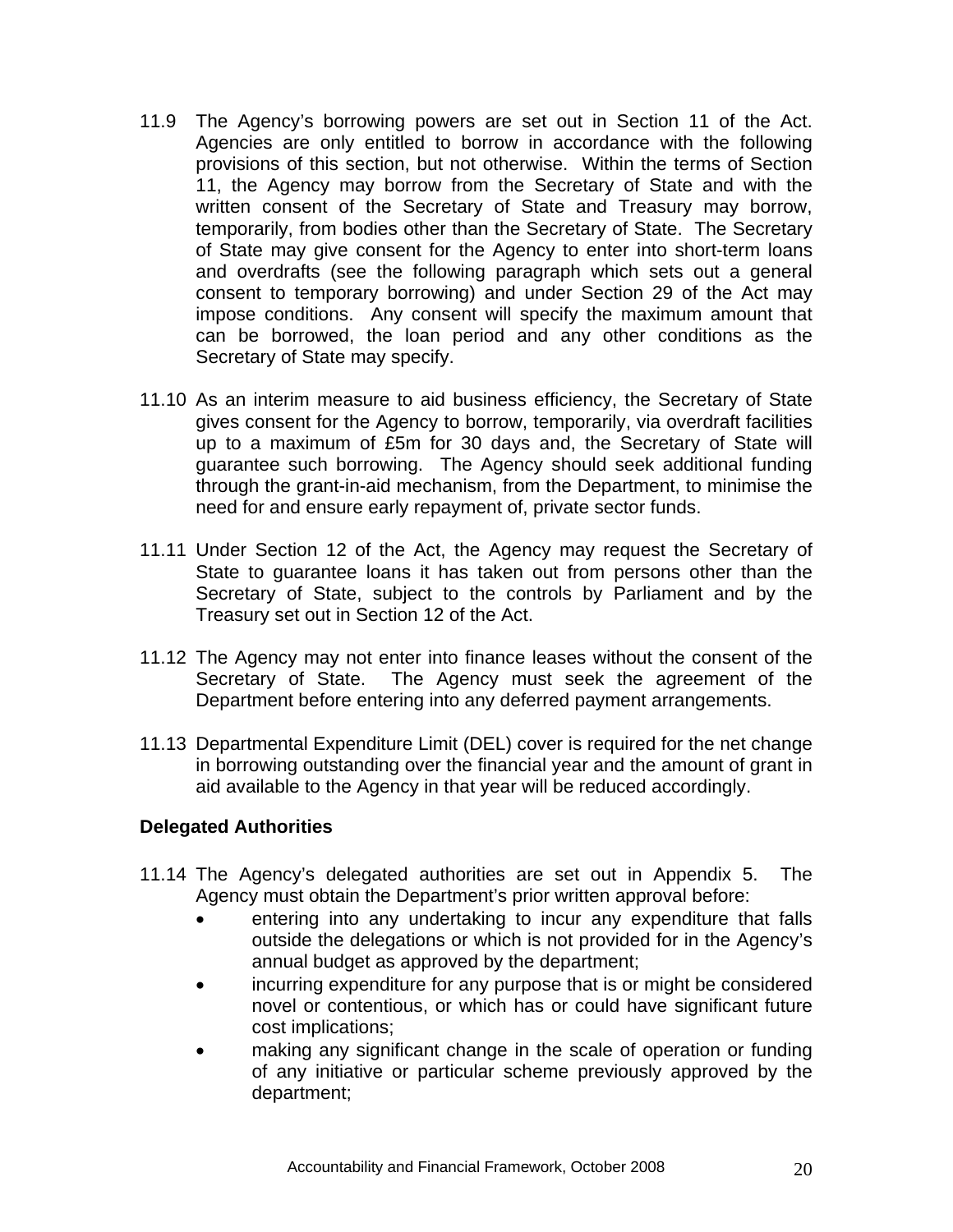- <span id="page-21-0"></span>• making any change of policy or practice which has wider financial implications that might prove repercussive or which might significantly affect the future level of resources required; or
- carrying out policies that go against the principles, rules, guidance and advice in [Managing Public Money](http://www.hm-treasury.gov.uk/documents/public_spending_reporting/governance_risk/psr_managingpublicmoney_index.cfm)

#### **Insurance**

11.15 The Agency may take out new insurance within the circumstances as set out in Managing [Public Money \(Annex 4.5\),](http://documents.treasury.gov.uk/mpm/mpm_annex4.5.pdf) and may continue to take out insurance previously approved by the Department for specific purposes and which has transferred to the Agency. A Certificate of Exemption for Employer's Liability Insurance has been issued to the Agency. This applies to Agency employees but not to Board members and the Agency may need additional insurance cover for Board members.

#### **Expenditure on Overseas Offices**

- 11.16 The Agency is required to seek and obtain prior Ministerial approval through UK Trade and Investment's Inward Investment Group for any proposal to extend or create new overseas offices involved in inward investment or trade promotion activities. This is because the Minister for International Trade and Investment needs to retain a national overview of the UK's overseas activities. The Agency will need to present in a separate business case to UK Trade and Investment Inward Investment Group, the following points, together with associated costs:
	- the added value of new, or an expansion, of the overseas network;
	- key plans and objectives for the new overseas operation;
	- key elements of the associated costs, promotional and marketing plans to be carried out by the new operation;
	- the scope for proceeding on a collaborative basis with other RDAs;
	- how the proposal will contribute to the delivery of the Agency's economic development strategy;
	- whether prospective leads generation broadly match the Agency's sectoral and cluster priorities.

#### **Financial Investments**

11.17 The Agency shall not make any investments in traded financial instruments without the prior written approval of the Department. Equity shares in ventures which further the objectives of the Agency shall equally be subject to Departmental approval unless covered by a specific delegation.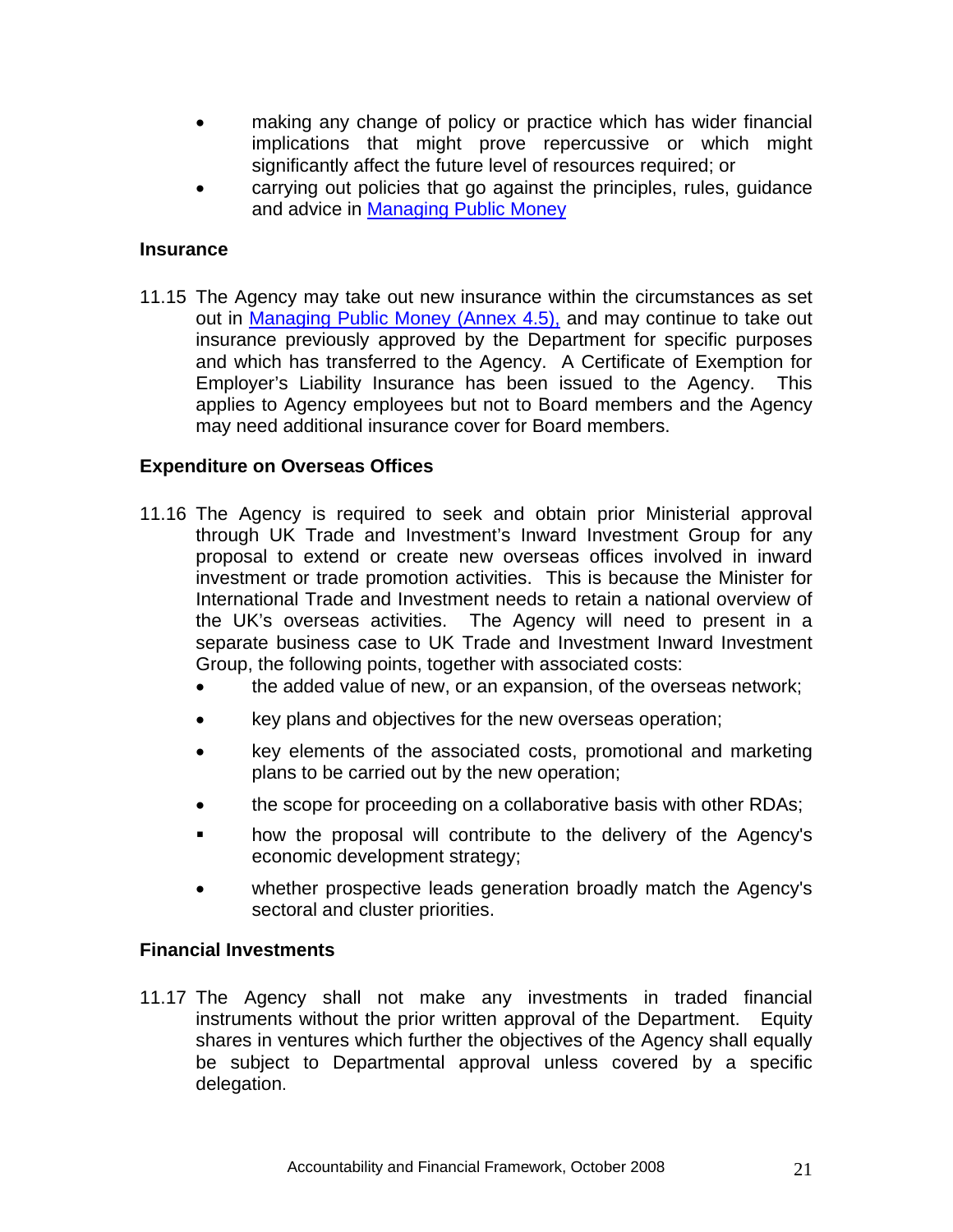#### <span id="page-22-0"></span>**Fraud and Theft**

11.18 The Agency shall ensure that it has in place robust procedures to prevent fraud and theft and to investigate any fraud and theft when it has occurred or where it is suspected. The Agency shall report to the Department any instance of fraud or theft involving staff or officials or, is novel. The Agency should also ensure that lessons are learned from any such instances of fraud or theft as may occur and that procedures are improved as a result of such lessons.

#### **Public/Private Partnerships**

- 11.19 The Agency should seek opportunities to enter into Public/Private Partnerships (PPP) to achieve its objectives where this will optimise value for money. The Agency must consult the Department and the Treasury where a joint venture partnership with the private sector may result in:
	- a long-term revenue commitments falling to the public sector;
	- where public assets are being disposed of,
	- where proposals include borrowing by the partnership .
- 11.20 Where the judgment over the level of control and classification is a close one the Department will consult the Treasury (who may need to consult with the Office of National Statistics over national accounts treatment).

#### **Corporate Bodies**

 $\overline{a}$ 

- 11.21 Section 5(2)(c) of the Act requires that the Agency shall not form, or acquire an interest in, a body corporate<sup>[3](#page-22-1)</sup> without the Secretary of State's consent. In judging such proposals, the department will have regard to government's wider strategic aims, objectives and current Public Service Agreements (PSA). It will be for the Agency to determine appropriate controls, subject to paragraph 11.22 below and any conditions imposed by the Secretary of State, for the resources it puts into a corporate body and to set them out in an appropriate manner.
- 11.22 Where the judgment over the level of control is close the Agency will consult the Treasury (who may need to consult with the Office of National Statistics over national accounts treatment). Unless specifically agreed with the Department and, where appropriate, the Treasury, such bodies will be subject to the controls set out in [Managing Public Money](http://documents.treasury.gov.uk/mpm/mpm_ch7.pdf). Where the body is defined as a subsidiary under the Companies Act 2006 and, is not of a commercial nature, the Agency must ensure that the NAO is

<span id="page-22-1"></span><sup>3.</sup> A limited partnership established under the Limited Partnerships Act 1907 is not a body corporate whereas a limited liability partnership established under the Limited Liability Partnerships Act 2000 is a body corporate.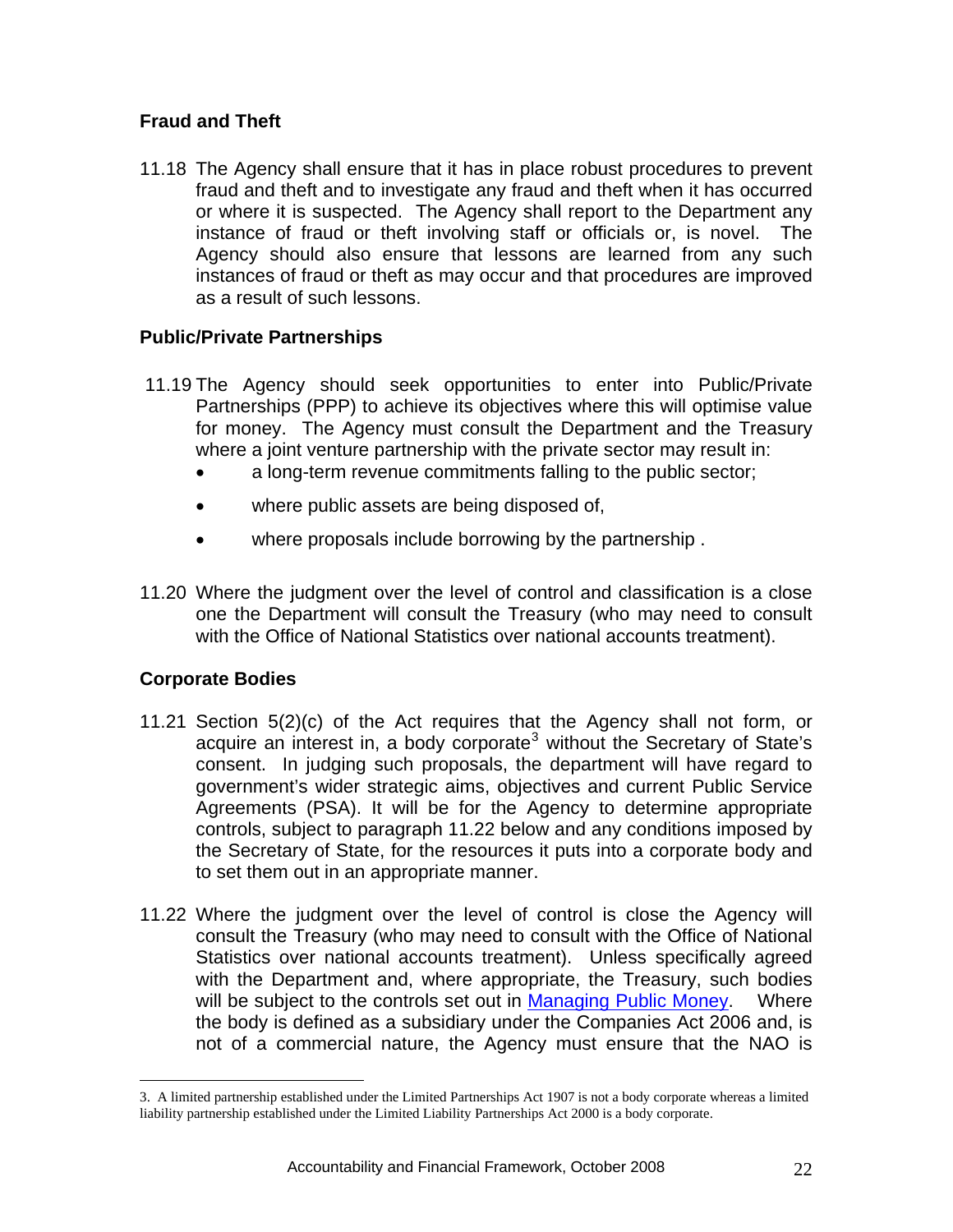<span id="page-23-0"></span>appointed as its external auditors $4$ . In other instances, the NAO should be invited to bid.

#### **Publicity and Advertising**

- 11.23 The Conventions of Government publicity and advertising, set out in the Cabinet Office Propriety Guide<sup>[5](#page-23-2)</sup> do not formally apply to the Agency. Nevertheless, the general principles of value for money and propriety, which are set out in the Conventions, are applicable to the Agency. In particular the Agency should ensure that any publicity that is issued is:
	- Relevant to the Agency and its responsibilities;
	- Be objective and explanatory, not tendentious or polemical;
	- Not party political and not liable to misrepresentation as being party political; and
	- Produced and distributed in an economic and relevant way, having regard to the need to justify the costs as proper expenditure of public funds.
- 11.24 The Agency may finance or otherwise support marketing or branding campaigns, for example to promote the region or specific areas within it as a location for business investment. The Agency should take care to ensure that such campaigns, and other publicity, are not produced or disseminated in such a way that they may be considered explicitly or by implication to denigrate or in any other way reflect adversely on other regions or nations of the UK (named or unnamed). The Agency may finance or otherwise support regional marketing or branding campaigns, for example to promote the region as a location for business investment. In addition, the Agency should ensure that such campaigns do not explicitly or by implication denigrate or in any other way defame other regions or nations of the UK (named or unnamed).

#### **Use of Public Relation Consultants**

11.25 In some circumstances it may be appropriate for the Agency to employ public relations or other consultancies in developing public representation of their work. Any tasks for which PR consultants are engaged need to be closely defined and controlled. It will always be improper use of public funds for the Agency to employ PR or other consultants to lobby parliament or government departments in an attempt to influence government policy or obtain higher funding.

## **12 Grant in Aid and Resource Budgeting**

 $\overline{a}$ 4. See DAO(GEN) 1/08 which contains further guidance on the application of the companies Act 2006.

<span id="page-23-2"></span><span id="page-23-1"></span><sup>5.</sup> http://www.cabinetoffice.gov.uk/government%5Fcommunication/propriety/guidance.pdf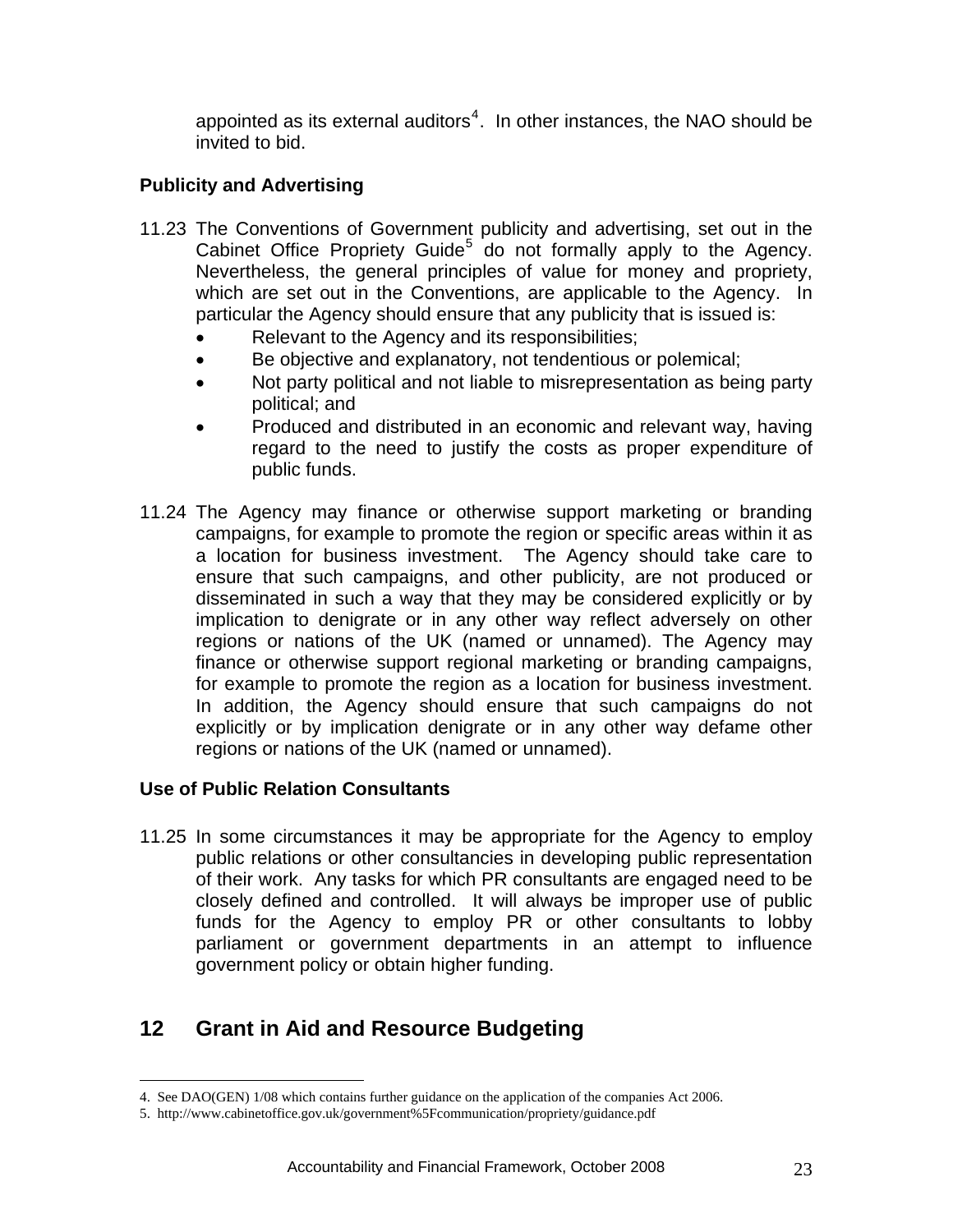<span id="page-24-0"></span>12.1 The Agency's Resource Budgets are formally allocated by the Department following approval of the Corporate Plan *(See RDA Sponsorship Framework Chapter 2: Corporate Planning Guidance 2008-11 and Performance Reporting).* The Agency's budgets are subject to the rules set out in Treasury's "Consolidated Budgeting Guidance from 2008-2009".

#### **Programmes within the Departmental Expenditure Limits**

12.2 The Agency has separate budgets for the following, and should manage within each of these two budgets:



The Agency also has a Non-Cash (AME) allocation relating to certain write-offs/impairments however the allocation is varied with the agreement of the Department where those costs are forecast to increase.

- 12.3 Non-Cash includes the current costs arising from the ownership of assets such as depreciation and cost of capital charge. Near-cash covers other current expenditure by the Agency.
- 12.4 Capital includes Capital and Capital Grants. It also includes profit and loss on disposal of assets.
- 12.5 The Agency may not alter the balance between Near-Cash, Non-Cash and Capital without the prior agreement of Government. There is a strong presumption against agreement being given by Government to switch funding from Capital to Non-Cash or Near-Cash. This is because compensating changes would need to be found in other Agencies, or fresh bids made in the Public Expenditure System. However, Agencies may agree between themselves exchanges within these categories so long as:
	- the overall balance of expenditure remains the same across the Agencies involved in the exchange; and
	- the Treasury is advised in advance of the amount of the proposed exchange of resources.

#### **Annually Managed Expenditure**

12.6 Resource and Capital Budgets are divided into,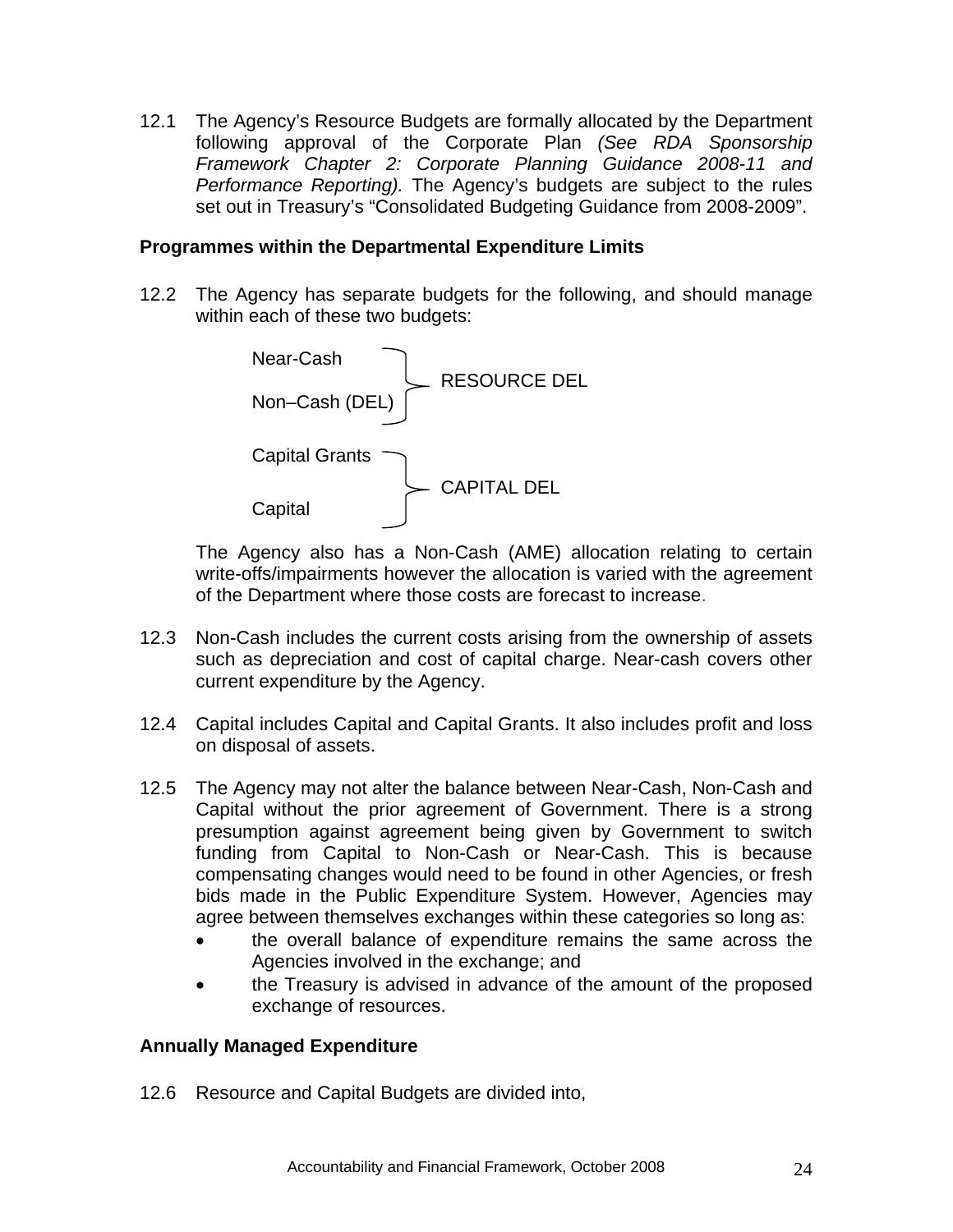- <span id="page-25-0"></span>DEL – firm three year plans set in the Spending Review. So the Agency may not exceed the limits that they have been set.
- AME the Treasury and the Department review budgets twice a year, so The Agency needs to monitor AME closely and account in full for any changes in projections or significant risks and challenges that may arise.
- 12.7 All programmes are in DEL unless the Department (with the agreement of Treasury) determines otherwise
- 12.8 The following item is currently treated as AME in Agency's budget:
	- Certain Write downs of regeneration assets (see Treasury guidance)
- 12.9 The Agency should not switch resources between DEL and AME budgets without the Department's prior consent

#### **End Year Flexibility**

- 12.10 Requests for draw down of End-Year Flexibility (EYF) in the CSR07 period will be considered in the light of the fiscal position, the impact on the Golden Rule and the principles of sound management of public finances. The Agency should not factor in any EYF drawdown in its annual allocations without the specific agreement of the Treasury.
- 12.11 Any EYF funds will be provided to RDAs following publication of the Spring Supplementary Estimate each year.

#### **Cash**

- 12.12 Cash is not directly controlled through the budgeting system. However, indirect control is exercised through the Near-Cash controls for resource and capital DEL. In addition, the Agency's cash draw downs are controlled through the payment of grant in aid claims. Changes in expected levels of cash are monitored by the Department.
- 12.13 Any cash paid to the Agency and not spent by the Agency during the month shall be deducted from the Agency's cash requirement in the following month.

#### **Receipts**

12.14 Receipts are classified as Negative Resource DEL and Negative Capital DEL. Unless the Department agrees otherwise in writing Resource receipts can only be used for that classification of expenditure. Capital receipts may be used only for Capital expenditure and not for Resource expenditure.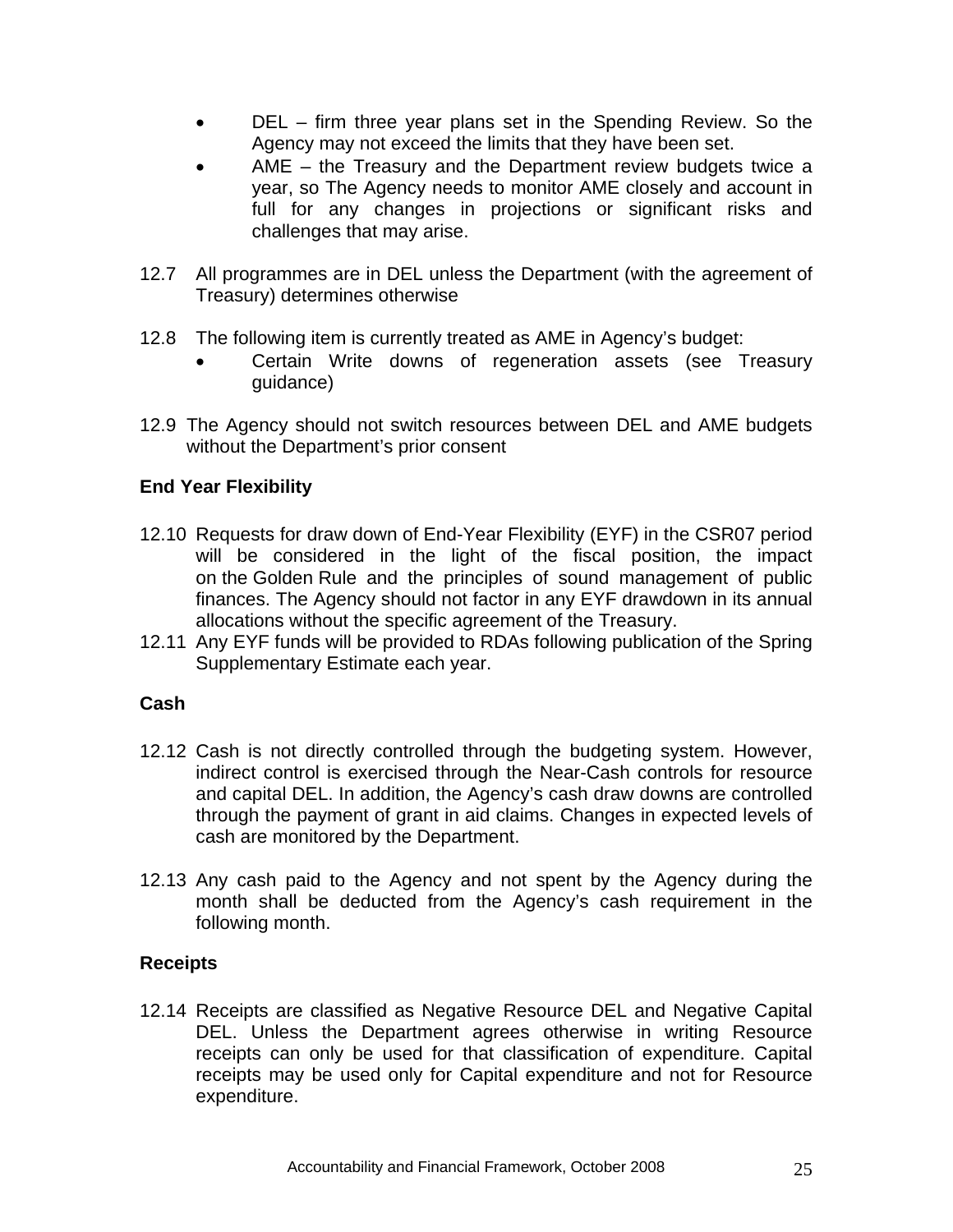- <span id="page-26-0"></span>12.15 The RDAs are subject to rules governing income (other than their resource budgets and EU Structural Funds). The Agency is expected to forecast income annually and may retain that. The Agency may also retain income of up to 30% above the expected level or £1.0m, whichever is the greater. If the Agency exceptionally wishes to retain any further additions to income it must ensure that this would not breach the overall limit for RDAs and must seek the approval of the Department. Any income not approved by the Department will reduce the Agency's cash claim by the relevant amount.
- 12.16The Agency is free to retain any gifts, bequests or similar donations made to the Agency, and these will be treated as receipts. The Agency must keep a written record of gifts, bequests and donations received, and of their estimated value and whether they are disposed of or retained. The Agency shall consider if there are any associated costs in doing so or any conflicts of interests arising.
- 12.17 The Agency may annually retain up to £25,000 from interest received on GIA resources. Any retained interest in excess of £25,000 will reduce its cash claim by the relevant amount.
- 12.18 The Agency should keep the Department informed of changes in receipt forecasts on a regular basis, via the Workbook.
- 12.19 For each financial year, the Department will determine the resources to be available to the Agency under the Spending Review and will obtain from the Agency the expected level of receipts to be received for inclusion in the Main Supply Estimates. Those receipts will be additional to the resources made available as grant in aid or grant.

#### **Administration**

12.20 The Agency has received guidance from Treasury on administration as part of the Comprehensive Spending Review. The Agency will set out in its Corporate Plan its annual budgets for Administration for each year of the Corporate Plan period and any proposals for restructuring costs. The Agency may not exceed the administration budget endorsed by Ministers in the Corporate Plan, unless prior approval has been given by the Department or the Department has increased the Agency's budgets to enable them to take on the additional administration costs of new responsibilities or for one off restructuring costs.

## **13 Management and Disposal of Assets**

#### **Asset Management**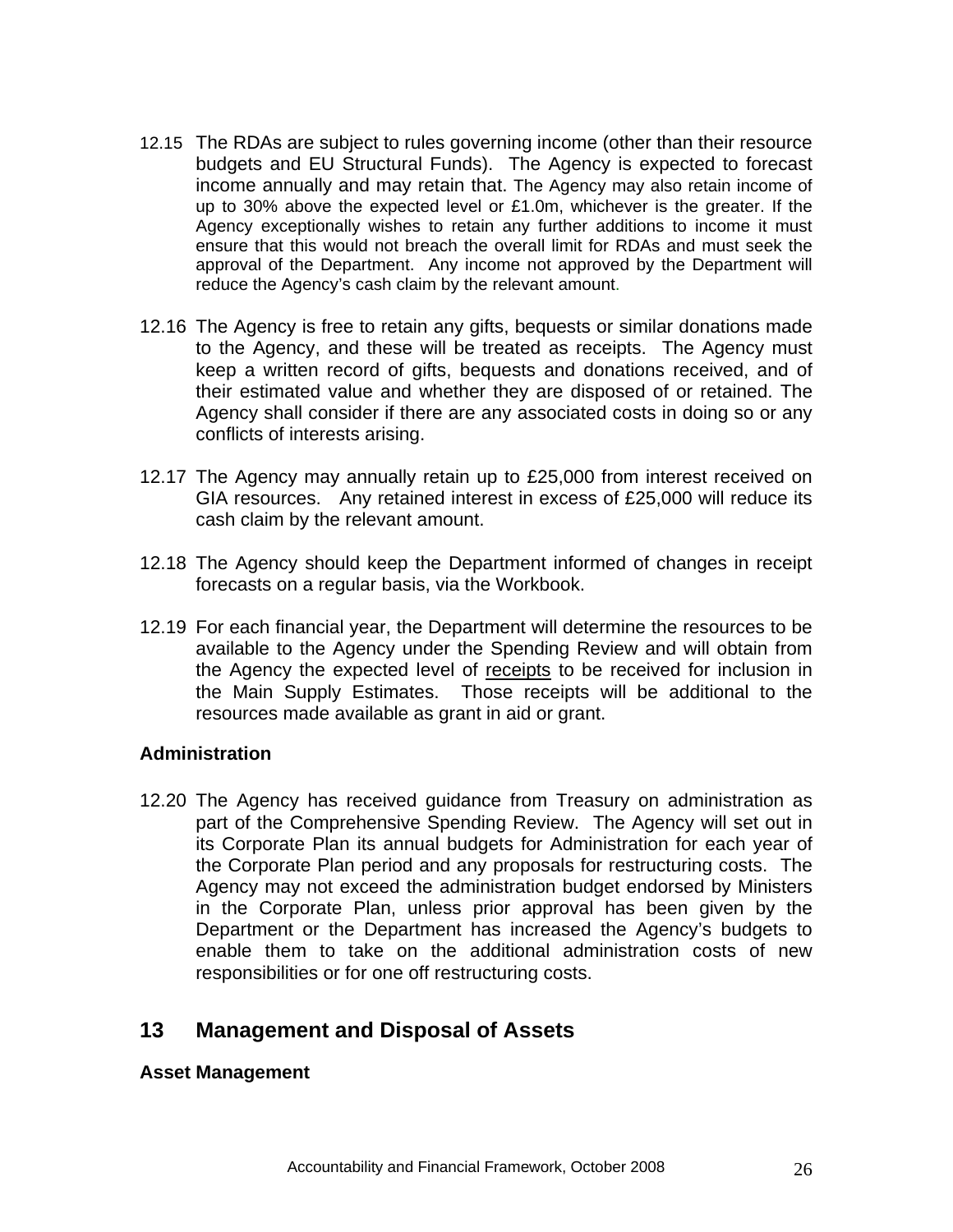<span id="page-27-0"></span>13.1 The Agency is responsible for the effective use and management of all its assets. The Agency should have an Asset Management strategy that complies with the requirements for managing and disposing of assets as set out in [Managing Public Money \(Annex 4.8\)](http://documents.treasury.gov.uk/mpm/mpm_annex4.8.pdf)*.* The Agency should also maintain a fixed asset register. It is a matter for the Agency to determine the appropriate de-minimis level for the assets to be included within the register and to be covered within the strategy. The Agency shall dispose of assets which are surplus to its requirements and ensure it gets the best consideration reasonably obtainable unless agreement to do otherwise has been obtained from the Secretary of State.

#### **Estate Management**

- 13.2 The Agency must have an Estate strategy. This should either be a separate document or should be contained with the overall Asset Management strategy. The Agency is also responsible for ensuring that adequate arrangements are in place to maintain accurate and up to date records and should include a market valuation (as defined by the Royal Institution of Chartered Surveyors) of all land and built property held by the Agency in respect of land and for property held as stock, and at adjusted replacement or open market valuations in respect of operational and surplus land (see footnote [6](#page-27-1) below).
- 13.3 The Estate strategy should include a section justifying on value for money criteria the retention of operational (administration) purposes, investment properties and properties held for development purposes. It should also set out the management arrangements according to whether the properties are held by the Agency or its subsidiaries. The strategy should be reviewed annually and a copy of the section relating to the operational estate should be sent to the Department.

#### **Acquisition of Land or Property**

 $\overline{a}$ 

13.4 Land or property should not be acquired at more than market value, as defined by the RICS Appraisal and Valuation Manual, unless prior approval is obtained from the Department.

#### **Requirements in Respect of the Agency's Operational Estate (Accommodation)**

13.5 Management of the operational estate shall be in accordance with paragraphs 13.2 and 13.3 above. Before entering into any lease, the Agency shall demonstrate that the lease offers better value for money than purchase. All property disposals, rent reviews, lease renewals and

<span id="page-27-1"></span><sup>6.</sup> See paragraphs 3.2.11 to 3.2.15 of Treasury's Resource Accounting Handbook [\(www.resource-accounting.gov.uk\)](http://www.resource-accounting.gov.uk/) for guidance on valuing tangible assets and accounting treatment for operational property.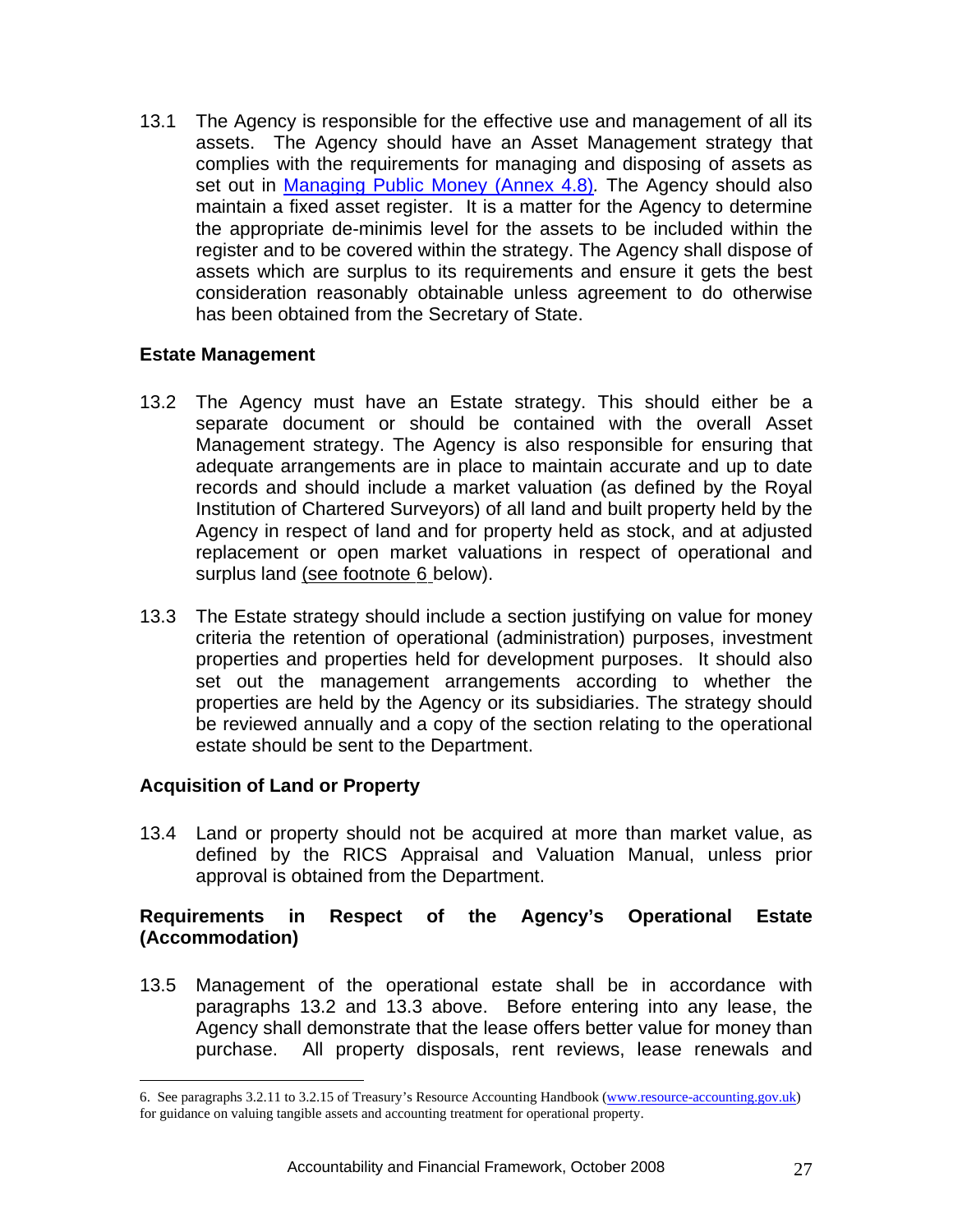<span id="page-28-0"></span>acquisitions in respect of the Agency's operational estate must be carried out in co-ordination with the OGC. Unless otherwise agreed with BERR, prior Departmental approval must be secured for all proposals for new leases, extensions and the exercising of break clauses, disposals or acquisitions of operational estate where the proposal exceeds the lower of 1,000sqm or 5% of the existing operational estate.

#### **Disposal of Capital Assets**

13.6 The disposal value of capital assets is the actual or estimated market value of the capital asset at the time of disposal.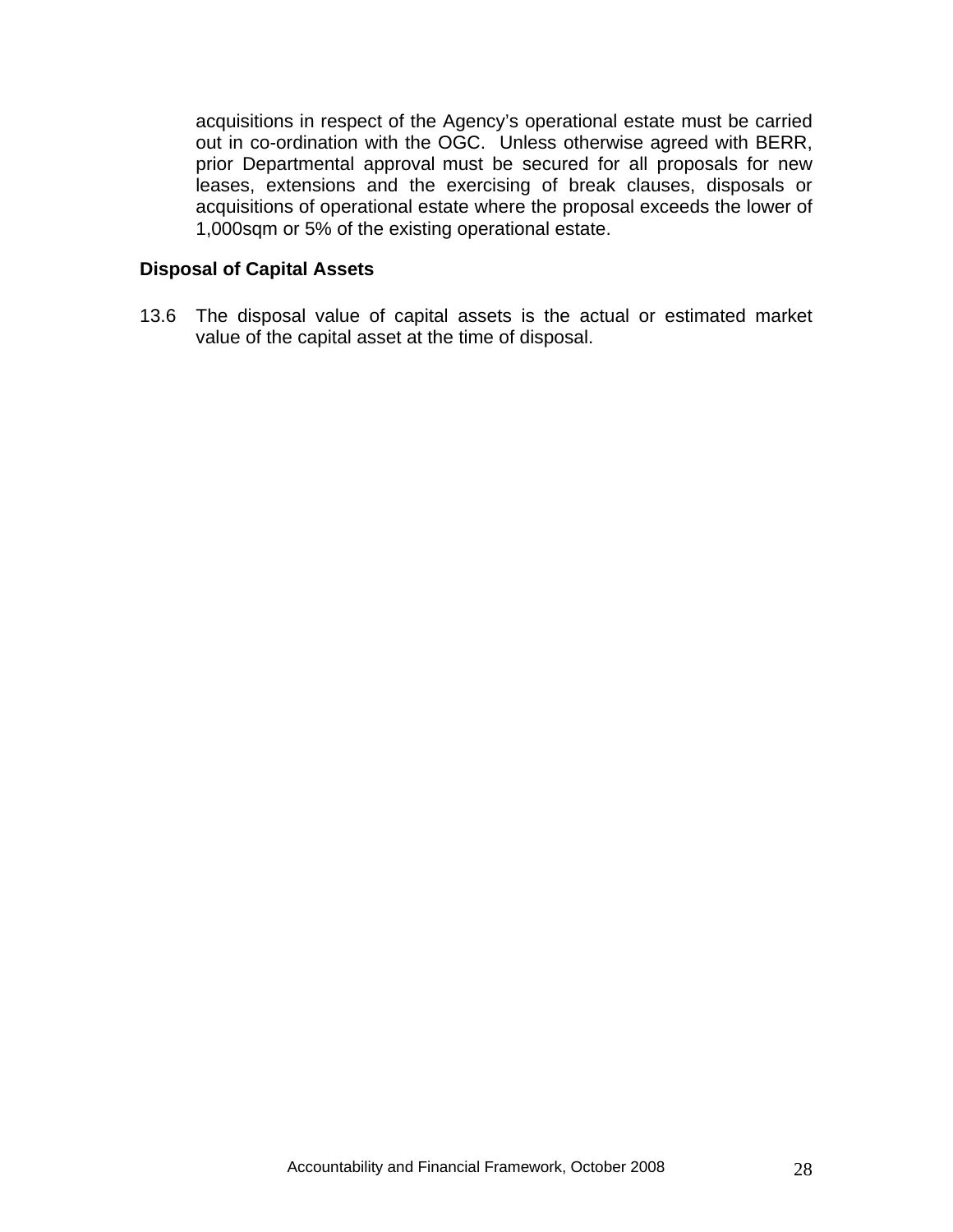#### <span id="page-29-0"></span>**Disposal at Less than the Best Consideration**

13.7 Part 1, Section 5 of the Act allows an Agency to dispose of land for less than the best consideration that can reasonably be obtained only if the Secretary of State consents. There may be circumstances where an Agency might consider disposal at less than best consideration (see paragraphs 3 and 4 of Appendix B of Guidance to RDAs on Appraisal, Delivery and Evaluation (GRADE)), such as where it would offer value for money in regeneration terms e.g. offering a long term lease at reduced rent to a voluntary organisation. However, the Agency would need to make a strong economic business case to justify its proposal to the Secretary of State.

## **14 Agency Staffing Matters**

#### **General**

- 14.1 Within the arrangements approved by the Secretary of State and the Treasury, the Agency has responsibility for the recruitment, retention and motivation of its staff. The Agency will ensure that:
	- its rules for the recruitment and management of staff create an inclusive culture in which diversity is fully valued; where appointment and advancement is based on merit; and where there is no discrimination on grounds of gender, marital status, sexual orientation, race, colour, ethnic or national origin, religion, disability, community background or age;
	- the level and structure of its staffing, including gradings and numbers of staff, is appropriate to its functions and the requirements of efficiency, effectiveness and economy;
	- the performance of its staff at all levels is satisfactorily appraised and the Agency's performance measurement systems are reviewed from time to time;
	- its staff are encouraged to acquire the appropriate professional, management and other expertise necessary to achieve the Agency's objectives;
	- proper consultation with staff takes place on key issues affecting them;
	- adequate grievance and disciplinary procedures are in place;
	- whistle-blowing procedures consistent with the Public Interest Disclosure Act 1998 are in place; and
	- a code of conduct for staff is in place based on the Cabinet Office document Model Code for Staff of Executive Non-Departmental Public Bodies from [Public Bodies: A Guide for Departments -](http://www.civilservice.gov.uk/documents/pdf/public_bodies/2006/5_public_body_staffv2.pdf) [Chapter 5.](http://www.civilservice.gov.uk/documents/pdf/public_bodies/2006/5_public_body_staffv2.pdf)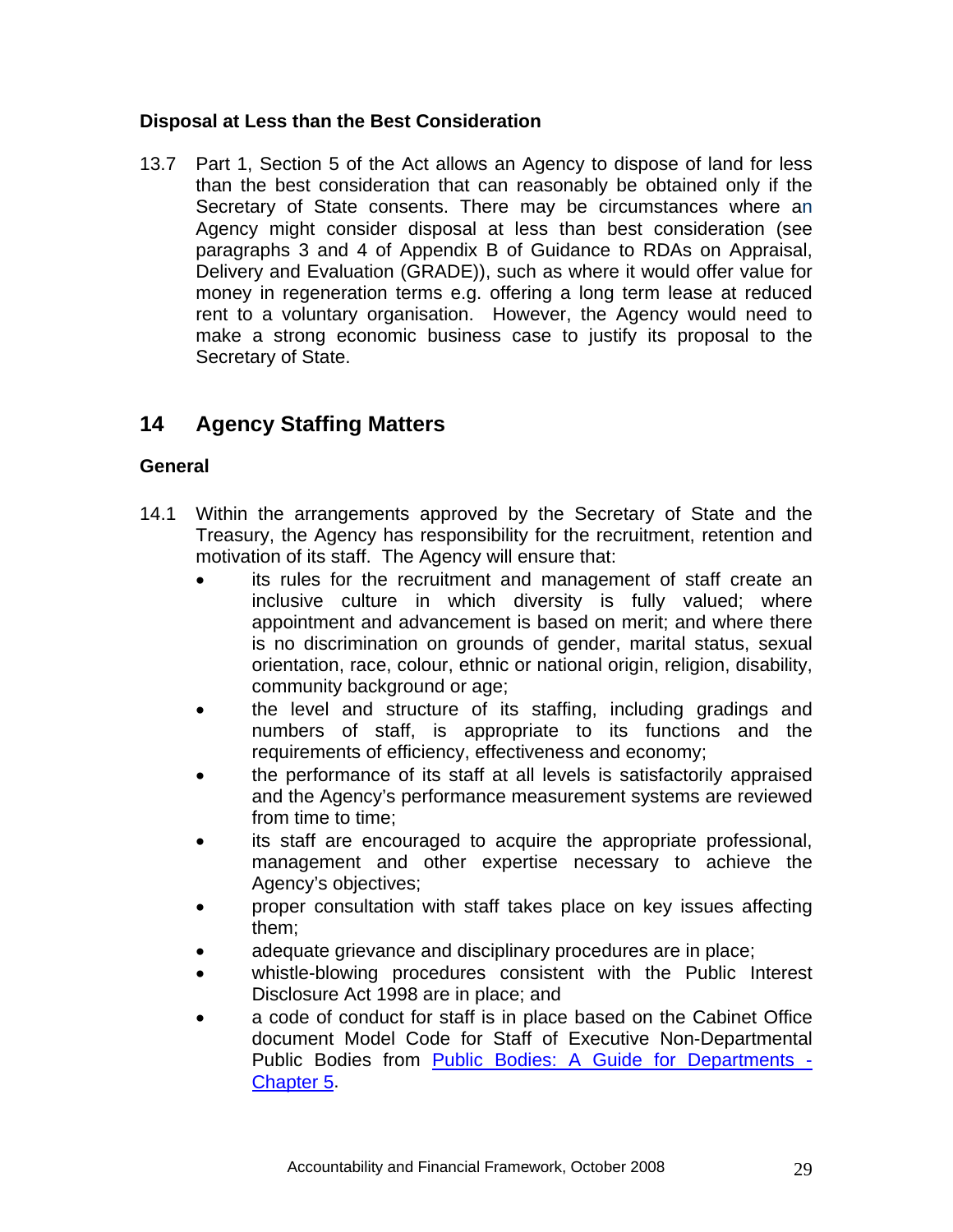- <span id="page-30-0"></span>14.2 The provisions set out below may be subject to change and the Agency will need to take account of such guidance issued from time to time by the Department which updates Government Policy on public sector pay, terms and conditions of employment. If the Agency believes that proposed personnel systems raise novel or contentious issues, or will need the approval of the Department under this Accountability and Financial Framework, they should consult the Department.
- 14.3 The following controls do not override the provisions of the Transfer of Undertaking (Protection of Employment) Regulations 1981 (TUPE) (S.I. 1981 No. 1794) as amended, or the provisions in the Act providing protection equivalent to TUPE, where these apply to staff transferring to the Agency.

#### **Pay and Grading**

- 14.4 The approval of the Department will be required for changes to the Agency's pay, grading and organisational structures with significant financial or political implications. The Agency's pay and grading systems will need to match its business strategy and its suitability will be judged against the criteria of value for money, flexibility, financial control and linking pay to performance.
- 14.5 The approval of the Department will be required for remits for the Agency's pay settlements. Remits will need to comply with Government policy on public sector pay and any guidance issued by the Treasury on the preparation of that year's pay remit.

#### **Terms and Conditions**

14.6 Subject to the other provisions of this Accountability and Financial Framework Document, the Agency shall ensure that the appropriate provisions concerning non-pay related staff matters (such as recruitment and conduct) and pay related terms and conditions (such as leave arrangements and fringe benefits) are in place. Terms and conditions determined by the Agency shall conform to any relevant rules or principles notified to the Agency by the Department. The Agency should set out all terms and conditions of employment in a staff handbook.

#### **Chief Executive Pay, Terms and Conditions**

14.7 The prior approval of the Secretary of State must be obtained for the appointment, pay, terms and conditions (where these are different from other staff) of the Chief Executive and any subsequent changes to these. The remuneration package for Chief Executives must take account of performance pay.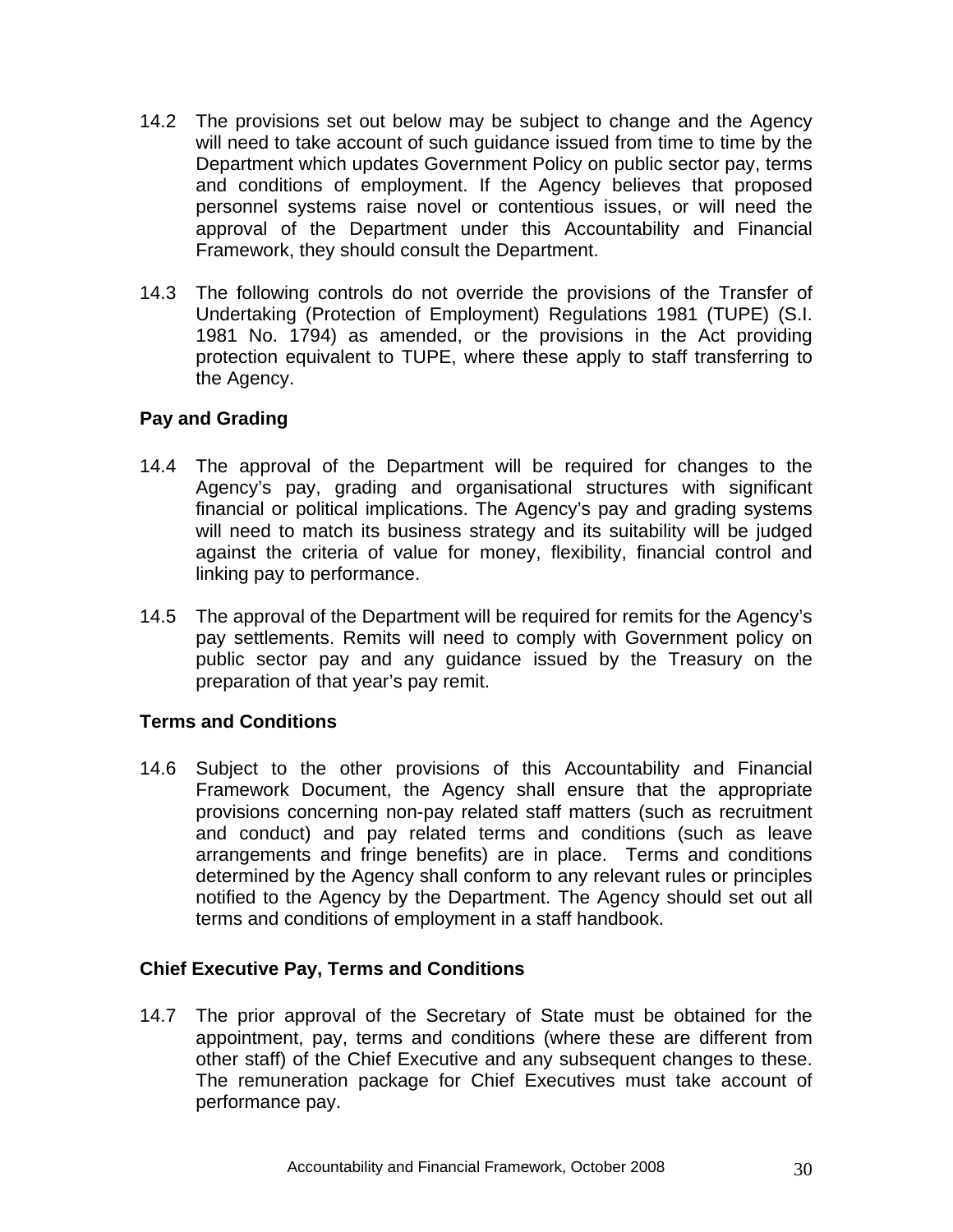14.8 There is a range covering the basic salary of Chief Executives. At 1 April 2008 this range, including the SSRB market adjustment for 2008, was as follows:

|       | Minimum  | Maximum  |
|-------|----------|----------|
| Range | £112,482 | £134,973 |

- 14.9 The range will be increased annually by the market adjustment described in paragraph 14.10, and the Department will review this range every three years to ensure market competitiveness; the RDA Chairs will be consulted.
- 14.10 The salary range will be reviewed annually with a general market adjustment to take place from 1<sup>st</sup> April each year in line with figures from the Senior Salaries Review Body
- 14.11 A new appointment would start typically at the minimum of the range and progress through annual reviews to the maximum, subject to doing the job 'fully and well'. **No Chief Executive can exceed the maximum, subject only to paragraph 14.14.**
- 14.12 If the RDA is asking the Minister to consider a higher starting salary than minimum, proposals should demonstrate a clear link to job weight resulting from an independent assessment under a well established and recognised job evaluation system (NB. approval for the job evaluation arrangements is not required) and the following factors should be considered:
	- The relative challenge facing the Agency;
	- The size of the Agency's budget;
	- Comparative pay data;
	- The quality of the individual to be appointed;
	- Local market conditions; and
	- Government policy on public sector pay;
	- Job weight, resulting from an independent assessment under a well established and recognised job evaluation system (NB. approval for the job evaluation arrangements is not required).
- 14.13 Annual progression shall not exceed 5% and will cease when the maximum of the range has been reached. A progression award will be subject to meeting performance criteria agreed for the period.
- 14.14 It is recognised that because of the living costs in the South East, it may be necessary to seek the Minister's agreement to a higher maximum for the Chief Executive of SEEDA on his or her appointment. Where the Chair of SEEDA is considering such action, he or she should consult the other Chairs before putting a proposal to Ministers.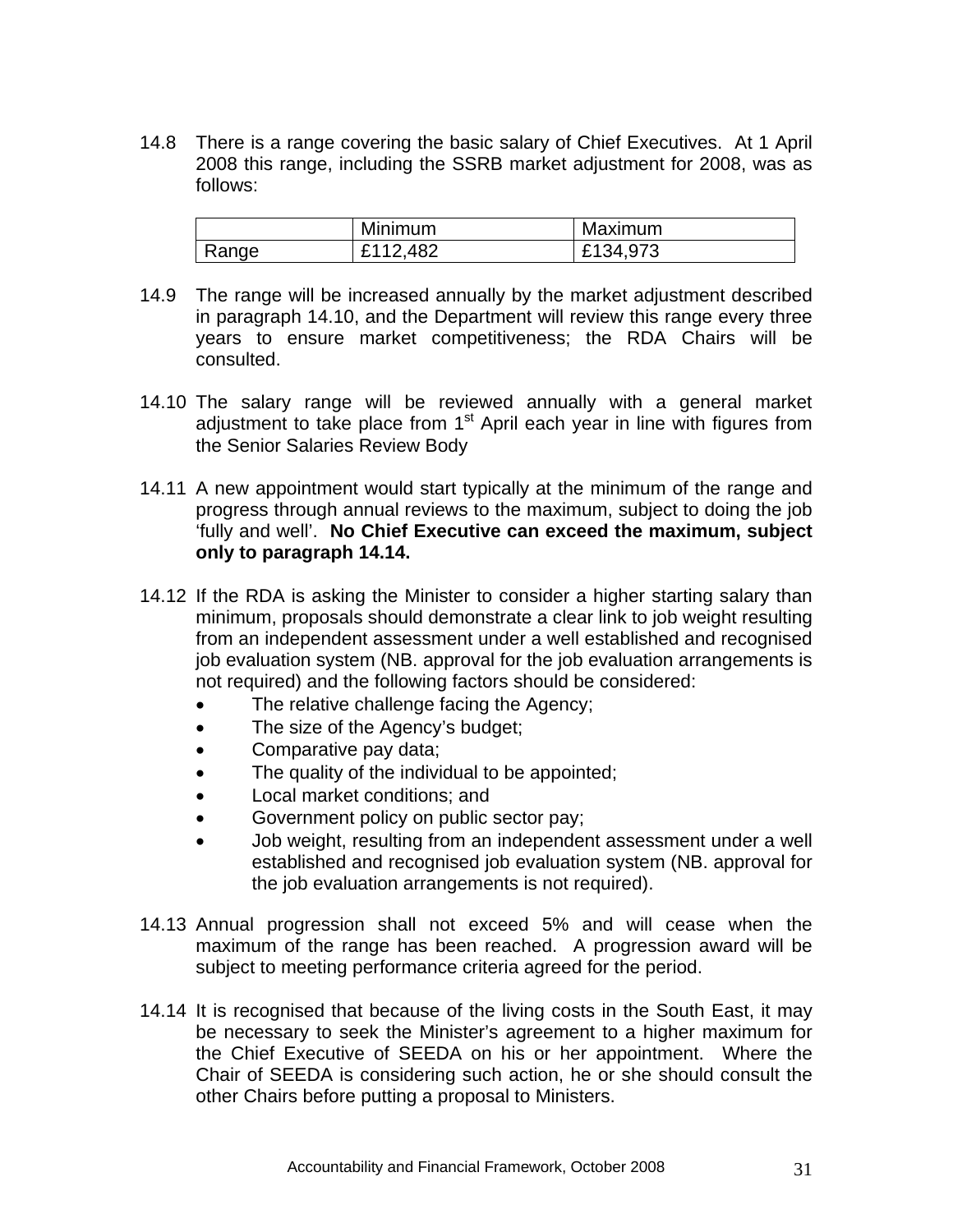<span id="page-32-0"></span>14.15 A non-consolidated performance related bonuses may be paid up to a maximum equivalent to 20% of consolidated salary paid in the previous year. Annual progression to the maximum point on the pay scale shall not exceed 5% of the consolidated salary paid in the previous year

#### **Newly Appointed Chief Executive**

14.16 Any Chief Executive commencing employment during 1 December to 31 March will not be considered for bonus or progression awards for that period. Progression and bonus awards will only be considered from the first full financial year's performance i.e. after 31 March the following year.

*(Example: Chief Executive commencing employment on 2 January 2007 will be considered for their first bonus and progression award based on their performance in April 2007 to 31 March 2008.)* 

14.17 For any Chief Executive commencing employment after the start of the financial year but before 1 December, any bonus or progression award agreed should be pro-rated to the proportion of the year for which the Chief Executive was in post.

*(Example: Chief Executive appointed 1 July 2007. The maximum bonus award that can be considered is 15% and progression 3.75%.)* 

#### **Performance**

- 14.18 The RDA Chair, **prior to the start of the financial year**, will agree with the Government Office Regional Director the Chief Executive's progression criteria and performance targets to be set for that year. The Regional Director will consult with and act on behalf of the Department. The RDA Chairs will collectively review the progression criteria and performance objectives for each Chief Executive to ensure that they are rigorous and there is a level playing field. They should be forwarded to BERR by the **end of April**.
- 14.19 By mid June, Chairs will have reviewed performance, considered the level of progression and bonus proposals they believe to be appropriate and agreed them with the Government Office Regional Director, (providing them with sufficient evidence that they agreed earlier) and the Remuneration Committee or RDA Board (subject to local practice).
- 14.20 Chairs should, through the Lead Chair for pay, submit their proposals by mid-June to the Minister for approval. This should be accompanied by an assessment of performance against the objectives, the criteria used and a summary of the evidence supporting the reasons for their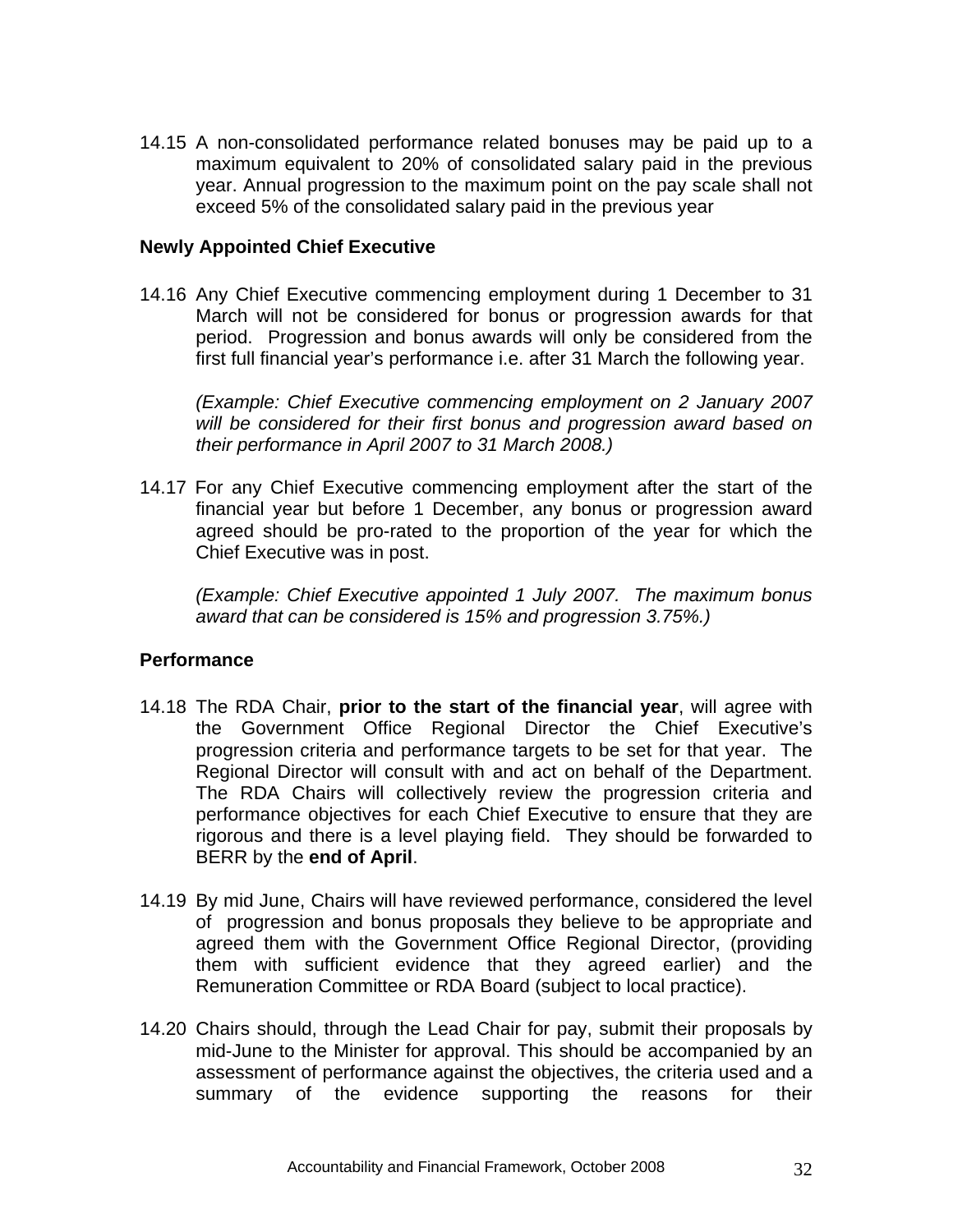<span id="page-33-0"></span>recommendations for each Chief Executive award. The Minister will consider the proposed bonus and progression payments and will reject or approve the proposals in writing. When a proposal is rejected the relevant Chair will reconsider the proposal and address any issues raised by the Minister and re-submit for approval. The aim would be to have ministerial approval before the Recess (towards the end of July), if at all possible."

#### **Car Benefits**

14.21 The following options will be available:

- 1. Use of own car. A monthly allowance plus private mileage in accordance with approved levels; or
- 2. Lease car. A monthly allowance (guideline up to £500 per month).

#### **Pension**

- 14.22 Membership of PCSPS scheme or the equivalent employer contribution to a private pension scheme of salary). Except those covered in point 14.23.
- 14.23 The Chairman and Board Members do not have entitlement to membership of the PCSPS and separate arrangements will be made for them  $<sup>7</sup>$  $<sup>7</sup>$  $<sup>7</sup>$ </sup>

#### **Contract**

 $\overline{a}$ 

- 14.24 The following options are available:
	- 1. Fixed term contract (maximum 3 years); or
	- 2. Rolling contract. 6 months notice from employer, 3 months notice from employee.

#### **Senior Staff Pay, Terms and Conditions**

14.25 The prior approval of the Department must be obtained for the pay, terms and conditions (where these are different from other staff) of Executive Directors and any subsequent changes to these unless included in the annual pay remit. Proposals should demonstrate a clear link to job weight resulting from an independent assessment under a well established and recognised job evaluation system. The Agency should suggest and be able to justify the specific salary that flows from that job weight. The Agency will not need to seek approval for the job evaluation arrangements

<span id="page-33-1"></span><sup>7.</sup> Please see guidance notes on the HMT website: http://www.hmtreasury.gov.uk/media/8/0/pensions\_board\_mem\_230604.pdf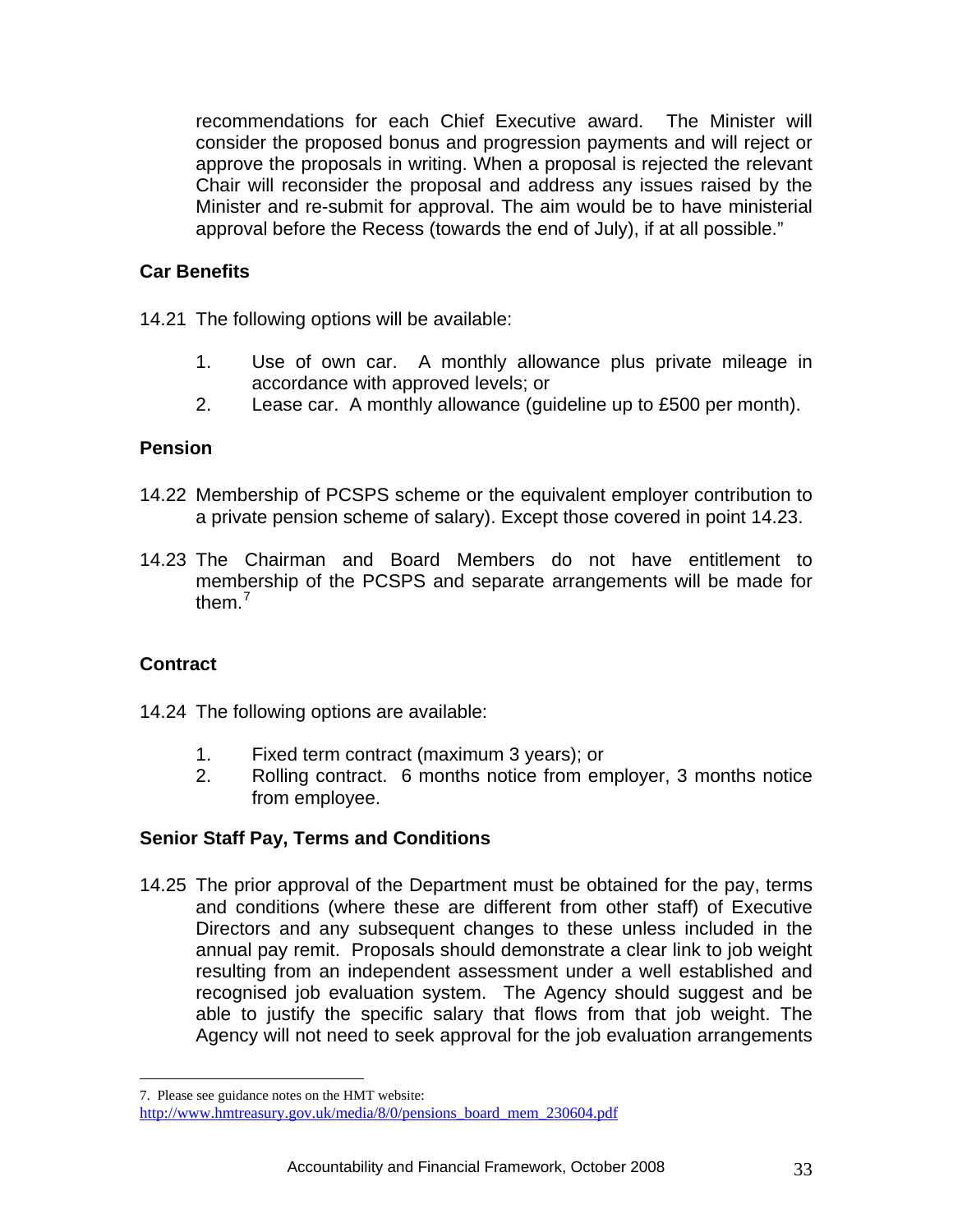<span id="page-34-0"></span>themselves provided these rely on a well-established and recognised job evaluation system. The Agency should ensure that their proposals are in keeping with Government policy on public sector pay.

#### **Performance Pay**

14.26The Agency must put in place a scheme of performance pay and seek the approval of the Department for that scheme. The Department's approval will have to be sought for any substantive changes to the scheme, and also to any proposals to introduce or amend bonus schemes.

#### **Superannuation**

14.27 The Agency is a participant in the Principal Civil Service Pension Scheme (PCSPS) and that scheme is the adopted occupational pension scheme for members of staff. The Agency may make arrangements for an alternative occupational pension scheme which would require Departmental approval. Staff who have transferred into the Agency as members of other schemes may be allowed to remain in their existing schemes if the RDA either a) already has other members of staff that are in that pension scheme or b) The RDA has agreed to this with the other pension scheme and all arrangements are in line with Government policy on such transfers.

#### **Compensation for the Premature Termination of the Appointment of Staff**

14.28 Where the Agency is a member of PCSPS the levels of Compensation will be determined by the rules governing PCSPS and the associated Civil Service Compensation Scheme. Where the employee has retained rights under a different public sector scheme the provisions of that scheme will apply. If otherwise, the Agency will be required to operate severance payments that are subject to consultation with the Department and agreement of Treasury via the Department and reflect guidance contain in Annex 4.13.9 of Managing Public Money*[8](#page-34-1) .* The Agency should consult the Department at an early stage and must not make any offer, written or oral, prior to receiving Departmental approval.

#### **Efficiency and Relocation Support Programme: Protocol for handling surplus staff situations.**

14.29 The Agency will implement the guidance and Protocols issued by the Cabinet Office.

 $\overline{a}$ 

<span id="page-34-1"></span><sup>8.</sup> Managing Public Money Annex 4.13 (Special Payments)

[http://documents.treasury.gov.uk/mpm/mpm\\_annex4.13.pdf](http://documents.treasury.gov.uk/mpm/mpm_annex4.13.pdf)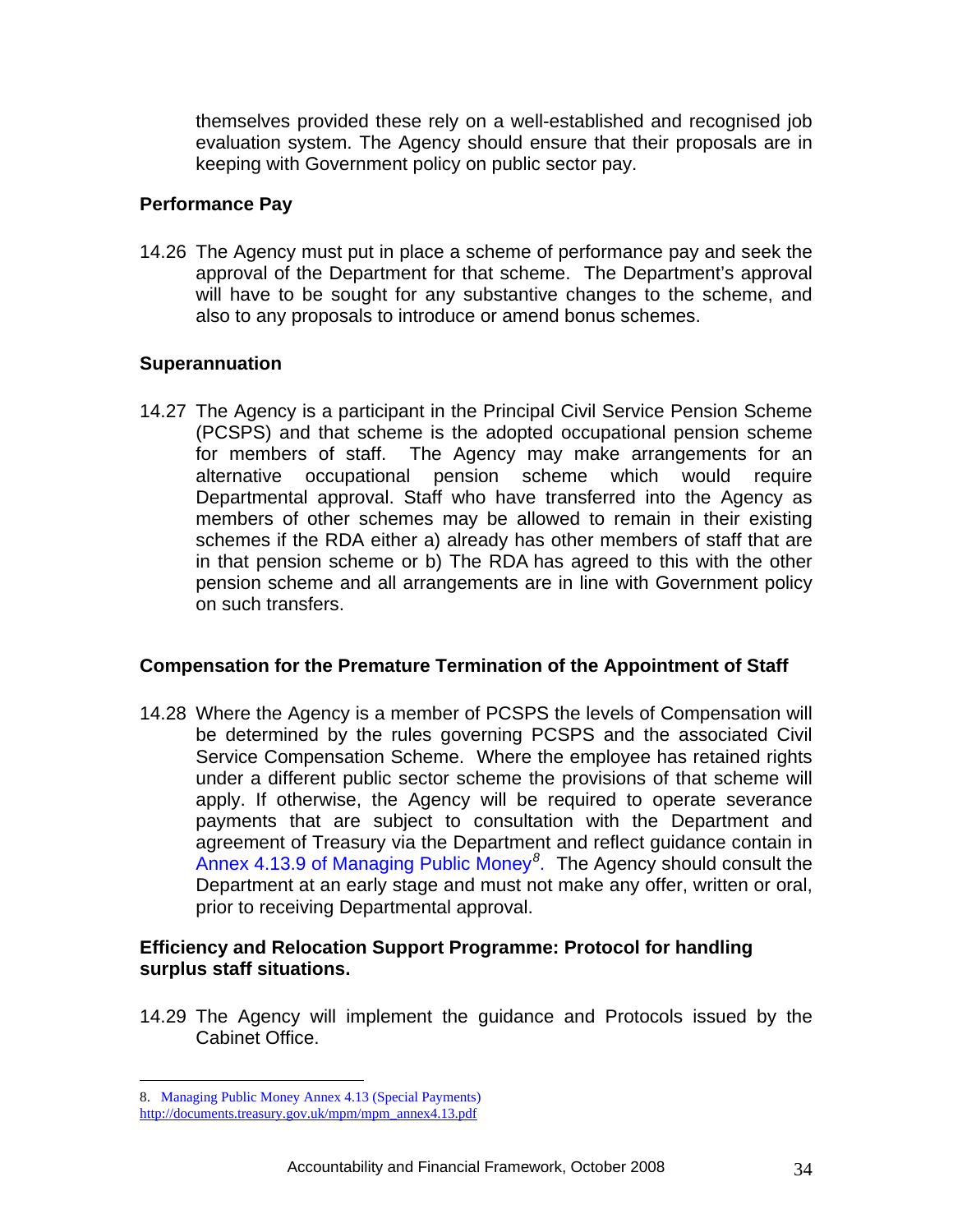#### <span id="page-35-0"></span>**Personnel Information**

14.30 The Agency shall submit to the Department such information on staffing and personnel matters as it may require.

Signed : Signed : Signed : Signed : Signed : Signed : Signed : Signed : Signed : Signed : Signed : Signed : Signed : Signed : Signed : Signed : Signed : Signed : Signed : Signed : Signed : Signed : Signed : Signed : Signed

Kuntayn

Anne Taylor **Anne Taylor Jeff Moore** Director **Chief Executive** REG RDA East Midlands Sponsorship and Finance Directorate **Directorate** Development Agency

Date: 1 October 2008 Date: 1 October 2008 (On behalf of the Department) (On behalf of the Agencies)

July 19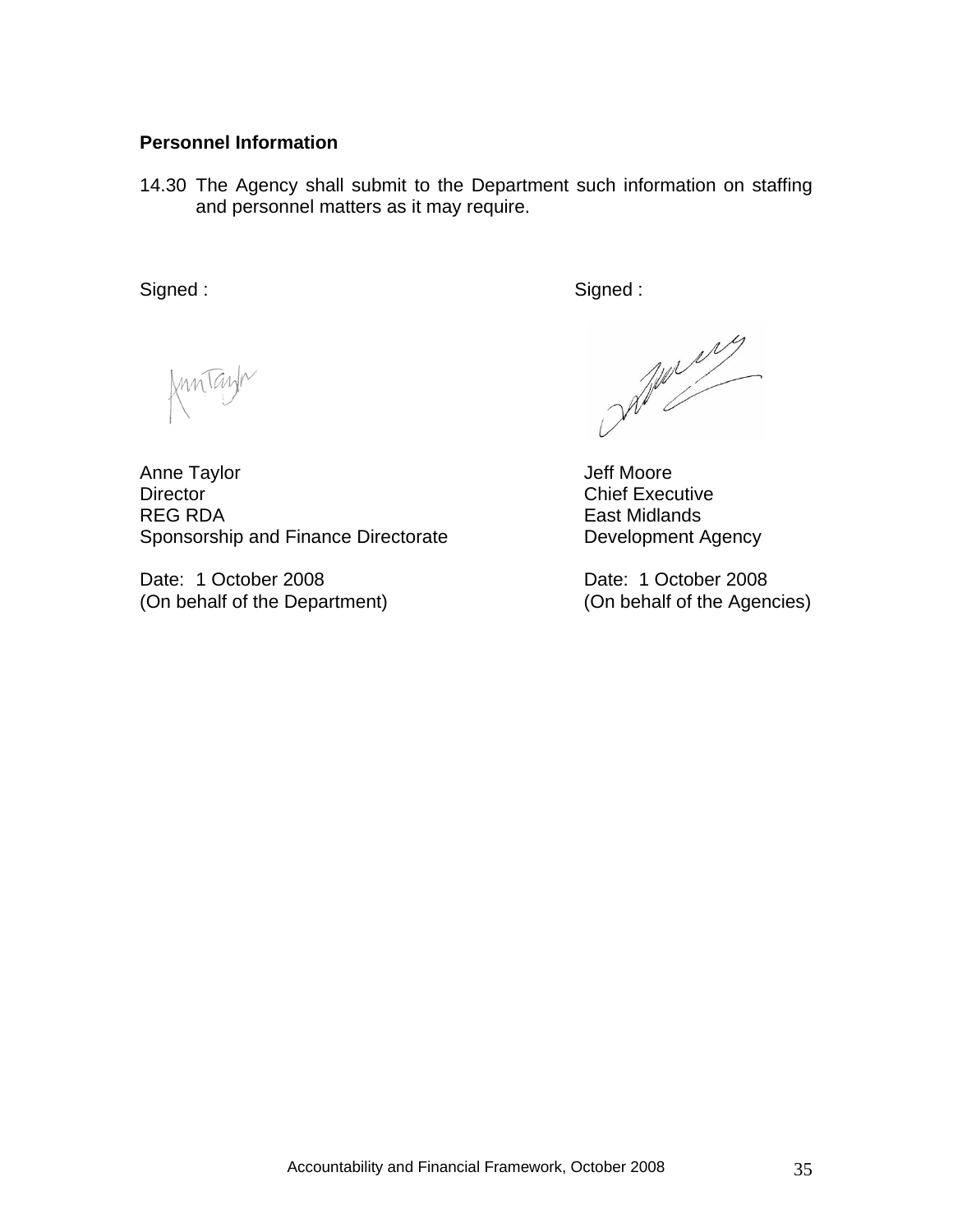## <span id="page-36-0"></span>**Standards Expected of the Accounting Officer's 0rganisation**

Acting within the authority of the Board to whom he or she is responsible, the Accounting Officer should ensure that the organisation, and any subsidiary to it or organisation sponsored by it, operates effectively and to a high standard of probity. The organisation should:

#### **Governance**

- have a governance structure which transmits, delegates, implements and enforces decisions
- have trustworthy internal controls to safeguard, channel and record resources as intended
- operate with propriety and regularity in all its transactions
- treat its customers and business counterparties fairly and honestly
- offer redress for failure to meet agreed customer standards where appropriate
- give timely, transparent and realistic accounts of its business, underpinning public confidence;

#### **Decision-making**

- support its ministers with clear, well reasoned, timely and impartial advice
- make all its decisions in line with the strategy, aims and objectives of the organisation set by the Board and/or in legislation
- meet the Treasury's requirements about limits on use of public resources
- manage its staff fairly, with inclusive policies designed to promote and integrate diversity
- communicate its decisions openly and transparently;

#### **Financial management**

- use its resources efficiently, economically and effectively, avoiding waste and extravagance
- carry out procurement and project appraisal objectively and fairly, seeking good value for the public sector as a whole
- use management information systems to secure assurance about value for money and the quality of delivery and so make timely adjustments
- avoid over defining detail and imposing undue compliance costs, either on its own staff or on its customers and stakeholders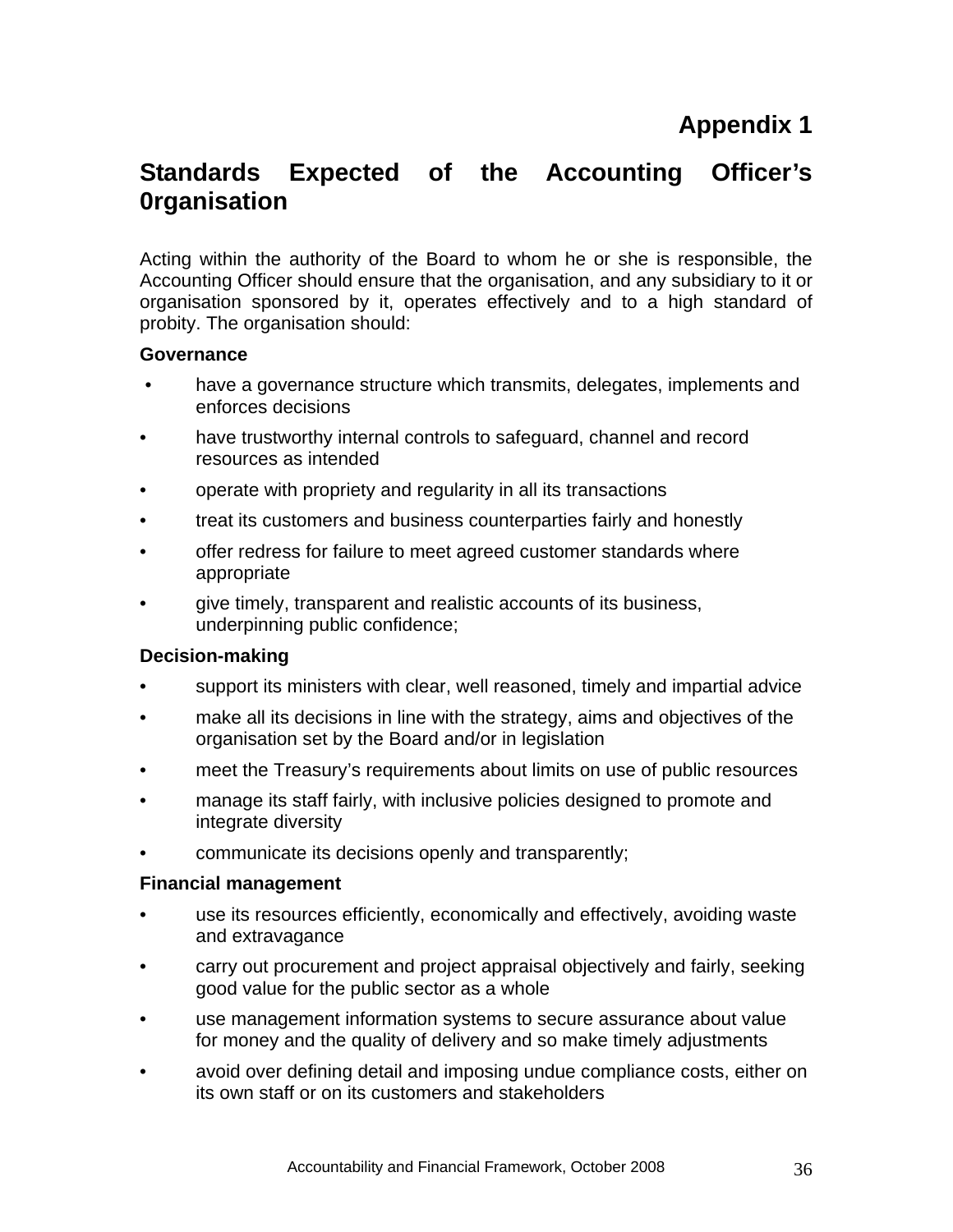- have practical documented arrangements for working in partnership with other organisations
- use internal and external audit to improve its internal controls and performance.

Reproduced from Managing Public Money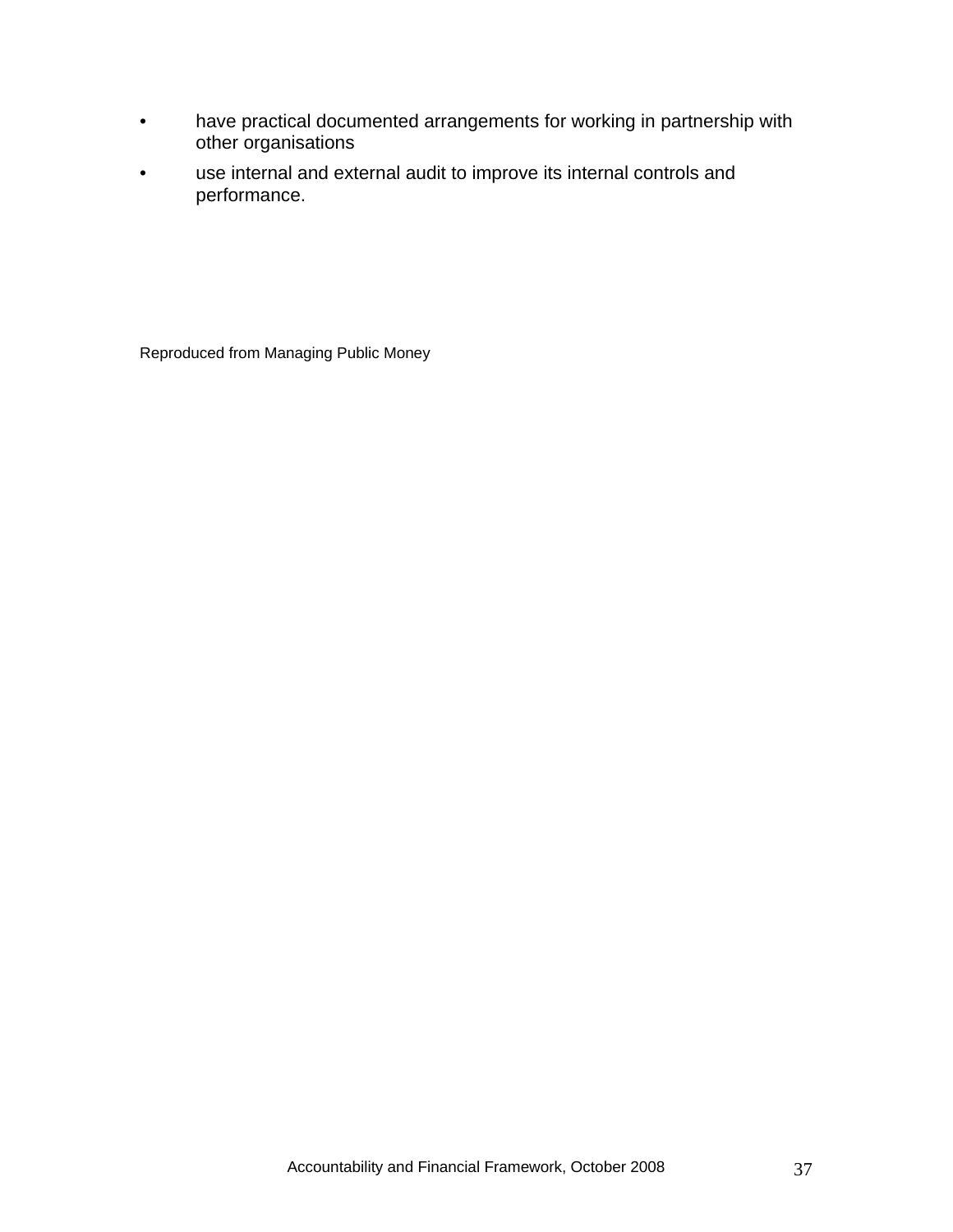## <span id="page-38-0"></span>**Guidance with which the Agency has to comply:**

- this framework;
- Regional Development Agency Act 1998;
- **Consolidated Budgeting Guidance 2008-09, issued by the Treasury;**
- *[Corporate Governance in Central government Departments: Code of](http://hm-treasury.gov.uk/media/4/8/daocorpgovernancecode.pdf)  [Good Practice](http://hm-treasury.gov.uk/media/4/8/daocorpgovernancecode.pdf)*, as adapted to Agency circumstance, issued by the Treasury;
- *[Managing Public Money,](http://www.hm-treasury.gov.uk/documents/public_spending_reporting/governance_risk/psr_managingpublicmoney_index.cfm)* including in particular the Accounting Officer Memorandum for NDPBs (reproduced in Chapter 7 of *Managing Public Money)*;
- *[Public Bodies: A Guide for Departments](http://www.civilservice.gov.uk/documents/pdf/public_bodies/2006/4_setting_up_execv2.pdf)* (the "NDPB Guide"), issued by the Cabinet Office;
- *[Government Internal Audit Standards](http://www.hm-treasury.gov.uk./media/6/6/GIAS_2001(272Kb).pdf)*, issued by the Treasury;
- *[Management of Risk: Principles and concepts](http://www.hm-treasury.gov.uk./media/3/5/FE66035B-BCDC-D4B3-11057A7707D2521F.pdf)*, *issued by the Treasury*;
- *[Managing the Risk of Fraud](http://www.hm-treasury.gov.uk./media/C/3/managing_the_risk_fraud_guide_for_managers.pdf)*, issued by the Treasury;
- **Government Financial Reporting Manual ([FReM](http://www.financial-reporting.gov.uk/2007-08%20FREM%20-%20FULL%20VERSION.pdf)), issued by the Treasury;**
- *[Fees, Charges and Levies, Chapter 6, Managing Public Money](http://documents.treasury.gov.uk/mpm/mpm_ch6.pdf)* issued by the Treasury;
- **[Departmental Banking: A Manual for Government Departments,](http://documents.treasury.gov.uk/mpm/mpm_annex5.7.pdf) issued by** the Treasury as annex 5.7 of Managing Public Money (when available);
- relevant *[Dear Accounting Officer](http://www.hm-treasury.gov.uk./documents/public_spending_reporting/governance_risk/psr_governance_dao_letters.cfm)* letters<sup>[9](#page-38-1)</sup>, issued by the Treasury;
- **[Regularity, Propriety and Value for Money](http://documents.treasury.gov.uk/mpm/mpm_annex5.7.pdf): issued by the Treasury; in** Managing Public Money;
- the Consolidation Officer Memorandum, issued by the Treasury<sup>[10](#page-38-2)</sup>:
- **Fig. 3** relevant *Dear Consolidation Officer* letters<sup>[11](#page-38-3)</sup>:
- other relevant guidance and instructions issued by the Treasury in respect of Whole of Government Accounts;
- *Model Code for Staff of Executive Non-Departmental Public Bodies*: issued by the Cabinet Office;
- other relevant instructions and guidance issued by the central Departments;
- **specific instructions and guidance issued by the sponsor Department**<sup>[12](#page-38-4);</sup>
- recommendations made by the Public Accounts Committee, or by other Parliamentary authority, which have been accepted by the Government and which are relevant to the Agency.

 $\overline{a}$ 

<span id="page-38-1"></span><sup>9.</sup> Dear Accounting Officer Letters can be found on

<span id="page-38-2"></span>www.hm-treasury.gov.uk/documents/public\_spending\_and\_services/audit\_and\_accounting/pss\_aud\_dao.cfm

<sup>10.</sup> Consolidation Officer Memorandum can be found on www.wga.gov.uk

<span id="page-38-3"></span><sup>11.</sup> Dear Consolidation Officer letters can be found at<http://www.wga.gov.uk/pages/guidance.htm>

<span id="page-38-4"></span><sup>12.</sup> Including Guidance to the RDAs on Appraisal, Delivery and Evaluation (GRADE)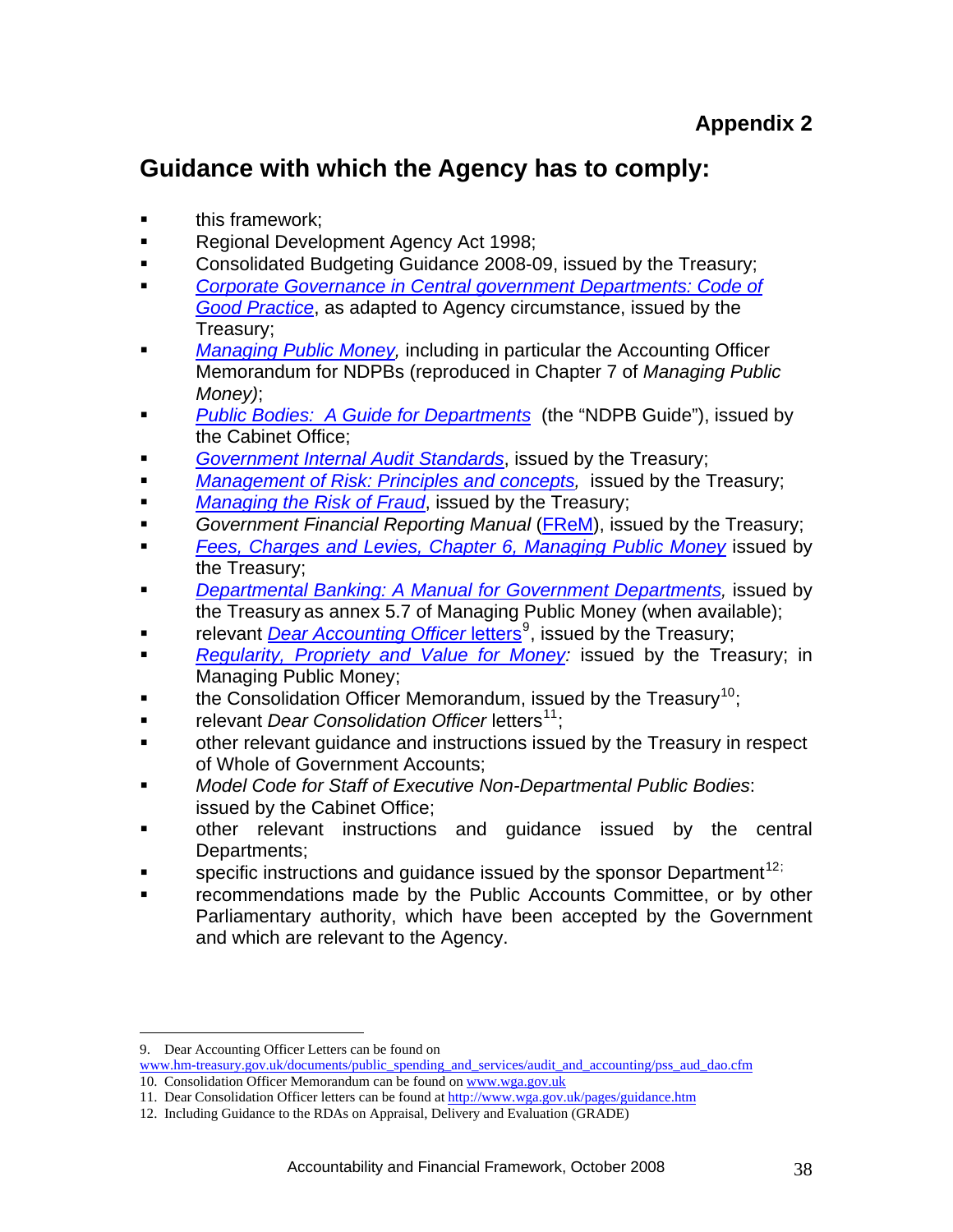## <span id="page-39-0"></span>**Accounts Direction given by the Secretary Of State, with the approval of the treasury, in accordance with Section 14(2) Of the Regional Development Agencies Act 1998**

The annual accounts of the Agency shall give a true and fair view of the income and expenditure and cash flows for the financial year, and the state of affairs as at the year end. Subject to this requirement, the Agency shall prepare accounts for the financial year ended 31 March 2008 and subsequent financial years in accordance with:

- a. The Government Financial Reporting Manual (FReM)<sup>[13](#page-39-1)</sup> issued by HM Treasury and as amended from time to time;
- b. Other guidance which the Treasury may issue from time to time in respect of accounts where the requirement is to give a true and fair view of the financial statements; and
- c. Any specific disclosures required by the Secretary of State.

except where agreed with the Treasury, in which case the exception shall be described in the notes to the accounts.

This direction replaces that dated 09 November 2005.

Signed by authority of the Secretary of State for Business, Enterprise and Regulatory Reform

……………………………………….. Director in the Department

 for Business, Enterprise 26 March 2008 **and Regulatory Reform** 

<span id="page-39-1"></span> $\overline{a}$ 13. [http://www.financial-reporting.gov.uk](http://www.financial-reporting.gov.uk/)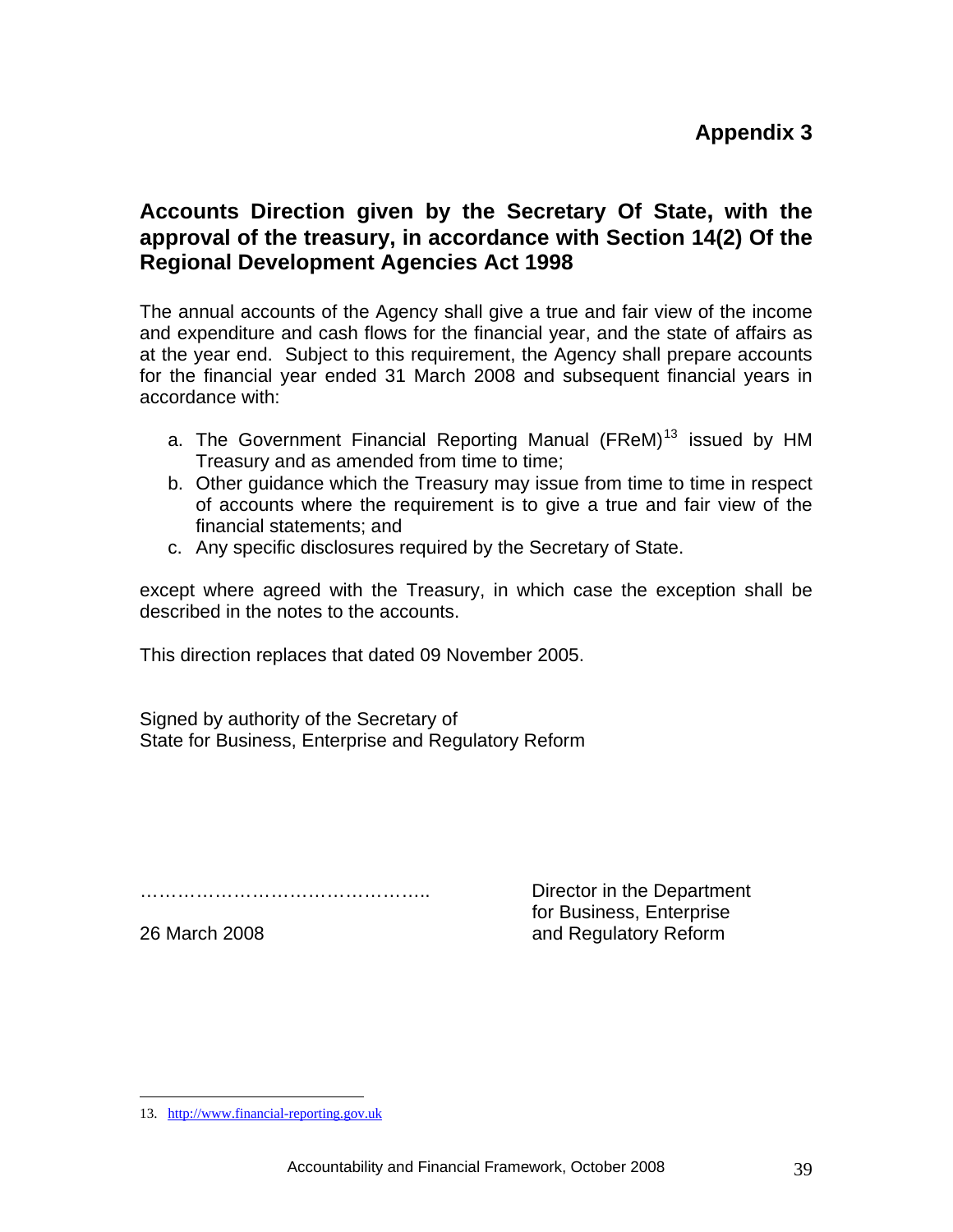## **Appendix 4**

## <span id="page-40-0"></span>**Form and Content of the Annual Report and Accounts**; **as directed by the Secretary of State under Section 17(2) of the Act.**

 The Agency is required to follow the accounting guidance set out in Section 7, of *Financial Reporting Manual* ([FreM\)](http://www.financial-reporting.gov.uk/2007-08%20FREM%20-%20FULL%20VERSION.pdf), as revised from time to time, and the Accounts Direction issued by the Department (see Appendix 3 for the latest version.)

The Agency should include the following in its Annual Reports:

- 1. a statement by the Chair;
- 2. a review by the Chief Executive;
- 3. a report on the Agency's activities and the extent to which specific Corporate Plan targets have been met;
- 4. statistical data relating to the supply of information under the Freedom of Information Act, for example, the number of requests for information; and
- 5. a report setting out any directions given to the Agency under Part 1 of the Act and during the period to which the report relates.

These Annual Reports and Accounts should be presented to the Secretary of State for Business, Enterprise & Regulatory Reform. The Secretary of State will lay a copy of the Accounts before Parliament<sup>[14](#page-40-1)</sup>.

 $\overline{a}$ 

<span id="page-40-1"></span><sup>14.</sup> Separate guidance is issued on the process and timetable.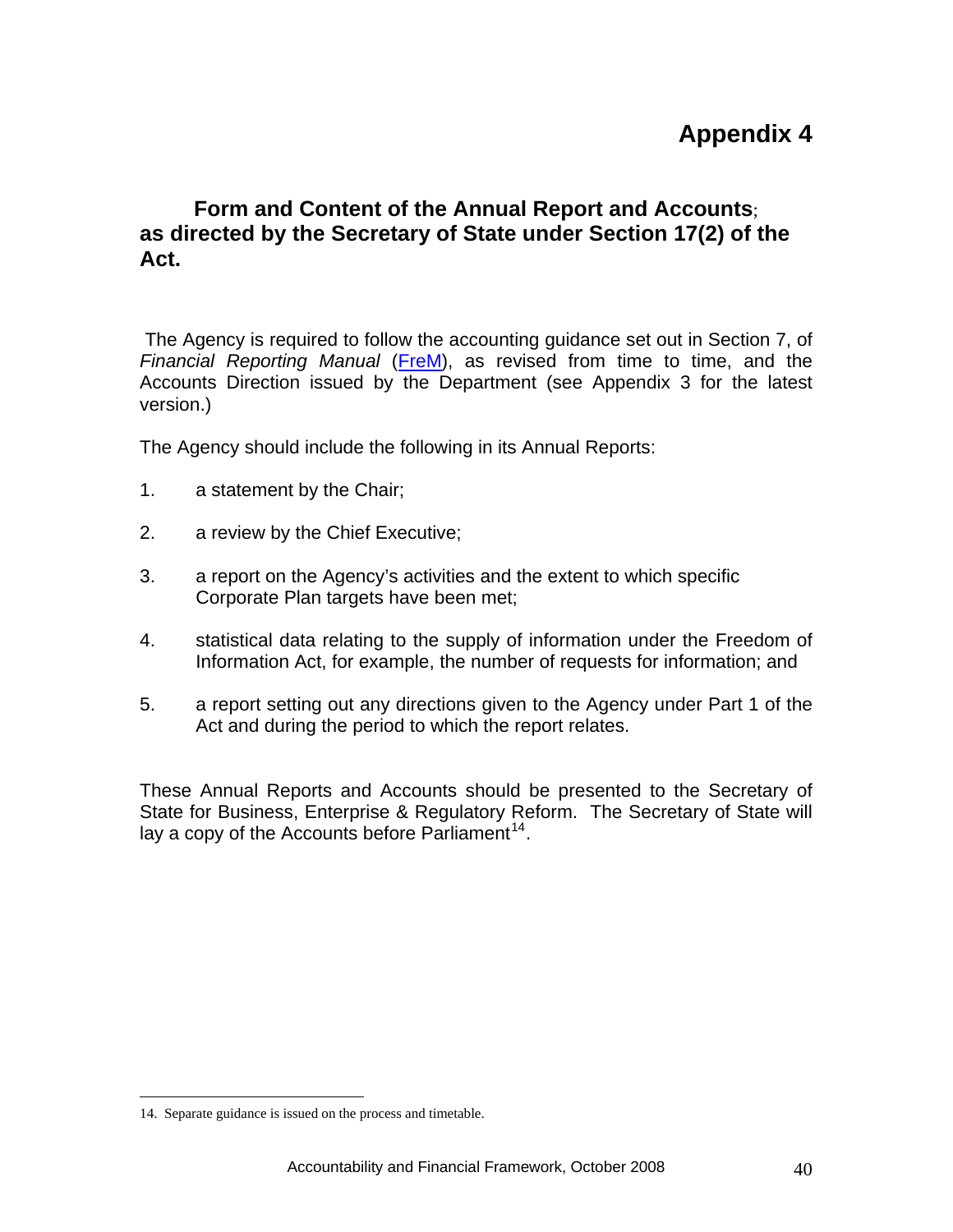## **Appendix 5**

## **Delegated Authorities**

## <span id="page-41-0"></span>**Delegated Financial Limits**

 $\overline{a}$ 

- 5.1 The Agency may incur expenditure within the terms of these delegations. The Agency should notify the Department, as soon as reasonably possible, of any case that may exceed the Agency's delegated authority. These delegations do not apply to EU Structural or Rural Funds.
- 5.2 The Agency's delegations will be reviewed from time to time and the Agency notified in writing of any changes which are approved by BERR and Treasury.

## **Delegated Financial Limits for Projects**

- 5.3 It is a condition of the payment of grant that the Agency may not without the consent of the Secretary of State commit expenditure for a new individual project<sup>[15](#page-41-1)</sup> funded from the single budget in excess of £10 million, except expenditure on individual Selective Finance for Investment in England (SFIE) projects, where the limit is £2 million or more. In committing expenditure for a project, whether with such consent or without it if it does not exceed the relevant limit, the Agency shall:
	- 1. comply with the terms set out in this Framework; and
	- 2. meet the requirements of other guidance issued by the Department or the Treasury.
- 5.4 Where the Agency's proposed expenditure for a project exceeds £20 million, or £7 million for projects that fall under the SFIE regime, the approval of the Treasury as well as the consent of the Secretary of State, is required.
- 5.5 For the purpose of paragraph 5.3, in determining whether the amount of expenditure proposed for a project exceeds the financial limit:
	- 1. the Agency shall normally have regard to the total estimated RDA expenditure for the project whether delivered by the Agency or

<span id="page-41-1"></span><sup>15.</sup> The Agency may seek financial approval for programmes if it feels that appraisal at a higher level would more clearly demonstrate value for money and would aid evaluation of the outcomes.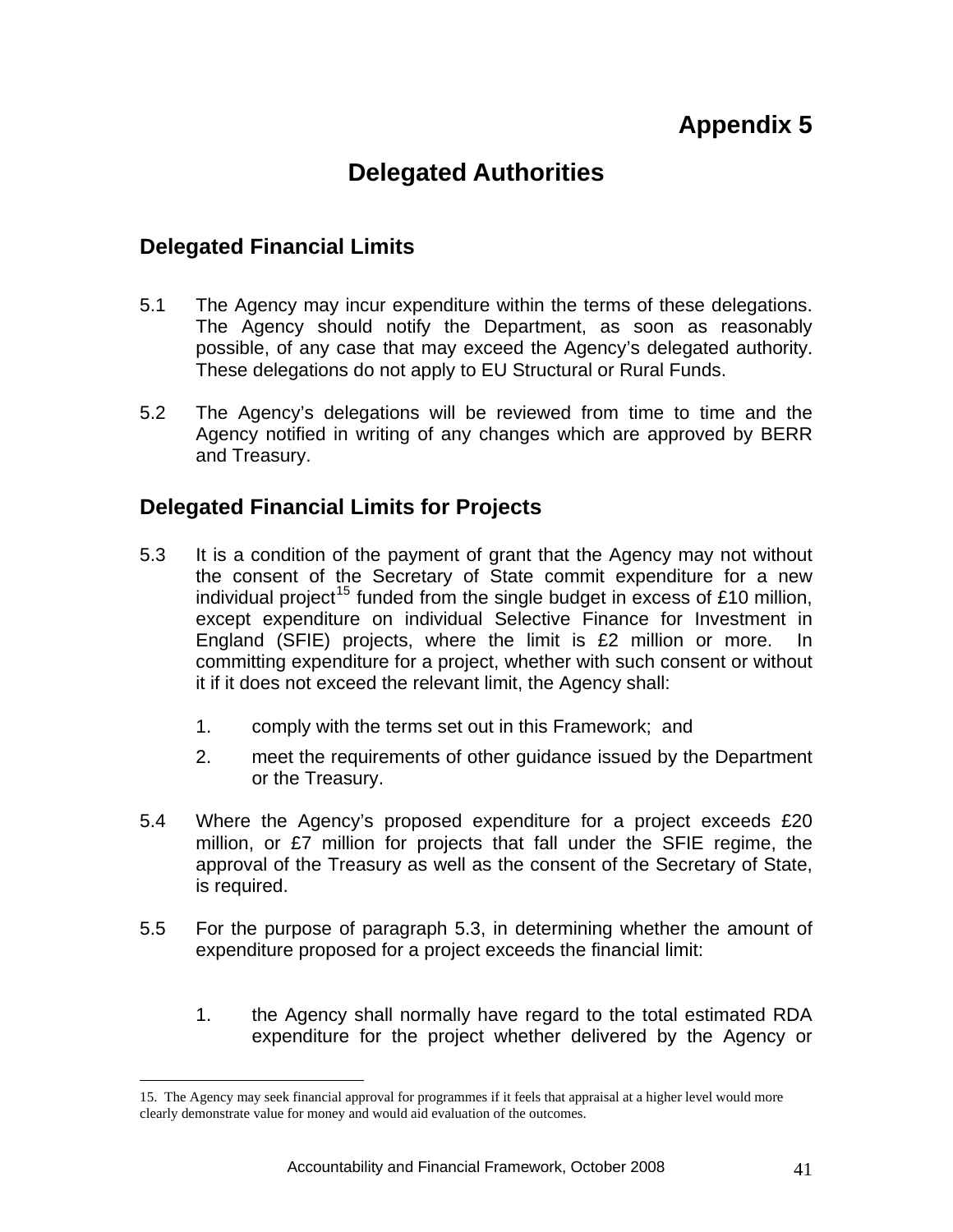<span id="page-42-0"></span>through another body. In the case of EU funding however, the EU funding amount will only be taken into account where the Agency is the final beneficiary of the project, and

- 2. the Agency shall observe the rules set out below.
- 5.6 The financial limit of £10m has been fixed on the understanding that:
	- 1. the Department will be involved in post-appraisal and postimplementation monitoring of projects. This will be conducted on a sample basis agreed with the Treasury; and
	- 2. that the Agency continues to improve its project appraisal, management and evaluation systems.
- 5.7 The Department retains the right to lower the delegation should the Agency receive an adverse report on methodology or procedure from NAO or a BERR appointed approver.
- 5.8 Projects must not be artificially split so as to portray what is properly regarded as a single project as if it were two or more projects each falling within the financial limit for the project concerned. (Giving financial assistance under those circumstances would not be covered by the consent given by the Secretary of State below.)
- 5.9 In determining whether or not the Agency's total estimated expenditure<sup>[16](#page-42-1)</sup> on any project exceeds a financial limit, account must be taken of all contingent liabilities, including guarantees to be given by the Agency, whether during or after the lifetime of the project. Non-cash costs including losses on disposal and cost of capital should be included in consideration of whether the financial limit is exceeded. Also, in determining whether or not the Agency's total estimated expenditure on any project exceeds a financial limit, any receipts received, or expected to be received, in connection with the project including any EU funds where the Agency is the final beneficiary and any funds held in separate bank accounts) shall count towards the total estimated expenditure.

## **Consent under Section 5 (2) (a) to Giving Financial Assistance**

5.10 Subject to the following conditions, where expenditure not exceeding the financial limit involves giving financial assistance, by way of grant, the Agency has by virtue of this Appendix the consent of the Secretary of

 $\overline{a}$ 

<span id="page-42-1"></span><sup>16.</sup> Table 1 (financial assessment) in Guidance to RDAs on Appraisal, Delivery and Evaluation (GRADE) refers to "Gross undiscounted costs". For the avoidance of doubt, that phrase has the same meaning as "estimated expenditure" as explained in paragraph 5 above and prior to any discounting methodology.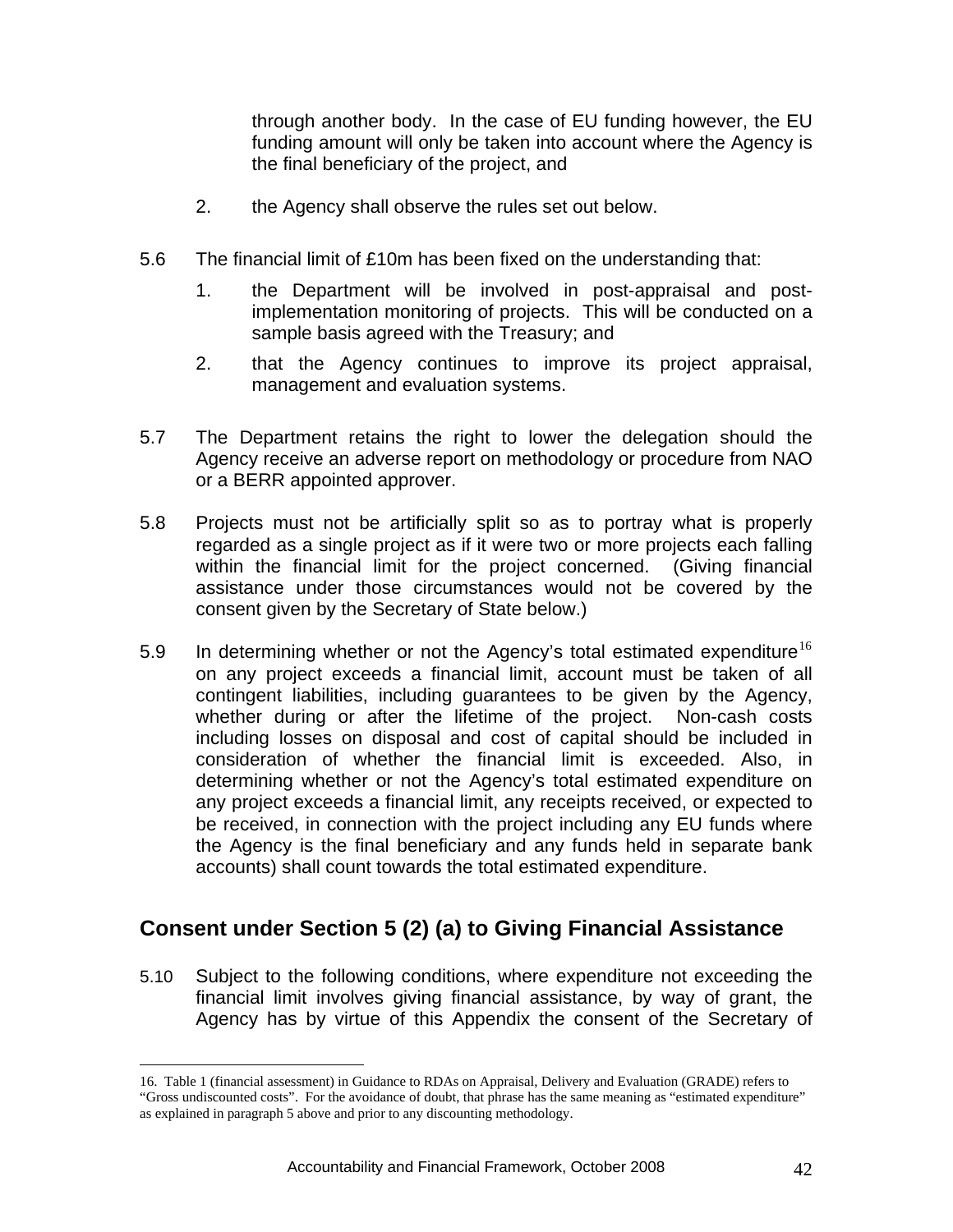State, under Section 5(2)(a) of the Act, to give such assistance, unless a separate consent is required.

- <span id="page-43-0"></span>5.11 This consent is subject to the power of the Secretary of State by direction to call in a particular project for specific approval (where this is done, the consent given above will not apply).
- 5.12 In giving financial assistance as permitted by this Appendix, the Agency must observe all applicable laws and rules of the European Union, including, in particular, European Union State Aids requirements.<sup>[17](#page-43-1)</sup>
- 5.13 Where expenditure on a project is given in the exercise of a function that has been delegated to the Agency under Section 6 of the Act, consent to the giving of financial assistance for the project is conditional upon the Agency complying with the conditions attached to the delegation of the function concerned.

## **Issuing Guarantees, Indemnities and Contingent Liabilities**

- 5.14 The Agency may only create any contingent liability, as defined in [Managing Public Money](http://documents.treasury.gov.uk/mpm/mpm_annex5.5.pdf) including guarantees, indemnities and letters of comfort, whether or not in legally binding form, without seeking the Department's prior approval if the contingent liability:
	- 1. is in the normal course of business for any given activity<sup>[18](#page-43-2)</sup>;
	- 2. is not reportable to Parliament;
	- 3. is less than £200,000; or

 $\overline{a}$ 

- 4. is above £200,000 and does not need to be funded through grant in aid provided by the Department; or
- 5. the combined total of all contingent liabilities does not exceed £10m at any time.

Otherwise, the Agency must seek prior written consent from the Department.

5.15 All financial guarantees and indemnities given by the Agency under Section 5 of the Act must be adequately covered within its annual allocation of resources.

<span id="page-43-1"></span><sup>17.</sup> Policy on what constitutes 'de minimis' payment is provided by the European Commission and guidance can be found on the Department's web site: http://www.berr.gov.uk/ccp/stateaid/notification.htm#deminimus

<span id="page-43-2"></span><sup>18.</sup> For example, where the Agency is a grant recipient, a Utility requires a warranty/indemnity or indemnifying a Hotel or conference centre for damages.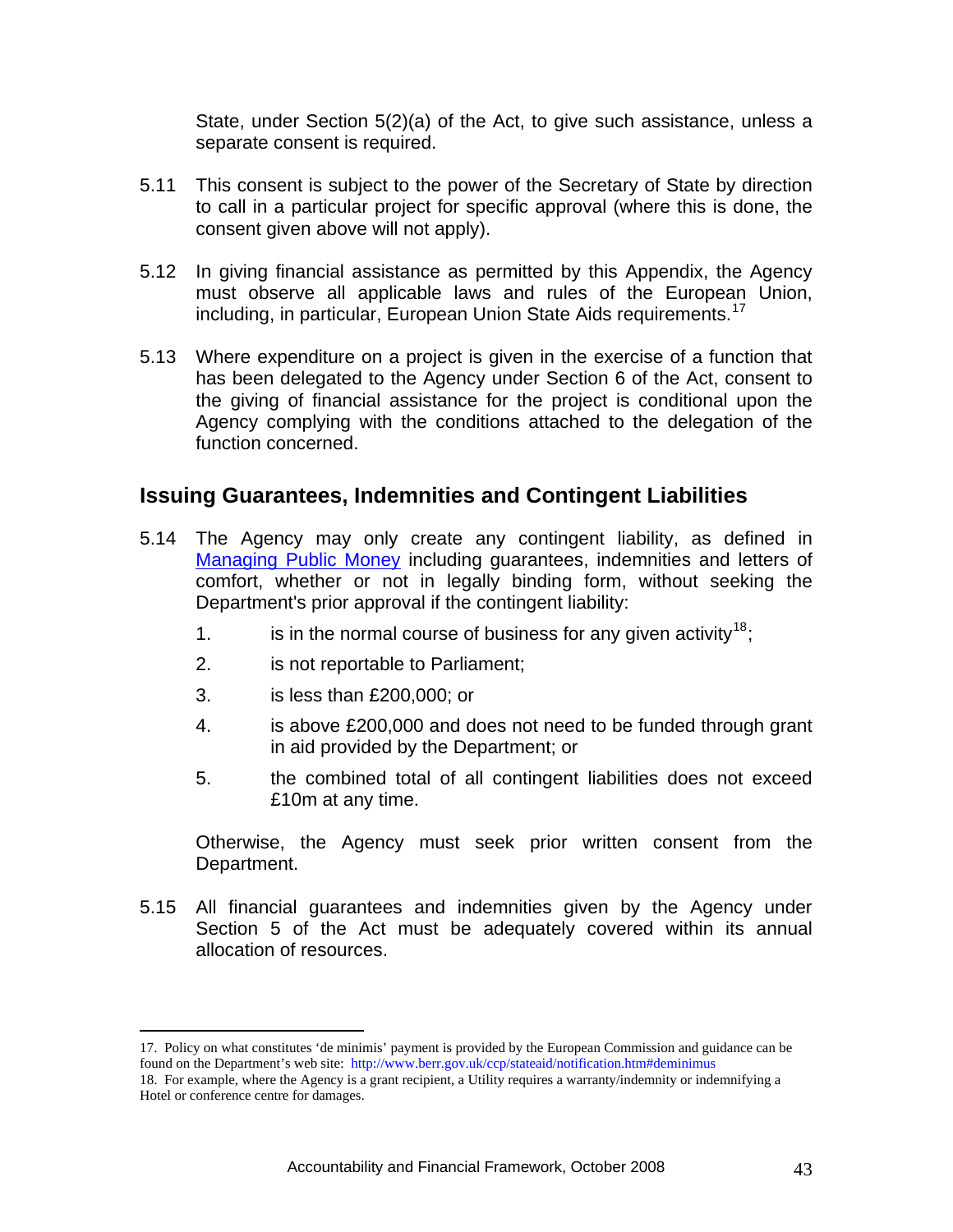<span id="page-44-0"></span>5.16 The Agency must keep a record of all contingent liabilities including guarantees, indemnities and letters of comfort it creates. When seeking consent the Agency should refer to the level of existing contingent liabilities whether or not reportable under FRS2 in the Agency's financial statements. The Department will need to seek Treasury approval for any contingent liabilities it is prepared to underwrite.

## **Special Payments**

5.17 The Agency has authority to make special payments of up to £5,000 per case and, £25,000 in respect of personal injuries or industrial tribunals<sup>[19](#page-44-1)</sup>. This delegated authority does not apply to special severance payments (payments above contractual or statutory entitlements) which needs the prior approval of the Treasury (see paragraph 18.27).

## **Gifts**

 $\overline{a}$ 

5.18 The Agency has authority to make a single gift up to the value of £1,000. The total value of gifts shall not exceed £20,000 in any one year. Gifts to staff are subject to DAO(GEN)13/01 and the associated Cabinet Office guidance on Non-Pay Awards.

## **Losses and Write Offs**

5.19 The Agency has delegated authority to write off individual losses<sup>[20](#page-44-2)</sup> occurring through normal business activities which are not novel, contentious or repercussive up to the value of £250,000 with the approval of the Board.

<span id="page-44-1"></span><sup>19.</sup> See Annex 4.13 of Managing Public Money which sets out the various groupings within which special payments can be made to compensate for loss or redress.

<span id="page-44-2"></span><sup>20.</sup> See Annex 4.10 of Managing Public Money which sets out the various classifications of losses.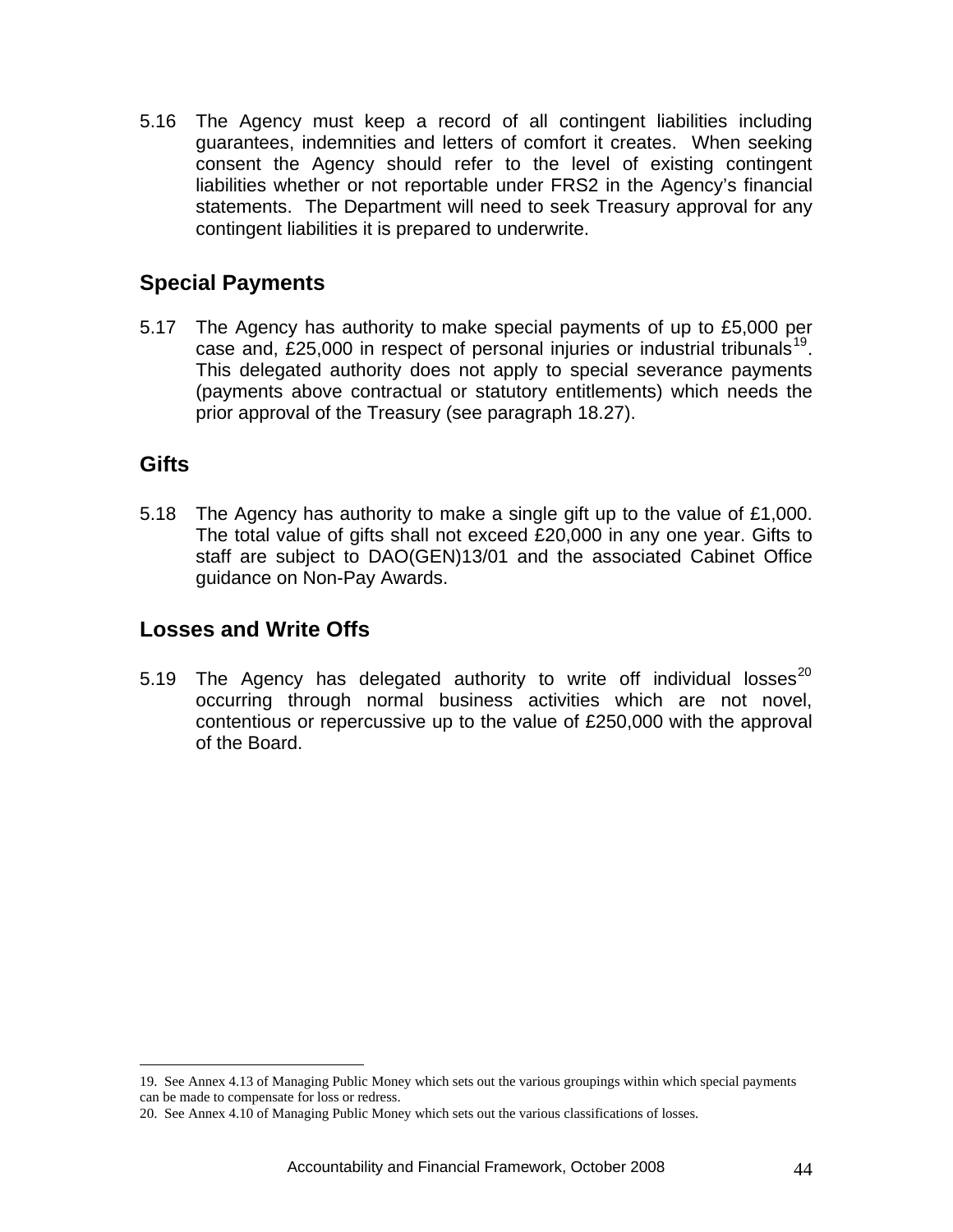## <span id="page-45-0"></span>**Recording and Informing**

5.20 The Agency shall maintain a record of all losses written off, special payments and gifts made detailing the circumstances of the event and stating the action taken to prevent a recurrence. These records shall be available to the Department for inspection when required. The Agency will supply the Department, by the end of June each year, with a list of special payments and gifts made in the preceding year.